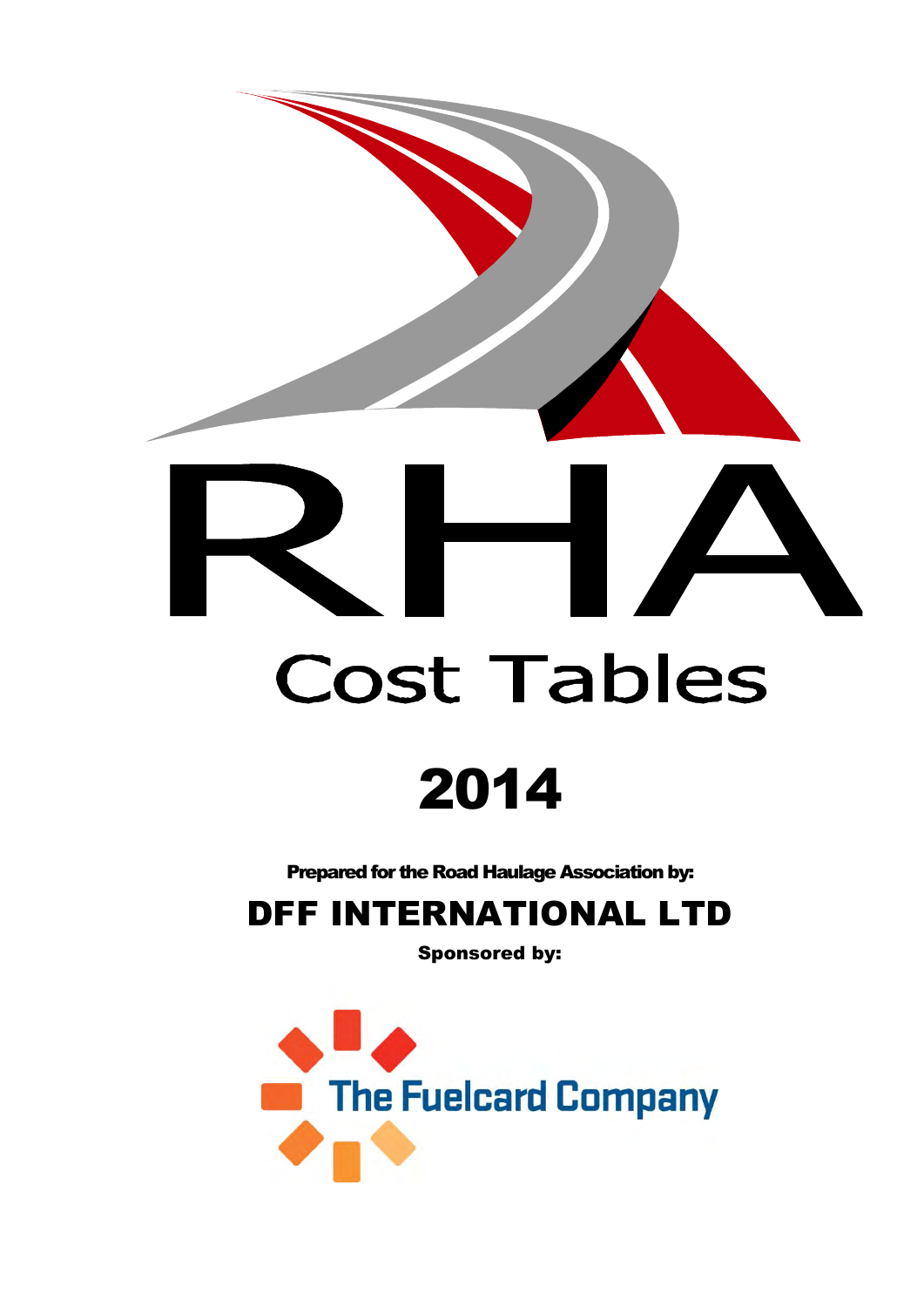

# **Contents**

| <b>INTRODUCTION TO THE COST TABLES</b><br>(Including RHA commentary on the 2013 Survey) | $3 - 6$   |
|-----------------------------------------------------------------------------------------|-----------|
| <b>The Fuelcard Company</b>                                                             | $7 - 8$   |
| <b>Explanatory Notes</b>                                                                | $9 - 11$  |
| Carbon Footprint                                                                        | 12        |
| <b>COSTS FOR RIGID VEHICLES:</b>                                                        |           |
| 3.5 tonne gross vehicle (diesel)                                                        | 13        |
| 7.5 tonne gross vehicle                                                                 | 14        |
| 13 tonne gross vehicle                                                                  | 15        |
| 18 tonne gross vehicle                                                                  | 16        |
| 26 tonne gross rigid vehicle                                                            | 17        |
| 32 tonne gross rigid vehicle (tipper)                                                   | 18        |
| <b>COSTS FOR ARTICULATED VEHICLES:</b>                                                  |           |
|                                                                                         |           |
| 32/33 tonne gross (4x2+ tandem) combination                                             | 19        |
| 38 tonne gross (4x2+ tri-axle) combination                                              | 20        |
| 44 tonne gross (6x2+ tri-axle) combination                                              | 21        |
|                                                                                         |           |
| <b>COSTS FOR DRAWBAR COMBINATION</b>                                                    |           |
| * See NOTE below                                                                        | 22        |
| <b>COSTS FOR TRAILERS</b>                                                               |           |
| Tandem Trailer (Curtainsider)                                                           | 23        |
| Tri-axle Trailer (Curtainsider)                                                         | 24        |
| <b>Calculating Charges and Rates</b>                                                    | 25        |
| <b>Template for Rate Quotation</b>                                                      | 26        |
| RHA Survey on Movement of Costs                                                         | 27        |
| <b>Cost Movement Report</b>                                                             | 27a/b     |
| Cost Percentages at Typical Mileages                                                    | $28 - 29$ |
| Index of Operating Costs                                                                | 30        |
| <b>Index Comparisons</b>                                                                | 31        |
| Estimate of start-up capital requirement for 44-tonne artic                             | 32        |
| Fuel Adjustment: Specimen Agreement and Calculations                                    | 33        |
| Profile of DFF International                                                            | 34        |
| <b>RHA Regional Offices</b>                                                             | 35        |
| Supplementary Paper "How to determine YOUR costs                                        |           |
| to compare with these Tables"                                                           | $36 - 47$ |

**NOTE:** \* **Because of the very wide variations in drawbars, these are indicative costs of a 32.5 tonne combination.**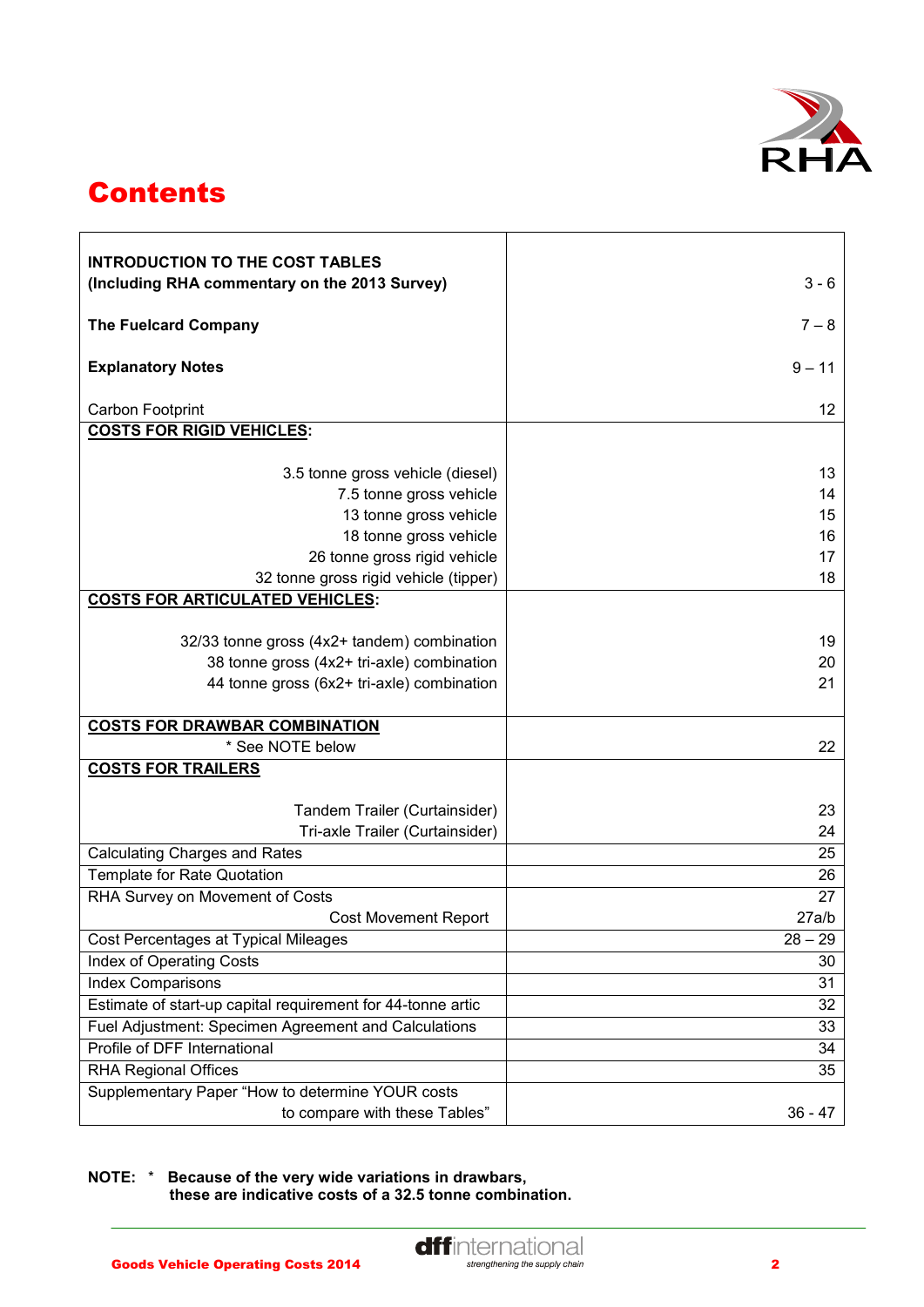

# Introduction to the Cost Tables

The **2014 RHA Goods Vehicle Operating Cost Tables** are the twenty second in this series and have been compiled for the Road Haulage Association by DFF International.

These Cost Tables are designed to assist in the task of relating rates to costs. They have two special features:

- **They result from a survey of real costs from a large range and sample of road transport companies. These have been used either directly or as the basis for discussions with manufacturers and suppliers to establish real costs.**
- **They make no claim to be your own costs. Space is provided to build up a parallel picture of your own vehicles and guidance is given as to how to complete it.**

Attention is also drawn to the Data Sheets which follow actual vehicle costs on pages 25 onwards.

Annual cost changes are based on the results of the Annual Survey on Movement of Costs, based on the periods  $1<sup>st</sup>$  October to  $30<sup>th</sup>$  September for each succeeding year.

Results for 2013 are shown on page 27. These relate to a 44 tonne artic.

The cost impacts for other vehicles are provided on pages 27a/b.

During the year the Association also carried out a member survey of Actual Costs Validation.

Goods Vehicle Operating Costs 2014 **3 Same Stranghaning the supply chain 3 3**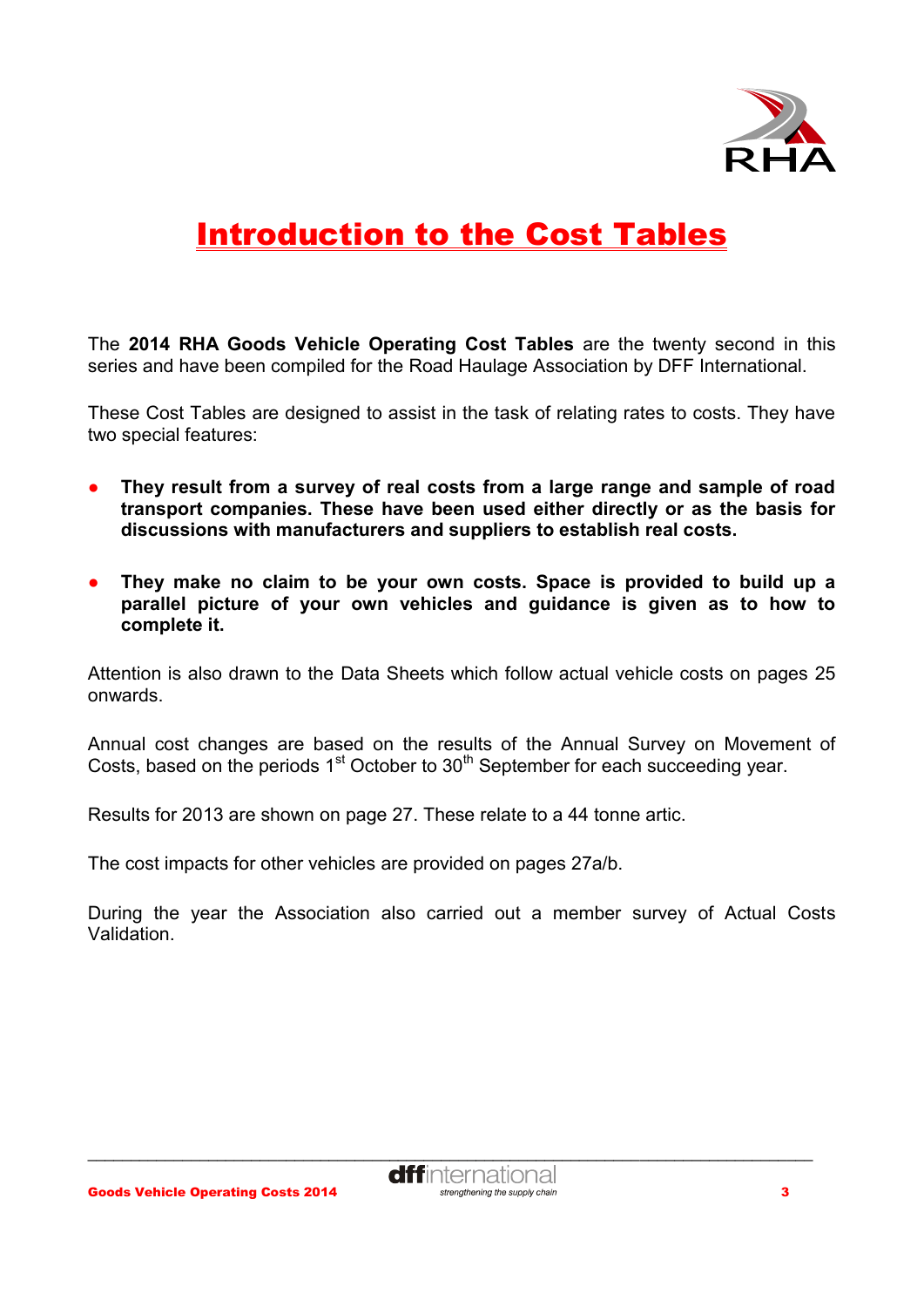

## **THE 2013 SURVEY – RHA COMMENTARY**

The survey brings together the various sectors of the road transport industry in one large overview. 50% of those responding advised that they have a fuel surcharge method in place whilst a further 25% said they use them on some of their work streams, with the remaining 25% telling us they were not used at all.

The total annual inflationary rise came to 2.3% for all categories excluding fuel (-0.8%). However, because of the drop in fuel pricing the overall effect meant a change of just +1.5% for the operating cost of a 44 tonne artic. With diesel on the rise again it pays to use a fuel surcharge method to monitor and effect change.

The Survey Report is on page 27. Cost impact figures for all vehicle types are given on pages 27a /b.

#### **Tyres: +5.2%**

Whilst the cost of tyres may continue to increase, the rate at which that is occurring is slowing down. Approximately 50% of members said they considered brand to be of key importance. The 5.2% increase added 0.2% to the annual cost of operating at 44 tonnes.

## **Fuel: minus 2.5%**

The RHA weekly bulk diesel survey is used as the barometer to monitor fuel pricing. Members submit their prices on a weekly basis which is then averaged by region and includes both a weekly high and a weekly low figure for comparison.

Using the end-of-survey figure of 110.83ppl ex vat, the average 44-tonne truck travelling 73,000 miles per annum (8mpg), typically spends £45,976 on fuel. That works out at a fuel alone mileage charge of 63 pence per mile and is typically in the region of one third of the total operating cost. Ultimately, it depends how the vehicle is used as to the total percentage spent on fuel.

## **Vehicle & depreciation: + 4.1%**

The current truck market is buoyant on sales of Euro V vehicles before stock is gone and the more expensive Euro VI variant takes hold.

This vehicle and depreciation figure is based on the purchased truck as few figures were given regarding leased vehicles in comparison and figures for vehicles varied wildly. A 4.1% uplift in costs here equates to a 0.5% change in the typical costs of a 44-tonne vehicle combination.

## **Road tax: 0%**

The HGV Road User Levy Act 2013 was passed on 28<sup>th</sup> February 2013 and as a result, from April 2014, UK transport companies will pay a levy alongside the VED rate while the foreign operator must pay a daily, weekly, monthly or annual charge. Finally we have a method by which to charge foreign operators whilst not imposing on UK operators whose costs generally should be neutral to what is currently paid. Meanwhile, the government has recently announced that payments under this scheme to be paid by the foreign operator will be undertaken by Northgate Public Services. A foreign haulier operating a truck of 12 tonnes or more who fails to pay the levy will face a £300 fixed penalty.

\_\_\_\_\_\_\_\_\_\_\_\_\_\_\_\_\_\_\_\_\_\_\_\_\_\_\_\_\_\_\_\_\_\_\_\_\_\_\_\_\_\_\_\_\_\_\_\_\_\_\_\_\_\_\_\_\_\_\_\_\_\_\_\_\_\_\_\_\_\_\_\_\_\_\_\_\_\_\_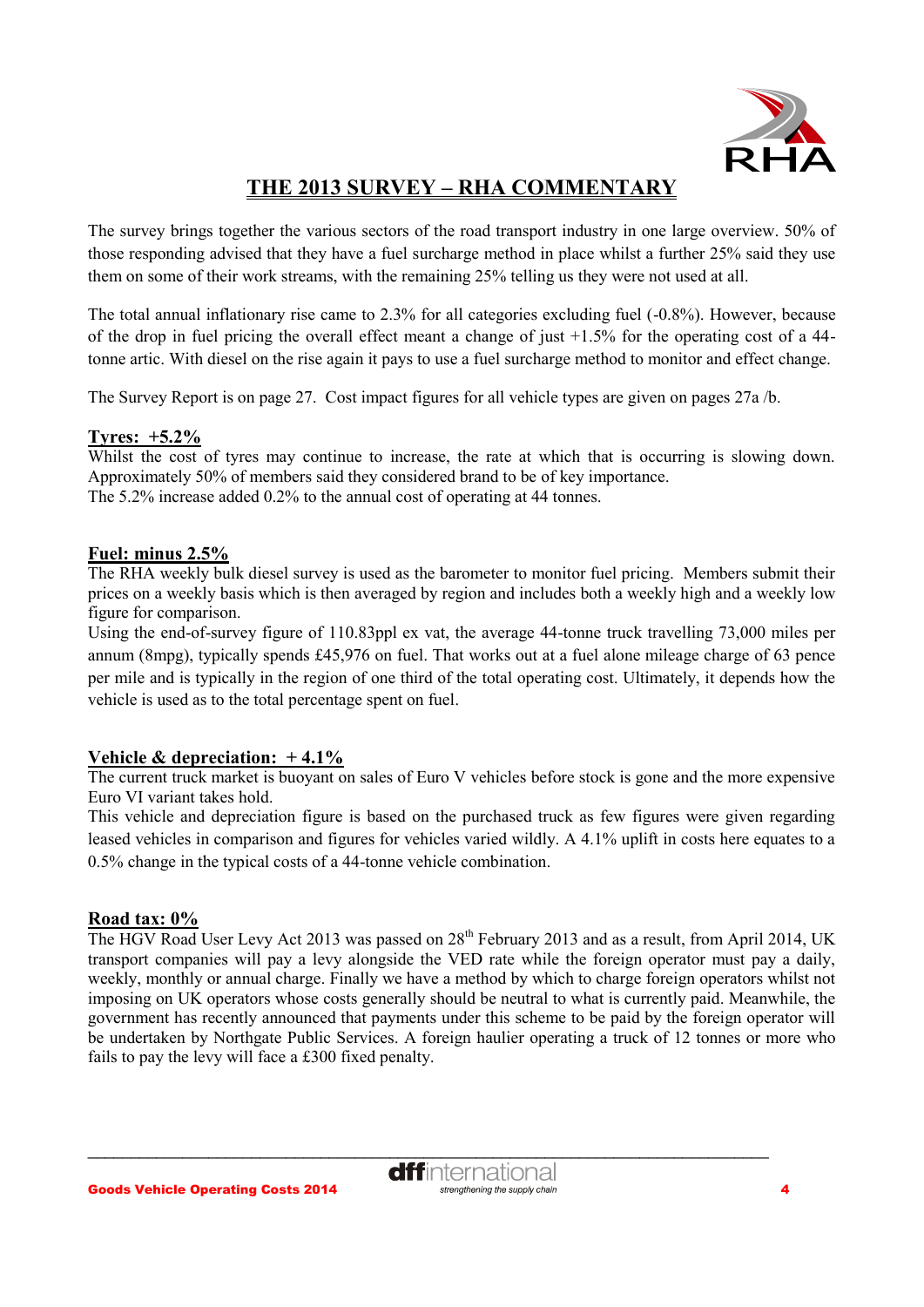

## **THE 2013 SURVEY/ contd.**

## **Insurance: + 5.4%**

Claims experience is the key as to whether or not a company insurance policy is increased or decreased, although there is a general trend - not surprisingly upwards. Escalating third party-claim costs and spurious claims, with higher claim costs, ultimately result in more expensive premiums. Despite recent government efforts and various Ministry of Justice reforms to injury claims, we are yet to see this have a noticeable effect on these claims costs although, understandably, we expect this to take some time.

In more recent news, 'flashing' has become a concern (and made the headlines) where fraudulent claims are made by drivers of vehicles who 'let' a driver out of a side turn into their path and then crash straight into them claiming that the other motorist simply pulled out on them. This is termed 'flash for cash' – beware!

## **Repairs & Maintenance: + 4.8%**

Members are split on the use of maintenance contracts, using a garage service as and when needed along with completely work in-house. Whichever method is used, it is essential to have well- maintained vehicles and equally essential that operators have systems in place to monitor and evaluate compliance in this area. A failed MOT or inspection, be it in the workshop or at the roadside, shows a lack of maintenance and it will cost both time and money to resolve. An operator's good repute is essential. Operators who are less compliant will be likely stopped and checked on a more frequent basis often resulting in further lost time and money.

#### **Overhead Costs: + 3%**

Overheads will vary vastly between differing types of operation. However, one thing that was certain is that 100% of responding companies said their joint employee and site overheads had increased overall. Some had managed to keep areas related to employee overheads to a zero, but only one managed the same trick for site-related matters. Most of these cited overheads reported were steady increases of 1 - 5% with just a couple of major variations outside these parameters. The 3% change means our example 44-tonner has a gain of 0.6% for overheads.

## **Driver Employment Costs: + 2%**

Rates of increases in driver-related pay have been very low over the past five years – in that time the total increase is less than 8% and results in an average movement throughout that time period of 1.5%. This year was little different with a recorded average being 2%. Yes, this is an increase of half a percent on the 2012 report but, having said that, nearly 42% of companies advised no increase at all – we are still in tight times. As a high percentage cost of operating a truck the 2% gain means a 0.5% increase to the truck actual costs.

Somebody obviously uses agency drivers but – because very few operators tell us this – of the ones who do, the average increase for their use was just above the employed driver increases at 2.25%.

\_\_\_\_\_\_\_\_\_\_\_\_\_\_\_\_\_\_\_\_\_\_\_\_\_\_\_\_\_\_\_\_\_\_\_\_\_\_\_\_\_\_\_\_\_\_\_\_\_\_\_\_\_\_\_\_\_\_\_\_\_\_\_\_\_\_\_\_\_\_\_\_\_\_\_\_\_\_\_\_\_\_\_\_\_

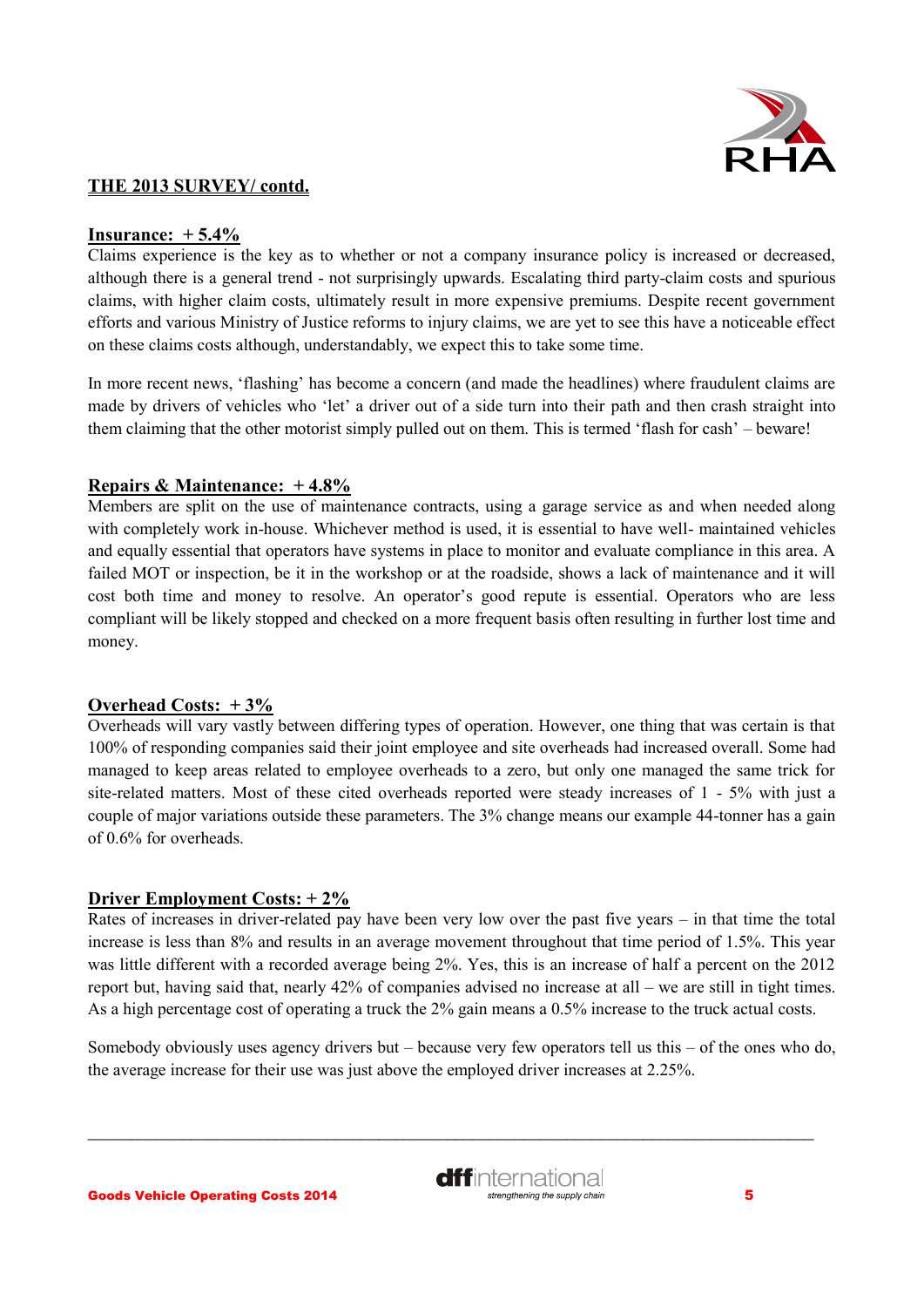

# Introduction to the Cost Tables/ contd.

A summary of costs and their percentages at typical annual mileages is provided on pages 28 -29.

It is important to note how these cost percentages will vary significantly between different sizes of vehicle. They will also vary within a vehicle size between different types of operation e.g. long / short distance, tipping / general haulage and location.

You should establish your own ratios in the following way:

- Select the costs of the vehicle which is most similar to the one you are costing;
- Substitute any of your own figures which you can identify as being different from those in the Tables;
- Determine the total time-related cost per year;
- Apply the distance-related costs to your own estimated annual mileage to determine the total of those costs;
- Determine total costs;
- Calculate each item of cost as a percentage of the total.

Using these percentages will enable you to convince your customers how much your own costs have increased (for each type of vehicle or operation) and help in obtaining the sorely needed increases in rates.

These Cost Tables are now available in fully interactive form on the RHA website at [http://costs.dffintl.co.uk](http://costs.dffintl.co.uk/)

Both the RHA and DFF International are always interested in comments on the Tables, in suggestions for improvements and in queries on how to use the Tables. We will always endeavour to help.

## **USERS OF THESE TABLES ARE WELCOME TO RAISE ANY QUERIES WITH BRIAN FISH OF DFF ON TEL. 0117 9681148 OR BY EMAIL [brianfish@dffintl.co.uk](mailto:brianfish@dffintl.co.uk)**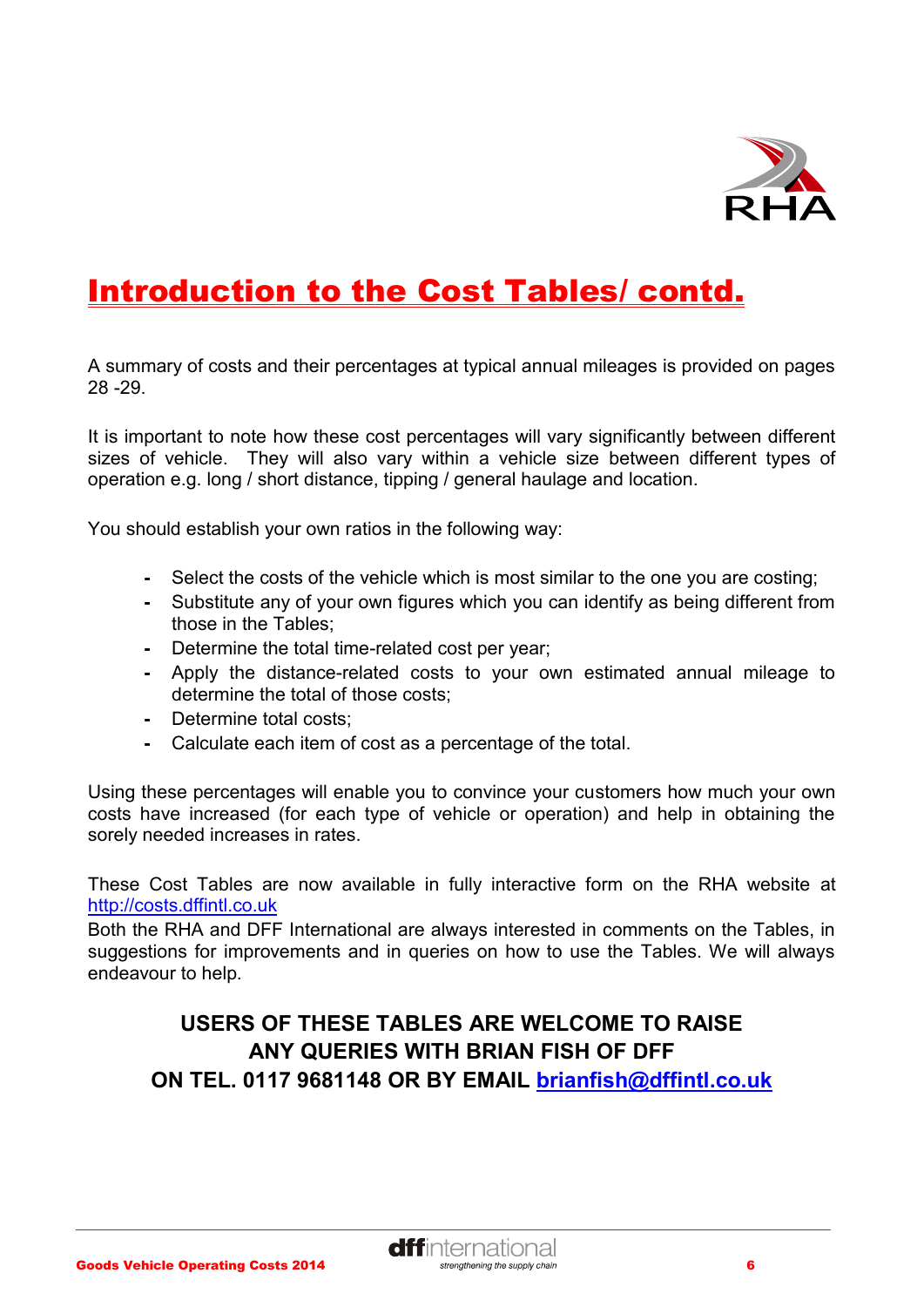

**The Fuelcard Company** is a proud supporter of the RHA and is pleased to continue to support the 22nd annual Goods Vehicle Operating Cost Tables. As provider of the RHA Fuel Card, **The Fuelcard Company** is the UK's leading provider of commercial fuel cards and fuel management solutions, serving more than 30,000 business fleets across the country. As fuel prices continue to spiral and the financial burden on industry grows more critical, **The Fuelcard Company** works with transport managers and transport businesses to help them control their fuel costs and mitigate the financial impact of rising diesel prices.

Over the past three years we have partnered with the RHA to provide an exclusive fuel card with RHA members benefitting from an extensive network of almost 1,600 multi-branded sites nationwide, including 550 HGV friendly sites, Moto Motorway Services and conveniently located A road stations – with over 160 new sites to be added early 2013. Sites can be located via our handy site locator at [www.rhafuel.co.uk.](http://www.rhafuel.co.uk/)

#### **FUEL REPORTING**

The RHA Fuel Card holders have free access to the most comprehensive reporting suite in the industry, with dozens of reports which can be set up as standard to be automatically sent, daily, weekly or monthly on transactions, mpg reporting, vehicle bench marking and exceptional transactions, giving you full control over the account management of your on the road fuel.

In addition, the cards can be integrated with bulk and own yard tanks by fitting a card reader, so drivers can have one card, one pin number, whether filling up at home or away. M6 Toll may also be paid for via your RHA Fuelcard.

#### **REDUCED FUEL COSTS**

Our pricing is based on the bulk fuel market – we buy discounted fuel and so do you – as a result, our RHA Card consistently boasts a competitive fixed weekly price. With no need to sign a contract and no cancellation fee, payment terms give up to 2 weeks interest free credit. The RHA Fuel Card is free (in the first year, then £6 per year thereafter) so you only pay for the fuel you use.

For firms running one or more vehicles, using fuel cards can lead to significant savings on fuel, with exclusive discounts of up to 4 pence per litre on the national average diesel price.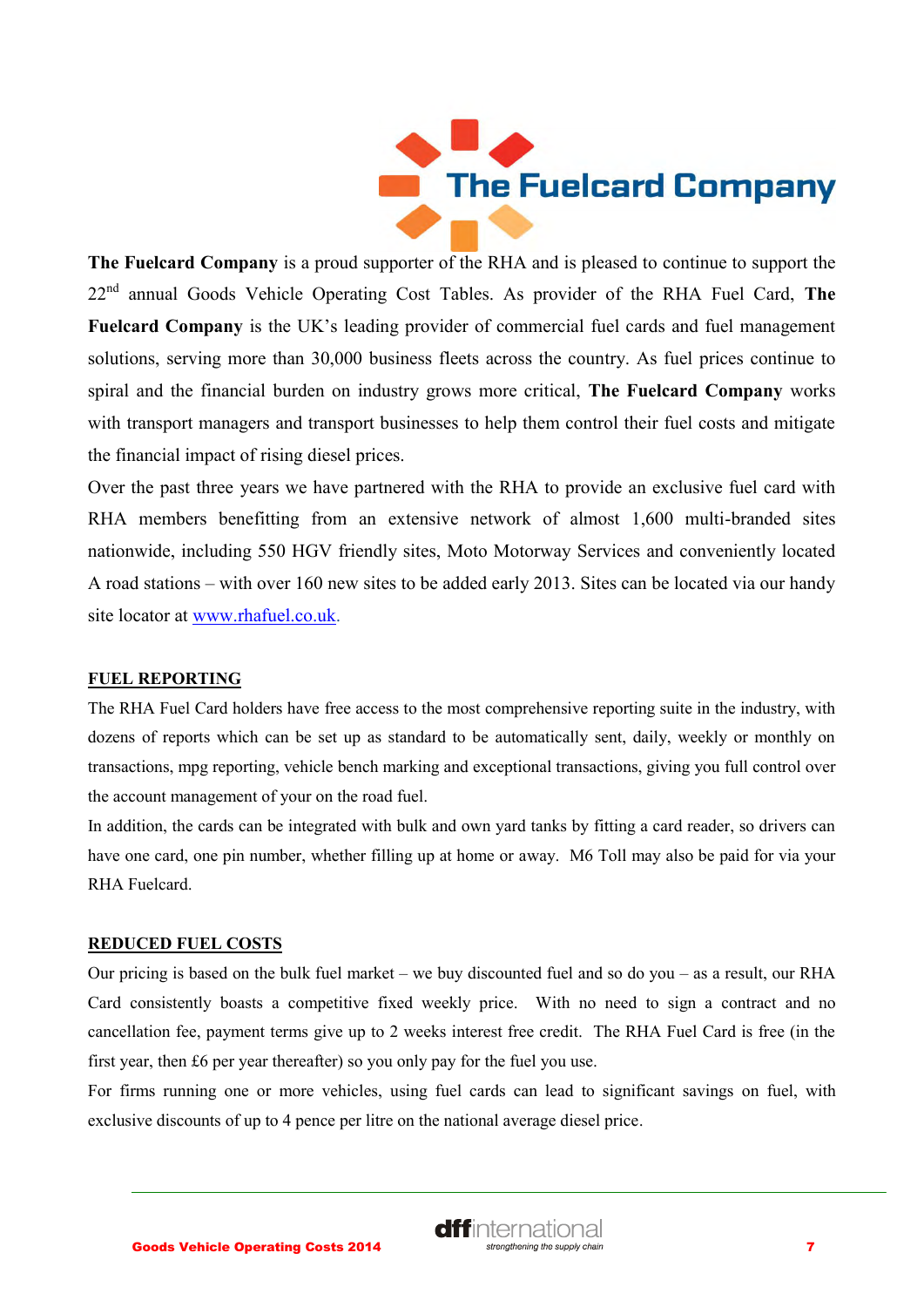

#### **REDUCED ADMINISTRATION**

What customers will benefit from depends on their business' needs, as fuel cards are tailored to the requirements of the user. For example a fleet manager will value the savings on the cost of fuel as well as the security of knowing that drivers can only refuel their own vehicles. Our small business owners love the convenience and ease of managing their fuel spend- because customers receive a consolidated VAT invoice they don't need to keep receipts in order to claim the VAT back.

Operators don't have the time to sift through hundreds of transactions and monitor their fuel usage, nor the patience! It is crucial, however, that fuel is managed closely to ensure that the maximum savings are made. This is why we send across a high level report about the fuel usage, with a detailed breakdown too if they so wish. All invoices are HMRC approved.

#### **EXTENSIVE SECURITY FEATURES**

By using Chip and Pin technology, cards tied to registrations or drivers and having the cards set to restrict purchases eg. Diesel only, the RHA Fuel Card is a secure cashless payment system for fuel.

You also have the ability to set individual velocity limits on each card, frequency of fill ups and set out of hours exclusions, including alerts on out of hours usage, making the RHA Fuel card, one of the most flexible and secure cards in the UK.

Through a fuel card, businesses are able to monitor the fuel usage of individual drivers as well as the entire fleet, providing a wealth of information. Not only can this help to identify areas where savings can be made, such as routing, or training drivers to adopt a more fuel efficient driving style.

#### **For further details of the RHA fuel card, please visit [www.rhafuel.co.uk](http://www.rhafuel.co.uk/) or call 0844 415 7666**

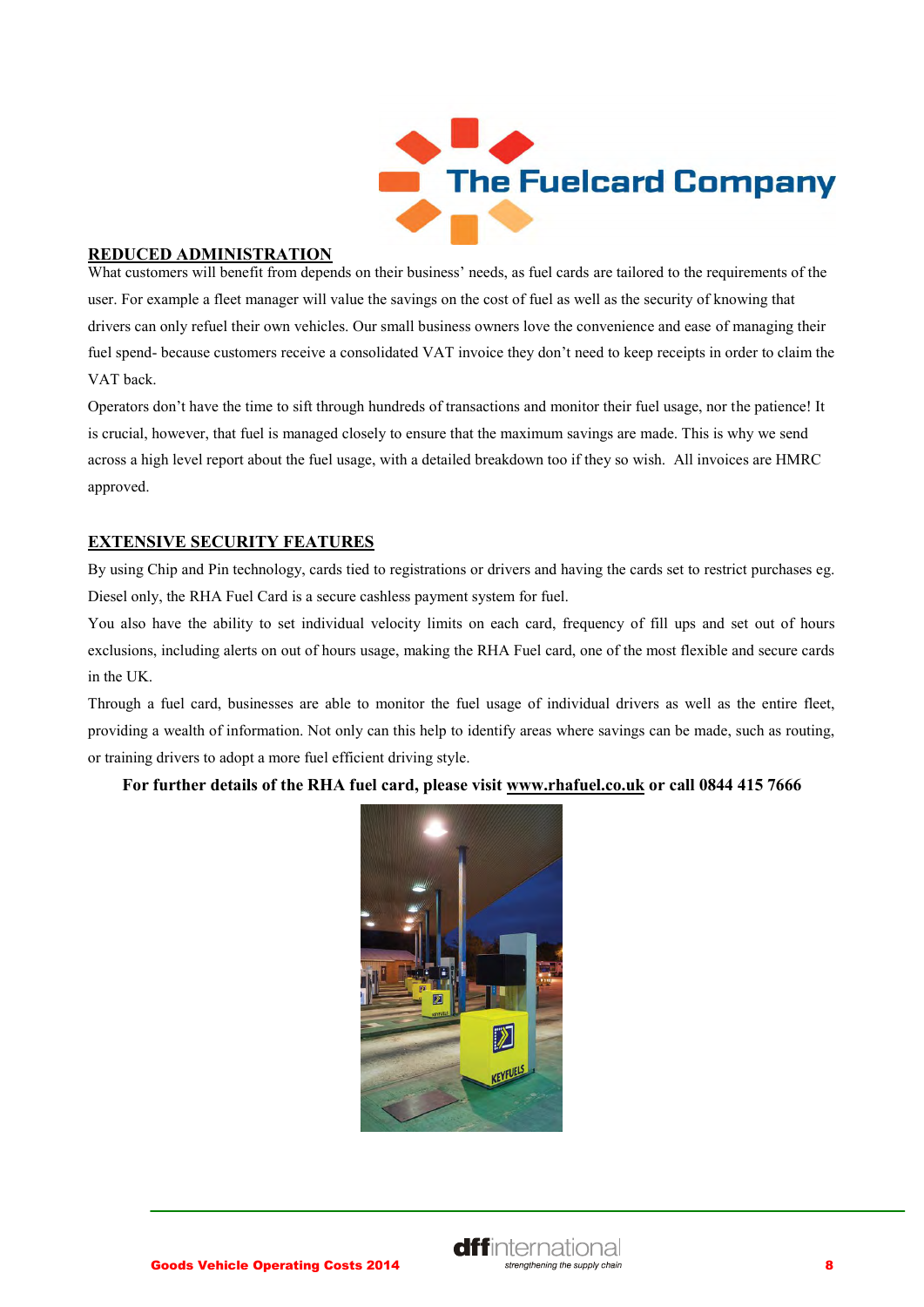

# Explanatory Notes

## Know Your Costs!

- The following brief notes are provided
- A Supplementary Paper is included at the end of this Booklet (page 36 onwards), fully describing the process of determining costs

The costs assembled in the accompanying pages result from a combination of the annual survey undertaken by the Road Haulage Association and DFF International research on vehicle costs. The figures are averages based on the numbers of vehicles for which relevant information was provided.

#### They are **averages;** they are **not your costs!**

Accordingly, it would be dangerous and misleading for you to assume that the costs shown in the accompanying tables relate exactly to your fleet. As part of our research we have compared our results with several of the published cost tables. The variations across those tables, for every cost except VED, lend weight to our contention that depending on averages is simply untenable.

It is for this reason that, alongside the average costs for each type of vehicle as determined in the survey, there is a column in which you must insert the relevant comparable figures for the vehicles in your own fleet. **In order to assist you with this, we adhere to the contention that it is wrong to use costs and rates per mile or per day. There is no such thing as a "fits-all" figure per mile or per day. See page 41.** 

## Time-Related and Distance-Related Costs

Separation of these costs is encouraged by these tables which bring costs together but no figure per mile. There is no such thing and it is dangerous to measure costs in such a way. Costs are an infinitely variable mixture of time-related and distance-related. Time-related costs are accruing even when the vehicle is not being used while the distances we may cover in any given period of time can vary enormously according to the type of work we are doing.

These tables are accordingly designed to arrive at a cost per average day (see below), which can be reduced to a cost per hour depending on the number of hours worked in a day, and then, quite separately, an average cost per mile actually run. This is dealt with in greater detail in the section **Calculating Charges and Rates** on page 25 and in the Supplementary Paper on pages 36 onwards.

## Vehicle Prices

These are given on a representative basis because of the enormous variations encountered. These arise from:

- Euro-specifications
- Specification required in your particular operation
- Discounts available
- List price differences

The advent of Euro 6 on 1<sup>st</sup> January 2014 will involve higher initial cost and some changes in running costs. These have not been incorporated in these Tables.

See also below under Average Depreciation/Residuals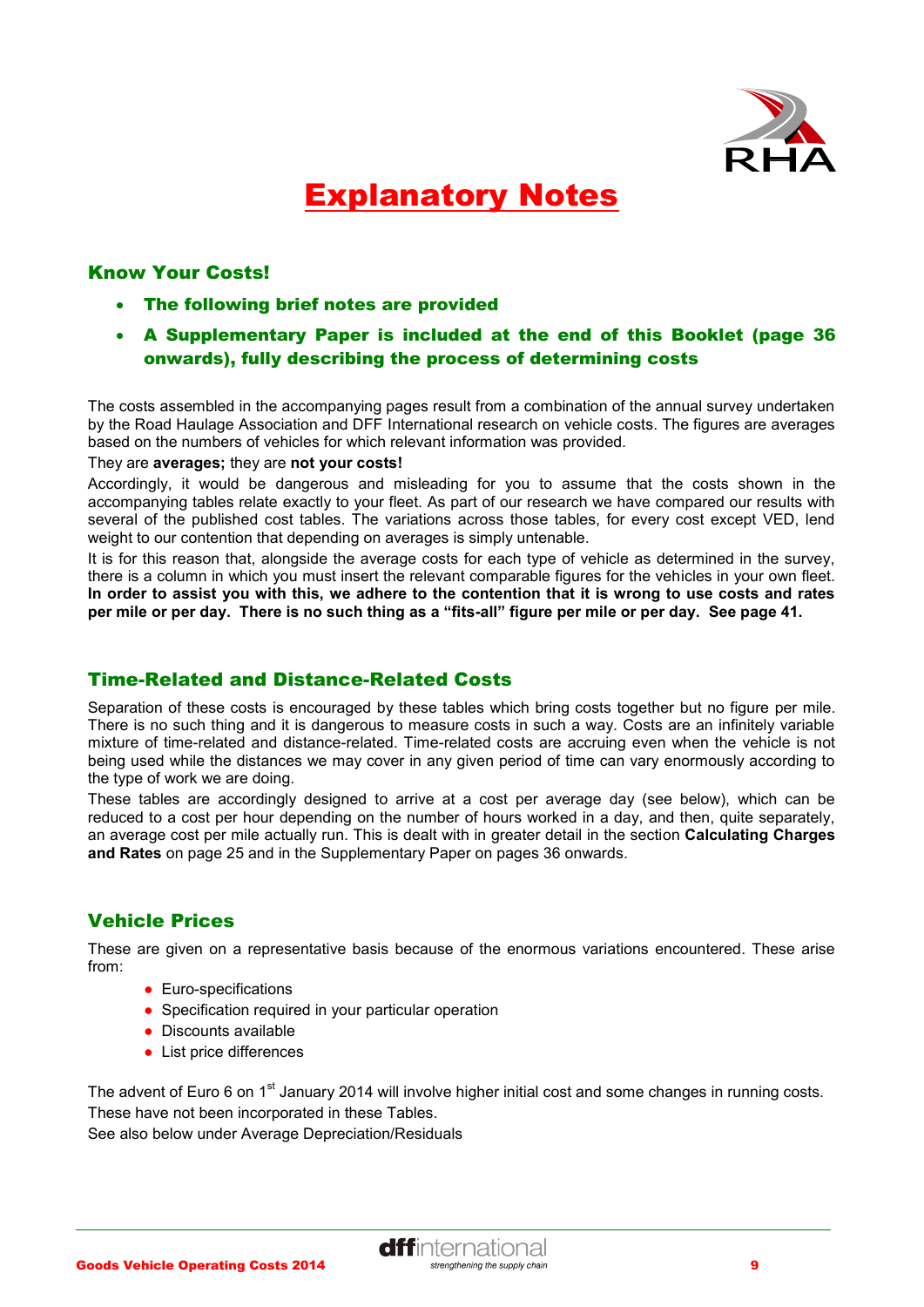

## Average Days per Annum

One of the most vital keys to profitability is the number of days per annum you effectively use your vehicles. This governs the rate at which you can recover time-related costs, since these will mostly be accruing against you, whether you use the vehicle or not. You must accordingly determine, either from available records or from an informed view of your work, the number of days likely to be worked by each type of vehicle. In these tables, to be consistent, we have continued to assume 240 'Earning Days' throughout, but it is essential that you determine your own utilisation and hence your competitive edge. There is evidence to suggest that many hauliers are in fact achieving higher utilisation factors, particularly where multi-shifting is possible.

## Typical Miles per Annum

These average figures are used to calculate typical cost percentages per annum on pages 28 - 29.

## Average Depreciation/Residuals

This is calculated on a straight-line basis over periods appropriate to the type of vehicle. There is no allowance for residual values, to compensate for the escalating price of replacing with new vehicles.

## Driver Employment Costs

Employment costs must cover actual weekly wages, bonuses, holiday entitlements, relief drivers, sick leave, NIC and pension costs together with training. In other words, the total cost of ensuring that you have a driver in the cab for every available working hour.

#### **Insurances**

These are average premiums for vehicle only. There are in practice wide variations in premiums paid, related to fleet size and claims record.

## VED Licences

Rates shown are for typical vehicles. There are however some variations based on age, engine size and carbon emissions.

2014 sees the introduction of the Lorry Road User Charge. As the cost impact of this is to be neutral, we continue to refer to VED.

## Interest on Capital

This has been estimated at a notional 6.0% on mid-life value, i.e. effectively half the original cost.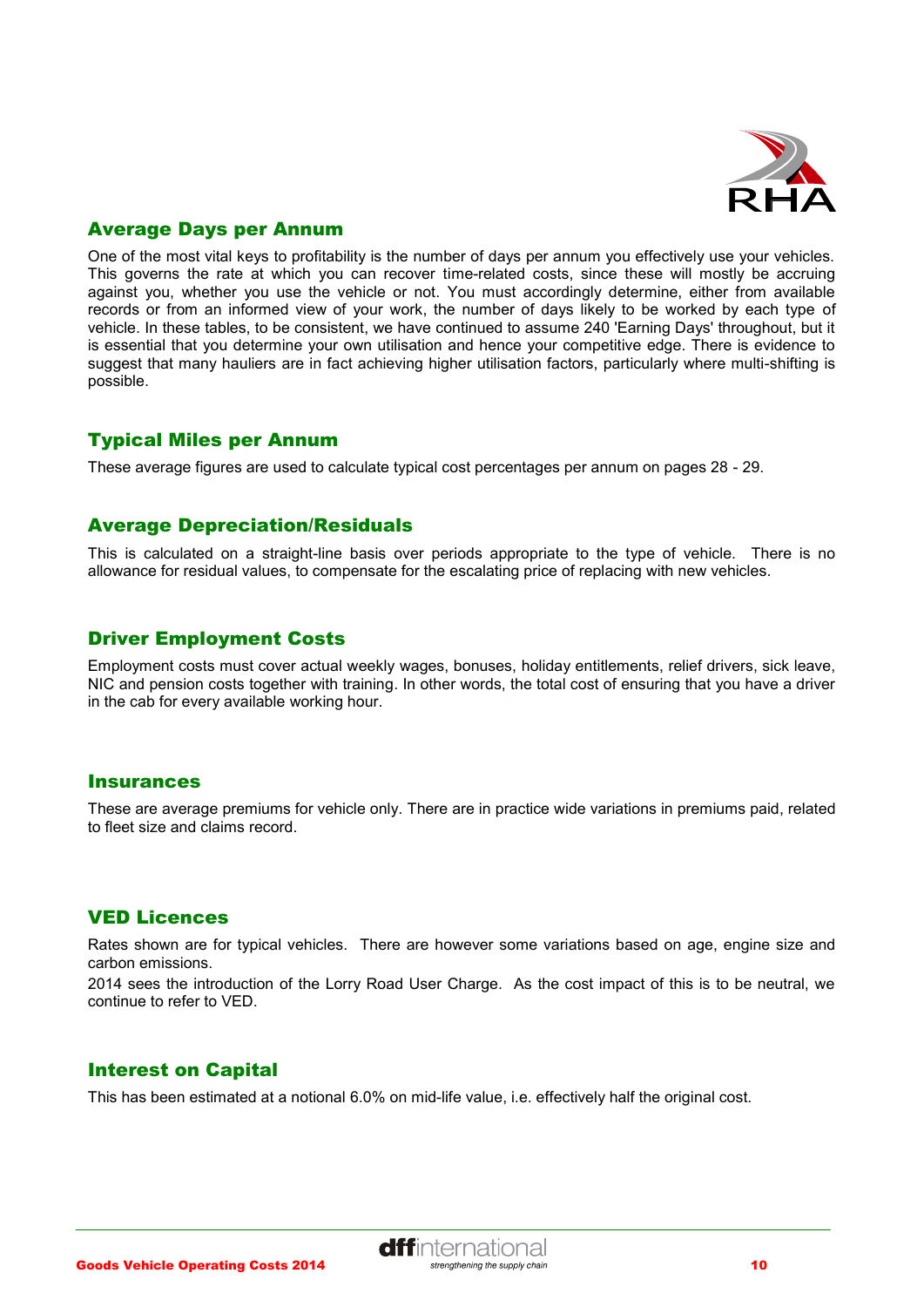

## Overheads per Vehicle

This again is the average obtained from the survey. You must assess the total overheads in your business and allocate them to vehicles. The simplest way of doing this is in proportion to gross weights. Remember also that if you run a business with other activities besides vehicle operations, only overheads attributable to the vehicles should be allocated to them.

Overheads are all business costs not specifically identified in the cost sheets. Typically they will include:

- a) Management (including working directors), Supervisory and Clerical Salaries and Wages, including NHI and pension costs;
- b) Administration Overheads: Include total property costs (i.e. rents and rates paid, gas, water and electricity, property repairs and maintenance, general insurance, general office expenses, postage, telephone charges, legal fees, bank charges (not interest)*,* hire of furniture and equipment, IT systems, depreciation of staff cars, audit fees, management consultancy fees and sales promotion, bad debts and security services, welfare and ancillary wages;
- c) Operational Overheads: Include carrier's licence, goods in transit insurance, price of sheets, ropes, dunnage, running of breakdown vehicles, service vans and staff cars, maintenance and cleaning of tanker/refrigerated/garage equipment, tachograph, tools and consumable materials.

## Other Costs

Additional costs such as bonuses, excess hours and subsistence, tolls and ferry costs, do not accrue on any consistent time or distance-related basis. They are specifically individual both to companies and to individual jobs within those companies. They must, therefore, be charged direct to jobs as incurred and have not been included in these Tables.

## Distance-Related Costs

These are based on a best view of industry averages, adjusted annually by reference to the survey results shown on pages 4 and 5. Figures for these costs have been calculated as follows:

**Fuel:** Latest bulk diesel price as recorded weekly by the RHA. Consumption figures were the subject of a question in the 2013 Survey and have been updated as appropriate. However, you will need to keep a close watch on fuel prices and incorporate changes in your costs as they occur. (Average price at  $15.11.13 = 108.9$  pence per litre = 495 pence per gallon). See the Fuel Adjustment Specimen Agreement and Calculations on page 33*.* 

#### **Lubricants**

**& additives:** Included in maintenance (see below).

**Tyres:** Average costs per mile from survey.

**Repairs** All such costs have been included under this heading: however, routine servicing costs **and** and contract repairs (which are often charged on a monthly basis) are frequently **Maintenance:** recovered as a time-related item.

**NOTE** All of the costs we have outlined above will vary from operation to operation. This is why you must incorporate your own fleet figures when using these Tables.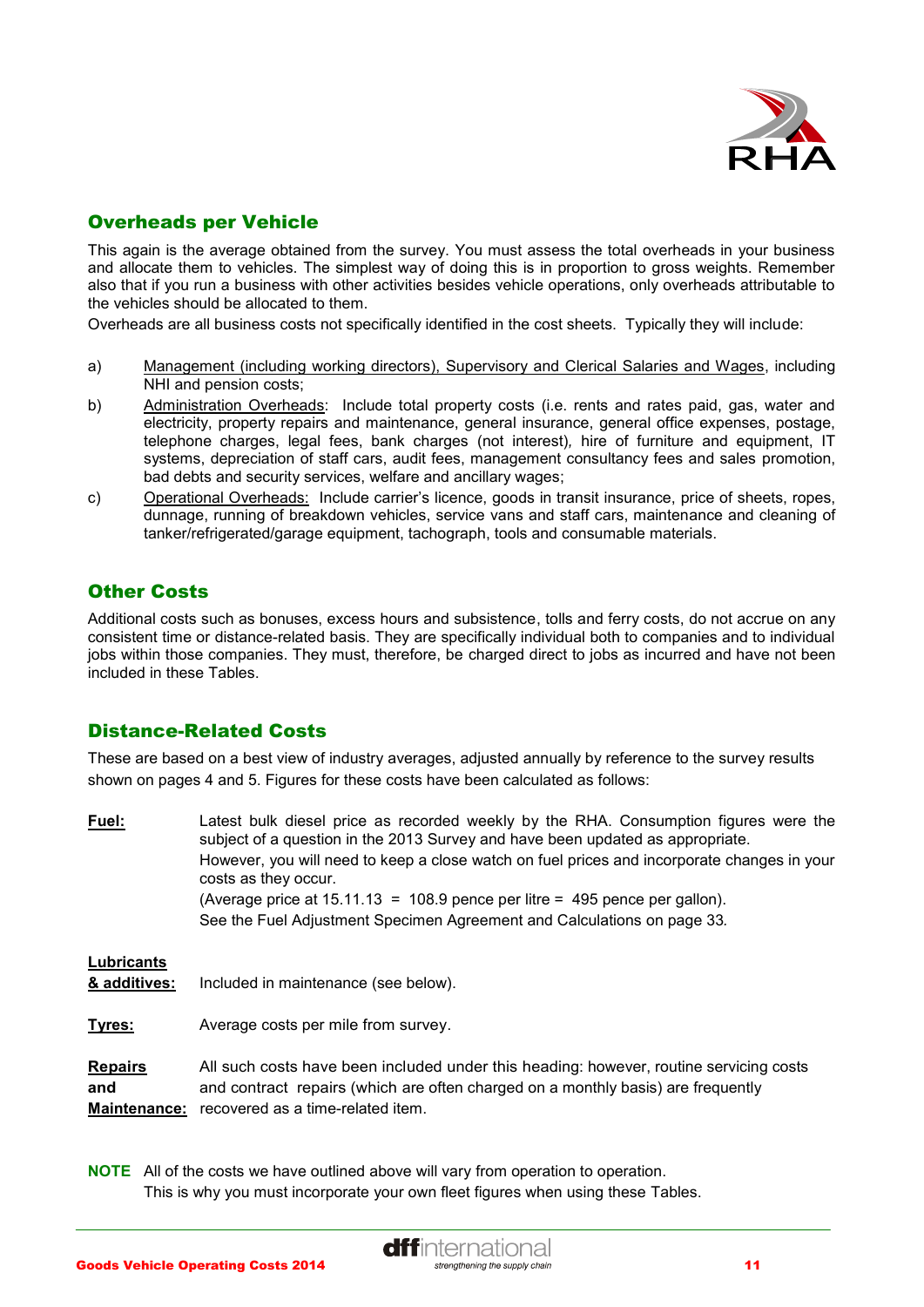

# **Carbon Footprint**

Supply chain managers are becoming increasingly concerned to minimise the carbon footprint of their operation. This includes all transport: vehicle operators are therefore being required to measure their own footprint profile.

The calculation is as follows:

- To convert mpg to kms per litre multiply by 0.352
- To obtain litres per km divide 1 by the km/litre figure above
- To obtain CO2 in kg per km multiply by 2.63
- To obtain CO2 in g per km (the accepted measure) multiply by 1000

Example: Carbon Footprint Calculation Assume a 44-tonne returning 8mpg: 8.0 multiplied by 0.352 gives 2.816 km/litre; 1 divided by 2.816 gives 0.355 litre/km; 0.355 multiplied by 2.63 gives 0.934 kg of CO2 / km; Finally that figure multiplied by 1,000 gives 933.65g of CO2 / km.

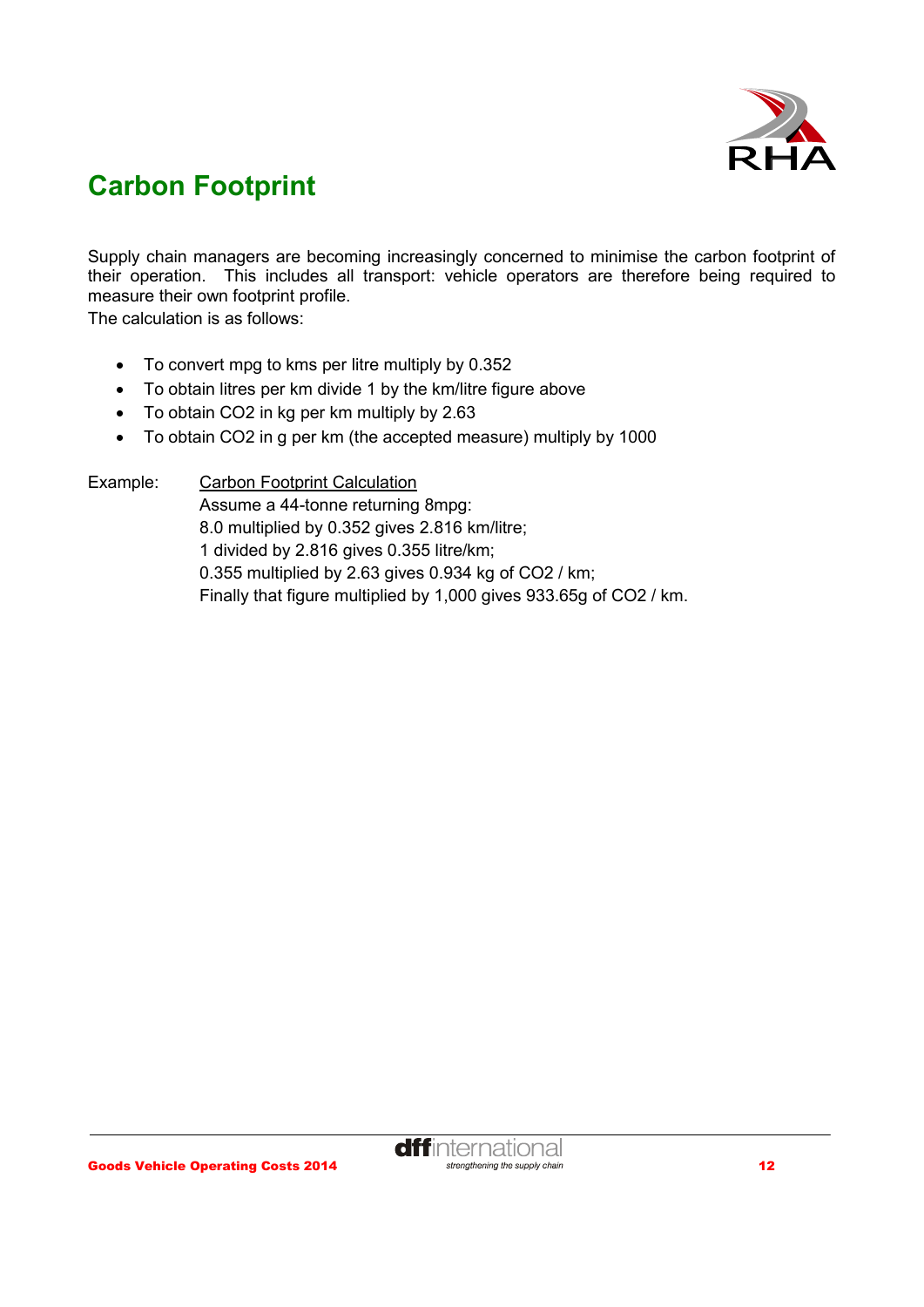

# Costs for a 3.5 Tonne Gross Vehicle (Diesel)

| <b>Data</b>                         | <b>Average Figures Your Figures</b> |  |
|-------------------------------------|-------------------------------------|--|
| Vehicle Price (representative)      | £23,000                             |  |
| Average depreciation period (years) | 4                                   |  |
| Typical miles per annum             | 45.000                              |  |
| Average days worked per annum       | 240                                 |  |
| Average miles per gallon            | 27.0                                |  |

## **Costs**

#### Time-Related Per Annum

|                                  | £      |  |
|----------------------------------|--------|--|
| <b>Driver Employment Costs</b>   | 25,500 |  |
| Depreciation                     | 5,750  |  |
| Licences (with minor variations) | 220    |  |
| Vehicle Insurance                | 1,350  |  |
| Interest on Capital (6.0%)       | 680    |  |
| Overhead per vehicle             | 5,000  |  |
|                                  |        |  |
| <b>Total Time Costs</b>          | 38,500 |  |
| Time Cost per Day                | 161    |  |
|                                  |        |  |

**Note** Bonuses, excess hours, subsistence and similar are not included. These should be added to costings for rates as incurred, by job.

| <b>Mileage-Related</b>     | ppm  | ppm |
|----------------------------|------|-----|
| Fuel at 108.9 ppl          | 18.3 |     |
| <b>Tyres</b>               | 1.4  |     |
| Repairs and Maintenance    | 5.2  |     |
| <b>Total Mileage Costs</b> | 24.9 |     |

 $\frac{1}{2}$  ,  $\frac{1}{2}$  ,  $\frac{1}{2}$  ,  $\frac{1}{2}$  ,  $\frac{1}{2}$  ,  $\frac{1}{2}$  ,  $\frac{1}{2}$  ,  $\frac{1}{2}$  ,  $\frac{1}{2}$  ,  $\frac{1}{2}$  ,  $\frac{1}{2}$  ,  $\frac{1}{2}$  ,  $\frac{1}{2}$  ,  $\frac{1}{2}$  ,  $\frac{1}{2}$  ,  $\frac{1}{2}$  ,  $\frac{1}{2}$  ,  $\frac{1}{2}$  ,  $\frac{1$ 

**Note** These are not **your** costs - see pages 9 - 11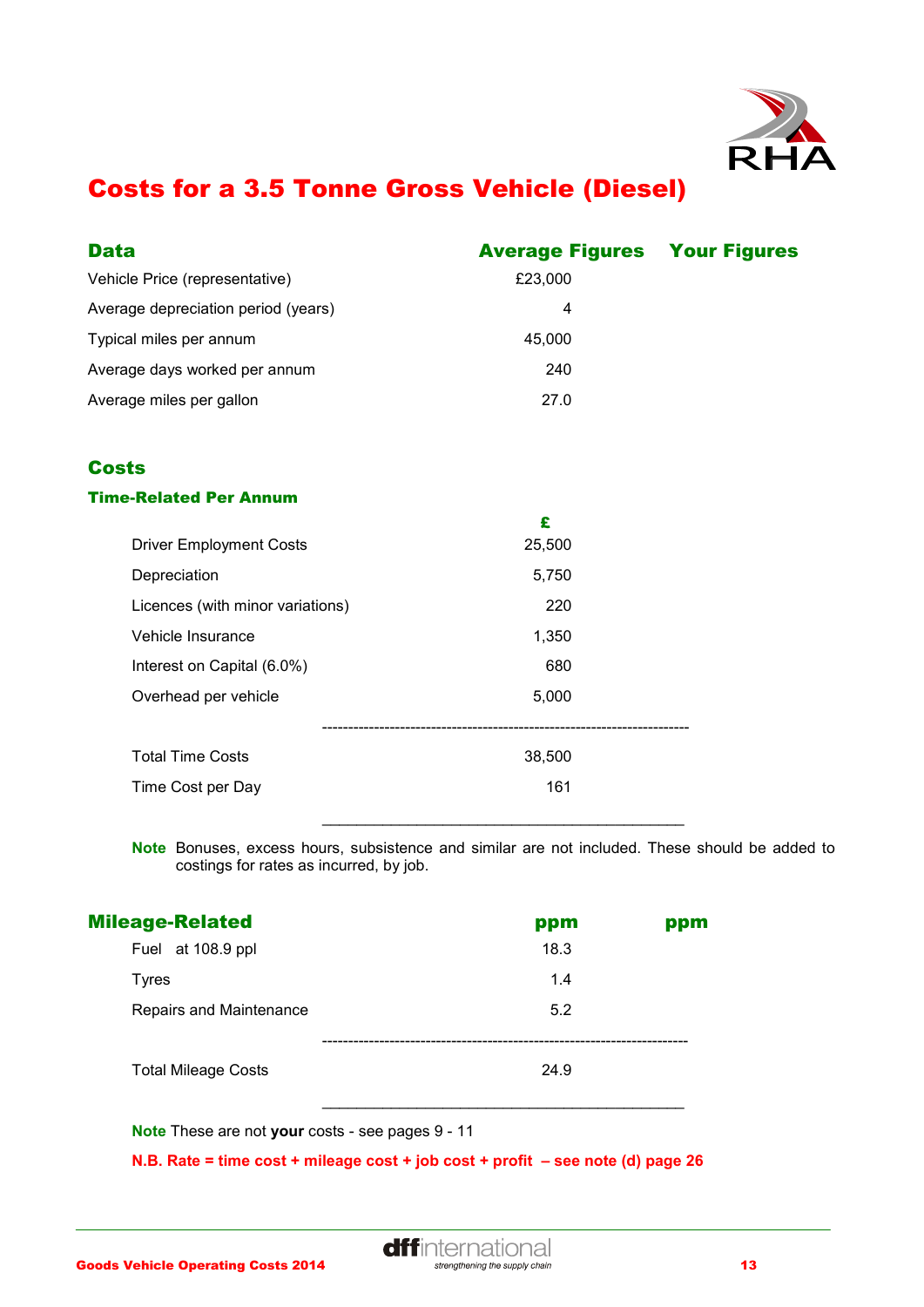

# Costs for a 7.5 Tonne Gross Vehicle

| <b>Data</b>                         | <b>Average Figures Your Figures</b> |  |
|-------------------------------------|-------------------------------------|--|
| Vehicle Price (representative)      | £38,000                             |  |
| Average depreciation period (years) | 5                                   |  |
| Typical miles per annum             | 45,000                              |  |
| Average days worked per annum       | 240                                 |  |
| Average miles per gallon            | 16                                  |  |

## **Costs**

#### Time-Related Per Annum

|                                | £      |  |
|--------------------------------|--------|--|
| <b>Driver Employment Costs</b> | 27,500 |  |
| Depreciation                   | 7,600  |  |
| Licences                       | 165    |  |
| Vehicle Insurance              | 1,600  |  |
| Interest on Capital (6.0%)     | 1,140  |  |
| Overhead per vehicle           | 6,000  |  |
|                                |        |  |
| <b>Total Time Costs</b>        | 44,005 |  |
| Time Cost per Day              | 183    |  |
|                                |        |  |

 **Note** Bonuses, excess hours, subsistence and similar are not included. These should be added to costings for rates as incurred, by job.

| <b>Mileage-Related</b>     | ppm  | ppm |
|----------------------------|------|-----|
| Fuel at 108.9 ppl          | 30.9 |     |
| <b>Tyres</b>               | 1.7  |     |
| Repairs and Maintenance    | 7.1  |     |
| <b>Total Mileage Costs</b> | 39.7 |     |

 $\frac{1}{2}$  ,  $\frac{1}{2}$  ,  $\frac{1}{2}$  ,  $\frac{1}{2}$  ,  $\frac{1}{2}$  ,  $\frac{1}{2}$  ,  $\frac{1}{2}$  ,  $\frac{1}{2}$  ,  $\frac{1}{2}$  ,  $\frac{1}{2}$  ,  $\frac{1}{2}$  ,  $\frac{1}{2}$  ,  $\frac{1}{2}$  ,  $\frac{1}{2}$  ,  $\frac{1}{2}$  ,  $\frac{1}{2}$  ,  $\frac{1}{2}$  ,  $\frac{1}{2}$  ,  $\frac{1$ 

**Note** These are not **your** costs - see pages 9 - 11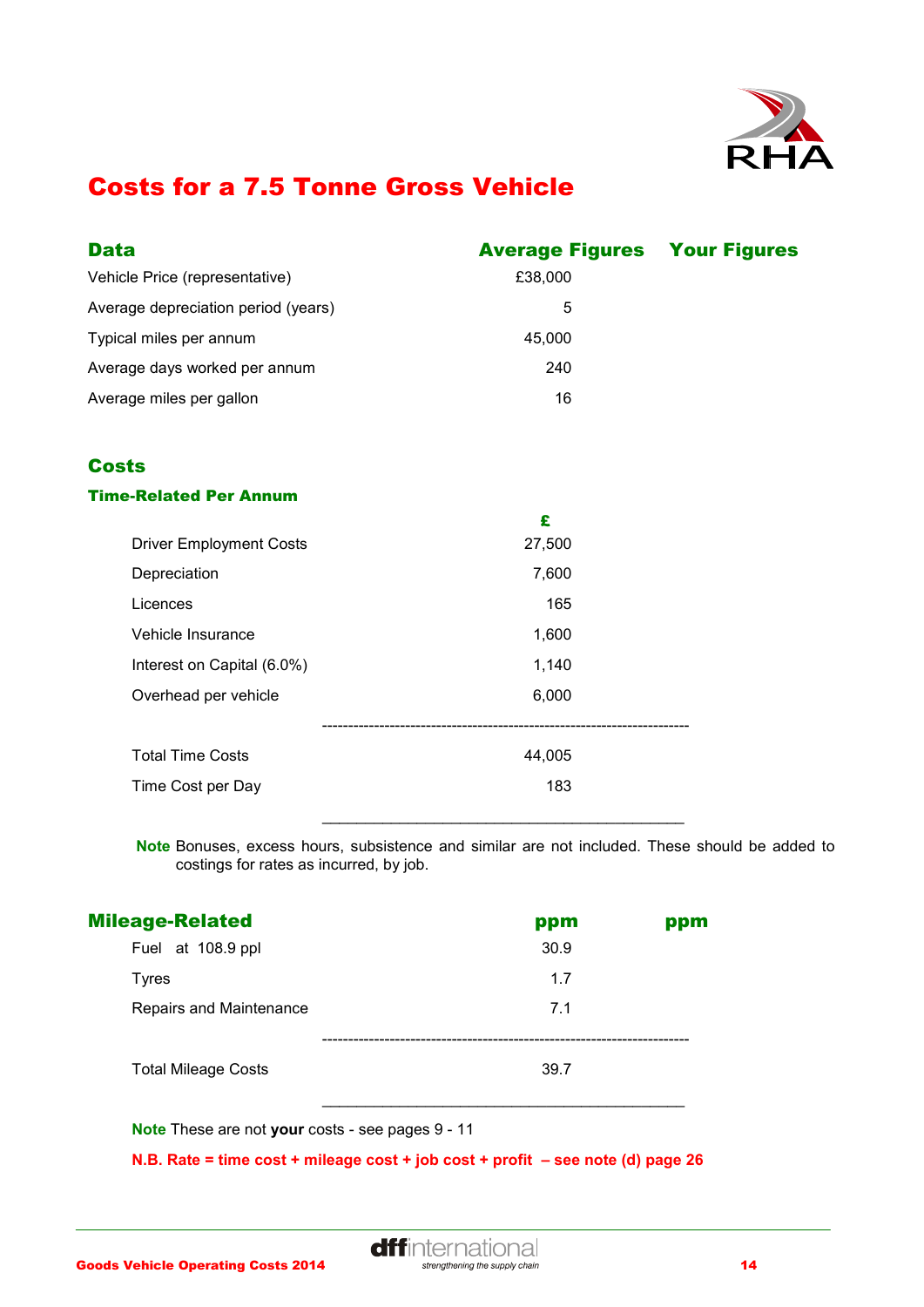

# Costs for a 13 Tonne Gross Vehicle

| <b>Data</b>                         | <b>Average Figures Your Figures</b> |  |
|-------------------------------------|-------------------------------------|--|
| Vehicle Price (representative)      | £47,000                             |  |
| Average depreciation period (years) | 5                                   |  |
| Typical miles per annum             | 45,000                              |  |
| Average days worked per annum       | 240                                 |  |
| Average miles per gallon            | 14                                  |  |

## **Costs**

#### Time-Related Per Annum

|                                | £      |  |
|--------------------------------|--------|--|
| <b>Driver Employment Costs</b> | 28,000 |  |
| Depreciation                   | 9,400  |  |
| Licences                       | 200    |  |
| Vehicle Insurance              | 1,800  |  |
| Interest on Capital (6.0%)     | 1,380  |  |
| Overhead per vehicle           | 9,000  |  |
|                                |        |  |
| <b>Total Time Costs</b>        | 49,780 |  |
| Time Cost per Day              | 206    |  |
|                                |        |  |

 **Note** Bonuses, excess hours, subsistence and similar are not included. These should be added to costings for rates as incurred, by job.

| <b>Mileage-Related</b>     | ppm  | ppm |
|----------------------------|------|-----|
| Fuel at 108.9 ppl          | 35.4 |     |
| <b>Tyres</b>               | 2.3  |     |
| Repairs and Maintenance    | 8.5  |     |
| <b>Total Mileage Costs</b> | 46.2 |     |

**Note** These are not **your** costs - see pages 9 - 11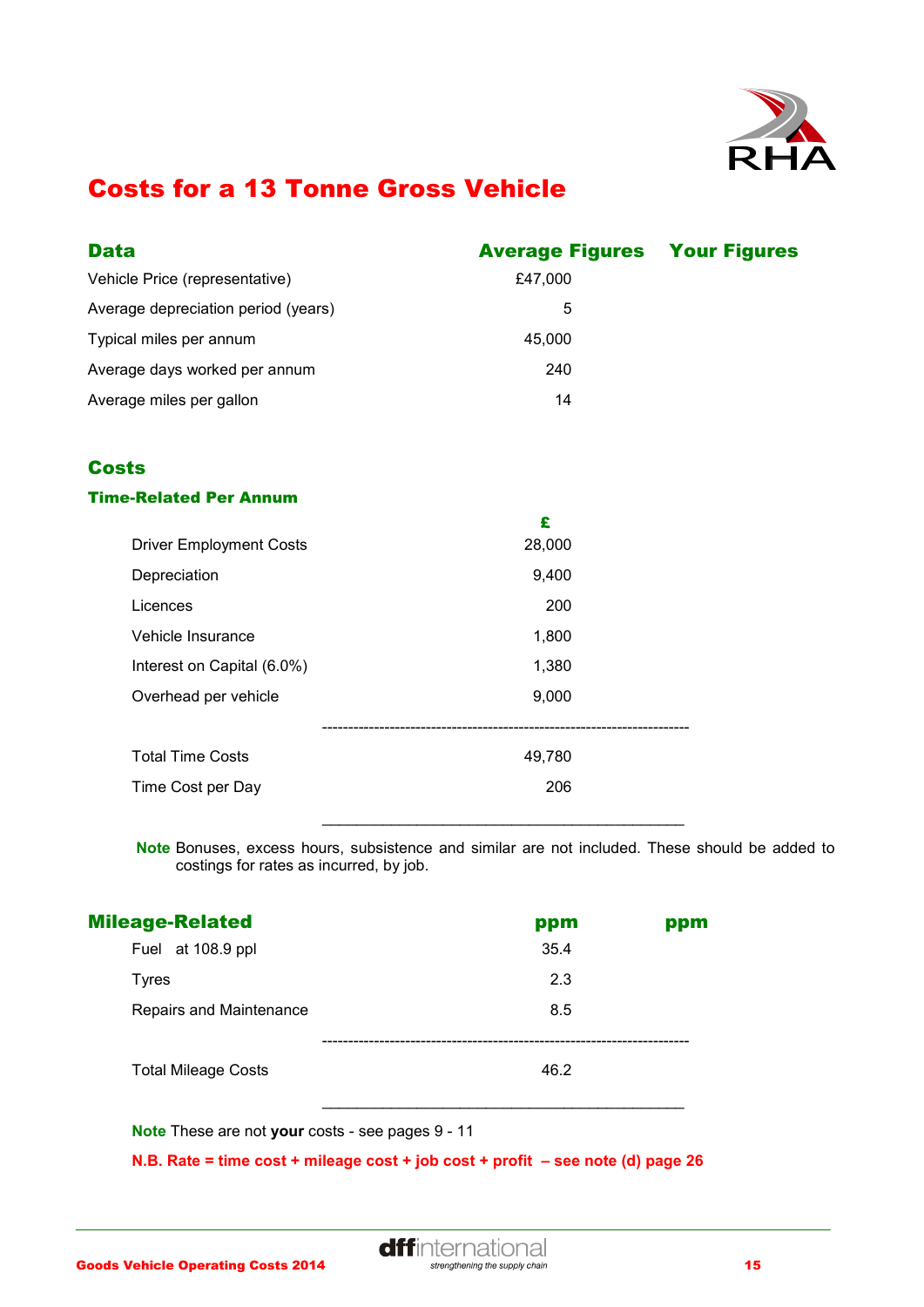

# Costs for an 18 Tonne Gross Vehicle (2 axles)

| <b>Data</b>                         | <b>Average Figures Your Figures</b> |  |
|-------------------------------------|-------------------------------------|--|
| Vehicle Price (representative)      | £58,000                             |  |
| Average depreciation period (years) | 6                                   |  |
| Typical miles per annum             | 50,000                              |  |
| Average days worked per annum       | 240                                 |  |
| Average miles per gallon            | 12.5                                |  |

## Costs

#### Time-Related Per Annum

|                                | £      |  |
|--------------------------------|--------|--|
| <b>Driver Employment Costs</b> | 29,000 |  |
| Depreciation                   | 9,650  |  |
| Licences                       | 650    |  |
| Vehicle Insurance              | 2,100  |  |
| Interest on Capital (6.0%)     | 1,730  |  |
| Overhead per vehicle           | 11,000 |  |
|                                |        |  |
| <b>Total Time Costs</b>        | 54,130 |  |
| Time Cost per Day              | 225    |  |
|                                |        |  |

 **Note** Bonuses, excess hours, subsistence and similar are not included. These should be added to costings for rates as incurred, by job.

| <b>Mileage-Related</b>     | ppm  | ppm |
|----------------------------|------|-----|
| Fuel at 108.9 ppl          | 39.6 |     |
| Tyres                      | 2.7  |     |
| Repairs and Maintenance    | 9.0  |     |
| <b>Total Mileage Costs</b> | 51.3 |     |

 $\frac{1}{2}$  ,  $\frac{1}{2}$  ,  $\frac{1}{2}$  ,  $\frac{1}{2}$  ,  $\frac{1}{2}$  ,  $\frac{1}{2}$  ,  $\frac{1}{2}$  ,  $\frac{1}{2}$  ,  $\frac{1}{2}$  ,  $\frac{1}{2}$  ,  $\frac{1}{2}$  ,  $\frac{1}{2}$  ,  $\frac{1}{2}$  ,  $\frac{1}{2}$  ,  $\frac{1}{2}$  ,  $\frac{1}{2}$  ,  $\frac{1}{2}$  ,  $\frac{1}{2}$  ,  $\frac{1$ 

**Note** These are not **your** costs - see pages 9 - 11

 **N.B. Rate = time cost + mileage cost + job cost + profit – see note (d) page 26**

**dffinternational**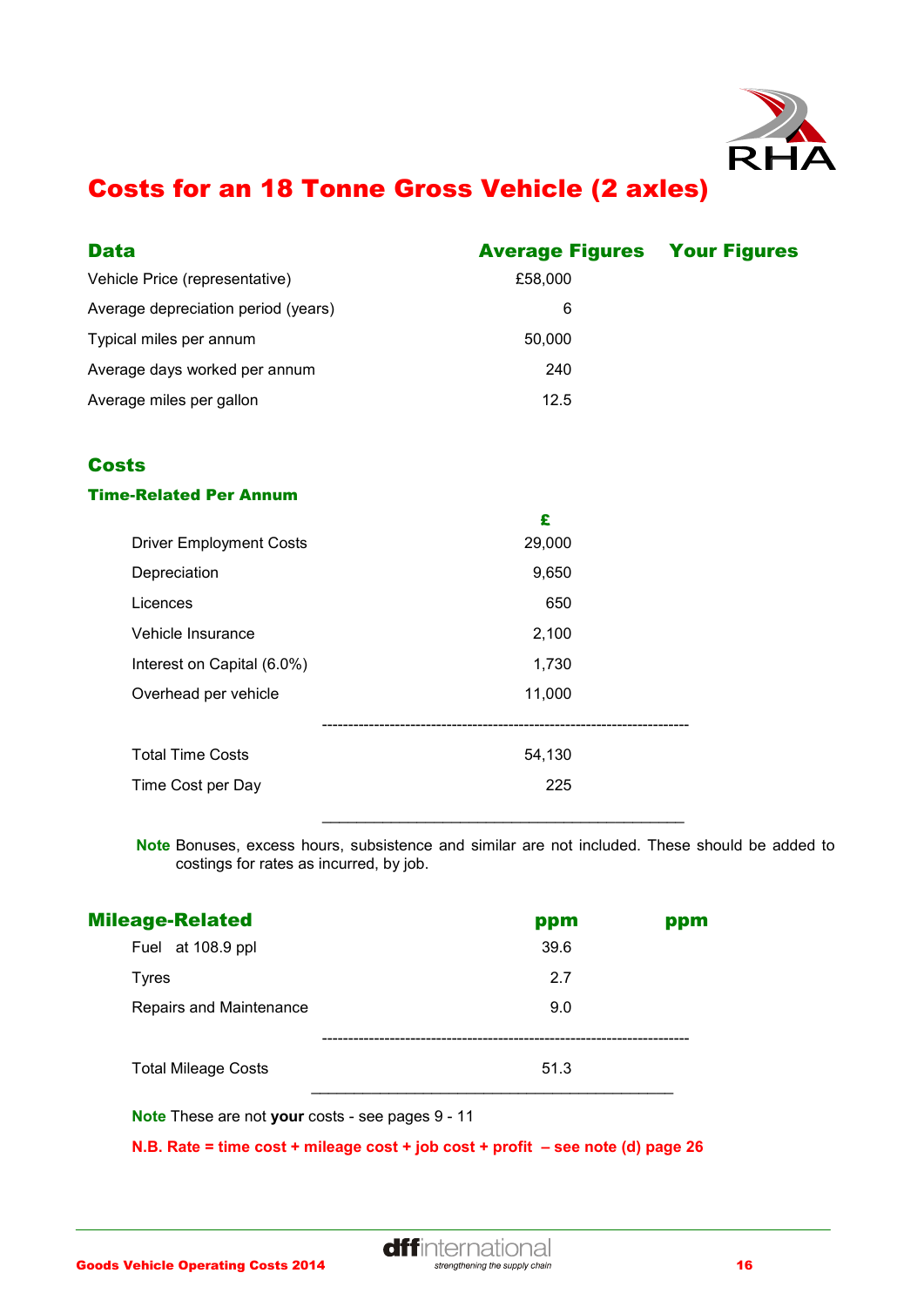

# Costs for a 26 Tonne Gross Rigid Vehicle

| Data                                | <b>Average Figures Your Figures</b> |  |
|-------------------------------------|-------------------------------------|--|
| Vehicle Price (representative)      | £79,000                             |  |
| Average depreciation period (years) | 6                                   |  |
| Typical miles per annum             | 50,000                              |  |
| Average days worked per annum       | 240                                 |  |
| Average miles per gallon            | 9.5                                 |  |

## **Costs**

#### Time-Related Per Annum

|                                | £      |  |
|--------------------------------|--------|--|
| <b>Driver Employment Costs</b> | 31,000 |  |
| Depreciation                   | 13,150 |  |
| Licences                       | 650    |  |
| Vehicle Insurance              | 2,500  |  |
| Interest on Capital (6.0%)     | 2,370  |  |
| Overhead per vehicle           | 14,000 |  |
|                                |        |  |
| <b>Total Time Costs</b>        | 63,670 |  |
| Time Cost per Day              | 265    |  |
|                                |        |  |

 **Note** Bonuses, excess hours, subsistence and similar are not included. These should be added to costings for rates as incurred, by job.

| <b>Mileage-Related</b>     | ppm  | ppm |
|----------------------------|------|-----|
| Fuel at 108.9 ppl          | 52.1 |     |
| <b>Tyres</b>               | 4.5  |     |
| Repairs and Maintenance    | 11.0 |     |
|                            |      |     |
| <b>Total Mileage Costs</b> | 67.6 |     |
|                            |      |     |

 $\frac{1}{2}$  ,  $\frac{1}{2}$  ,  $\frac{1}{2}$  ,  $\frac{1}{2}$  ,  $\frac{1}{2}$  ,  $\frac{1}{2}$  ,  $\frac{1}{2}$  ,  $\frac{1}{2}$  ,  $\frac{1}{2}$  ,  $\frac{1}{2}$  ,  $\frac{1}{2}$  ,  $\frac{1}{2}$  ,  $\frac{1}{2}$  ,  $\frac{1}{2}$  ,  $\frac{1}{2}$  ,  $\frac{1}{2}$  ,  $\frac{1}{2}$  ,  $\frac{1}{2}$  ,  $\frac{1$ 

**Note** These are not **your** costs - see pages 9 - 11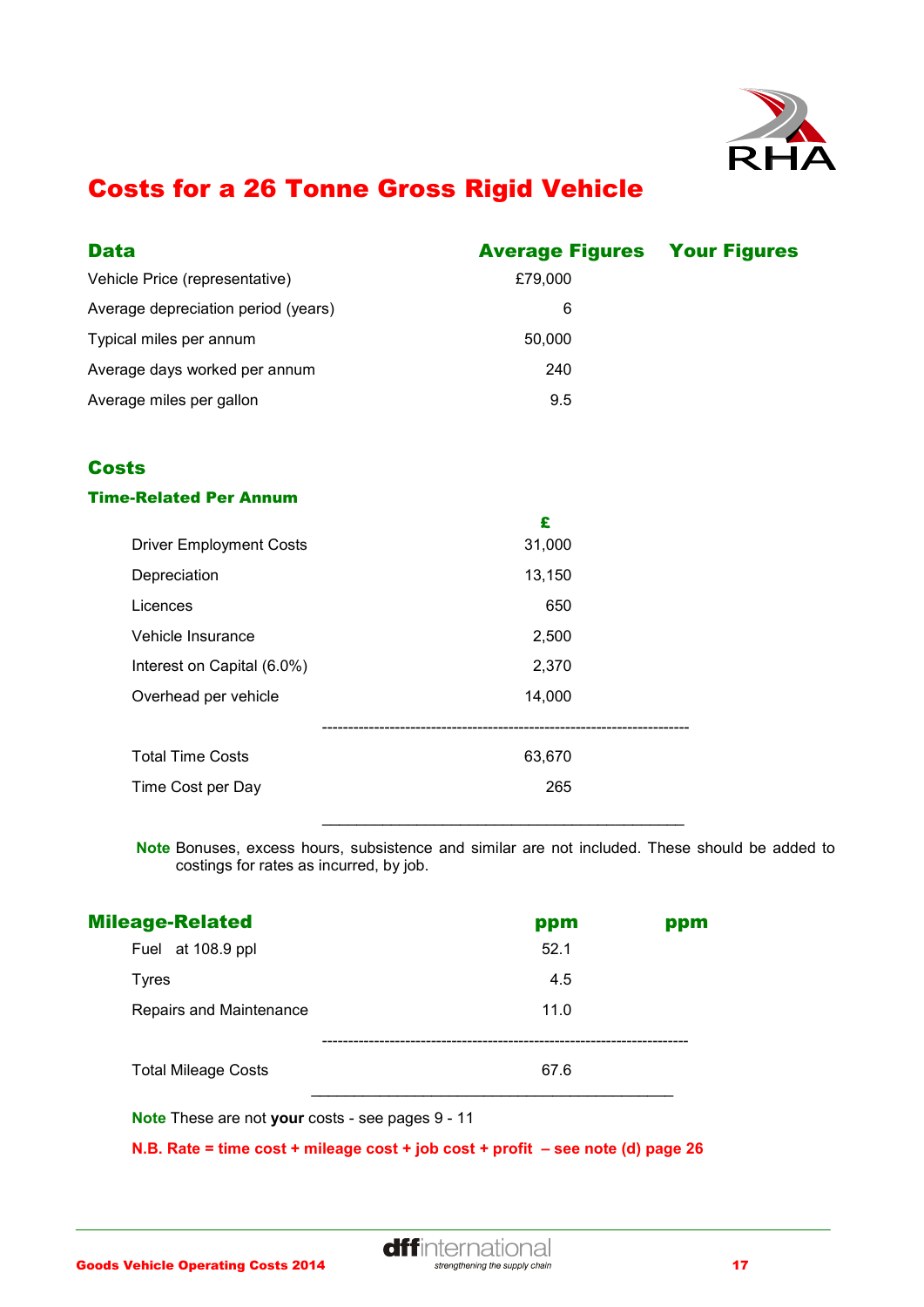

# Costs for a 32 Tonne Gross Rigid Vehicle (Tipper)

| <b>Data</b>                         | <b>Average Figures Your Figures</b> |  |
|-------------------------------------|-------------------------------------|--|
| Vehicle Price (representative)      | £94,000                             |  |
| Average depreciation period (years) | 6                                   |  |
| Typical miles per annum             | 50,000                              |  |
| Average days worked per annum       | 240                                 |  |
| Average miles per gallon            | 8.0                                 |  |

## **Costs**

#### Time-Related Per Annum

|                                | £      |  |
|--------------------------------|--------|--|
| <b>Driver Employment Costs</b> | 31,000 |  |
| Depreciation                   | 15,650 |  |
| Licences                       | 1,200  |  |
| Vehicle Insurance              | 2,800  |  |
| Interest on Capital (6.0%)     | 2,820  |  |
| Overhead per vehicle           | 15,000 |  |
|                                |        |  |
| <b>Total Time Costs</b>        | 68,470 |  |
| Time Cost per Day              | 285    |  |
|                                |        |  |

 **Note** Bonuses, excess hours, subsistence and similar are not included. These should be added to costings for rates as incurred, by job.

| <b>Mileage-Related</b>     | ppm  | ppm |
|----------------------------|------|-----|
| Fuel at 108.9 ppl          | 61.9 |     |
| <b>Tyres</b>               | 6.5  |     |
| Repairs and Maintenance    | 16.0 |     |
|                            |      |     |
| <b>Total Mileage Costs</b> | 84.4 |     |

 $\frac{1}{2}$  ,  $\frac{1}{2}$  ,  $\frac{1}{2}$  ,  $\frac{1}{2}$  ,  $\frac{1}{2}$  ,  $\frac{1}{2}$  ,  $\frac{1}{2}$  ,  $\frac{1}{2}$  ,  $\frac{1}{2}$  ,  $\frac{1}{2}$  ,  $\frac{1}{2}$  ,  $\frac{1}{2}$  ,  $\frac{1}{2}$  ,  $\frac{1}{2}$  ,  $\frac{1}{2}$  ,  $\frac{1}{2}$  ,  $\frac{1}{2}$  ,  $\frac{1}{2}$  ,  $\frac{1$ 

**Note** These are not **your** costs - see pages 9 - 11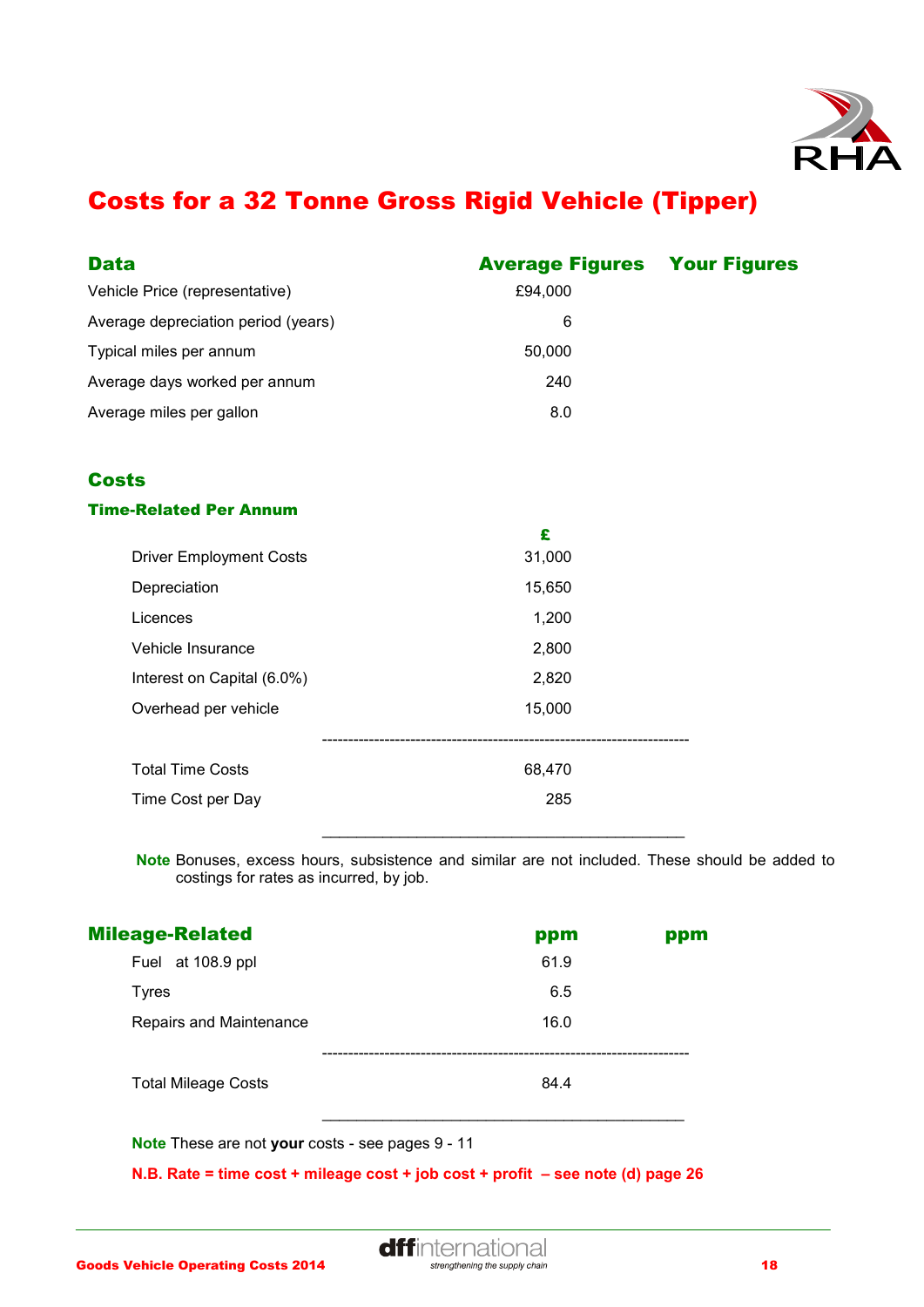

# Costs for a 32/33 Tonne Gross (4x2 + tandem) Combination

| <b>Data</b>                            | <b>Average Figures Your Figures</b> |  |
|----------------------------------------|-------------------------------------|--|
| Vehicle Price (representative) TRACTOR | £60,000                             |  |
| Average depreciation period (years)    |                                     |  |
| Typical miles per annum                | 65,000                              |  |
| Average days worked per annum          | 240                                 |  |
| Average miles per gallon               | 9                                   |  |

## **Costs**

#### Time-Related Per Annum

|                                  | £      |  |
|----------------------------------|--------|--|
| <b>Driver Employment Costs</b>   | 32,000 |  |
| Depreciation                     | 8,600  |  |
| Licences                         | 1,200  |  |
| Vehicle Insurance                | 3,000  |  |
| Interest on Capital (6.0%)       | 1,800  |  |
| Overhead per vehicle             | 16,500 |  |
| Ownership of 1 trailer (page 23) | 2,470  |  |
|                                  |        |  |
| <b>Total Time Costs</b>          | 65,570 |  |
| Time Cost per Day                | £273   |  |
|                                  |        |  |

 **Note** Bonuses, excess hours, subsistence and similar are not included. These should be added to costings for rates as incurred, by job.

|                            |      |   | + TRAILER |
|----------------------------|------|---|-----------|
| <b>Mileage-Related</b>     | ppm  |   | ppm       |
| Fuel at 108.9 ppl          | 55.0 |   |           |
| Tyres                      | 1.7  |   | 2.3       |
| Repairs and Maintenance    | 8.1  |   | 3.3       |
|                            |      |   |           |
| <b>Total Mileage Costs</b> | 64.8 | ٠ | 5.6       |

**Note** These are not **your** costs - see pages 9 - 11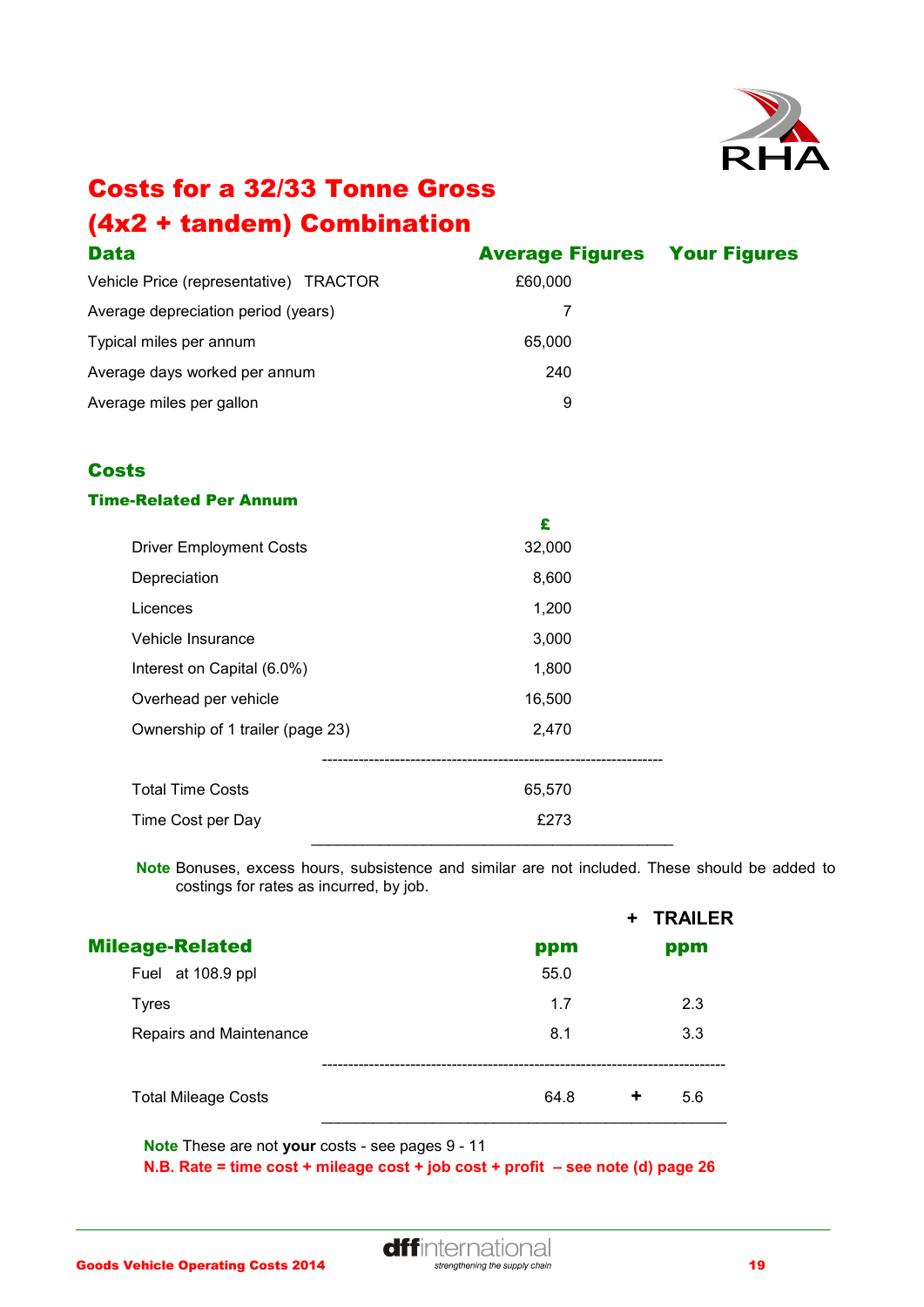

# Costs for a 38 Tonne Gross (4x2 + tri-axle) Combination

| <b>Data</b>                            | <b>Average Figures Your Figures</b> |  |
|----------------------------------------|-------------------------------------|--|
| Vehicle Price (representative) TRACTOR | £63,000                             |  |
| Average depreciation period (years)    | 6                                   |  |
| Typical miles per annum                | 73,000                              |  |
| Average days worked per annum          | 240                                 |  |
| Average miles per gallon               | 8.5                                 |  |

## **Costs**

#### Time-Related Per Annum

|                                  | £      |
|----------------------------------|--------|
| <b>Driver Employment Costs</b>   | 33,000 |
| Depreciation                     | 10,500 |
| Licences                         | 1,200  |
| Vehicle Insurance                | 3,400  |
| Interest on Capital (6.0%)       | 1,900  |
| Overhead per vehicle             | 20,000 |
| Ownership of 1 trailer (page 24) | 2,730  |
|                                  |        |
| <b>Total Time Costs</b>          | 72,730 |
| Time Cost per Day                | £303   |
|                                  |        |

 **Note** Bonuses, excess hours, subsistence and similar are not included. These should be added to costings for rates as incurred, by job.

|                            |      |   | <b>+ TRAILER</b> |
|----------------------------|------|---|------------------|
| <b>Mileage-Related</b>     | ppm  |   | ppm              |
| Fuel at 108.9 ppl          | 58.2 |   |                  |
| Tyres                      | 2.0  |   | 2.5              |
| Repairs and Maintenance    | 8.0  |   | 3.5              |
|                            |      |   |                  |
| <b>Total Mileage Costs</b> | 68.2 | ۰ | 6.0              |

**Note** These are not **your** costs - see pages 9 - 11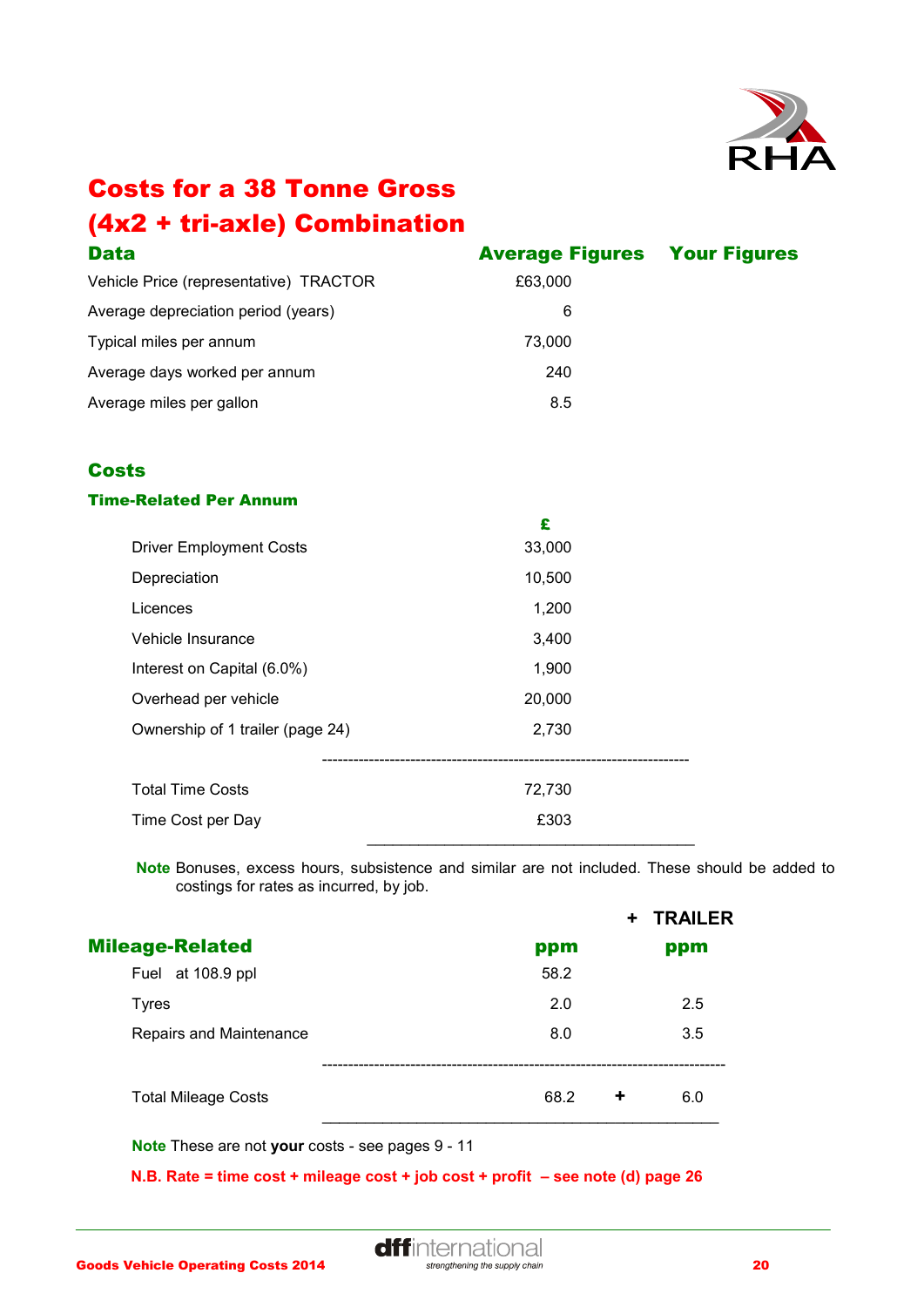

# Costs for a 44 Tonne Gross (6x2 + tri-axle) Combination

| <b>Data</b>                            | <b>Average Figures Your Figures</b> |  |
|----------------------------------------|-------------------------------------|--|
| Vehicle Price (representative) TRACTOR | £77,500                             |  |
| Average depreciation period (years)    | 6                                   |  |
| Typical miles per annum                | 73,000                              |  |
| Average days worked per annum          | 240                                 |  |
| Average miles per gallon               | 8.0                                 |  |

## **Costs**

#### Time-Related Per Annum

|                                     | £      |  |
|-------------------------------------|--------|--|
| <b>Driver Employment Costs</b>      | 33,350 |  |
| Depreciation                        | 12,900 |  |
| Licences (£650, combined transport) | 1,200  |  |
| Vehicle Insurance                   | 3,600  |  |
| Interest on Capital (6.0%)          | 2,330  |  |
| Overhead per vehicle                | 22,000 |  |
| Ownership of 1 trailer (page 24)    | 2,730  |  |
|                                     |        |  |
| <b>Total Time Costs</b>             | 78,110 |  |
| Time Cost per Day                   | £325   |  |
|                                     |        |  |

**Note** Bonuses, excess hours, subsistence and similar are not included. These should be added to costings for rates as incurred, by job.

|                            |           | + TRAILER |
|----------------------------|-----------|-----------|
| <b>Mileage-Related</b>     | ppm       | ppm       |
| Fuel at 108.9 ppl          | 61.9      |           |
| <b>Tyres</b>               | 2.0       | 2.5       |
| Repairs and Maintenance    | 8.5       | 3.5       |
|                            |           |           |
| <b>Total Mileage Costs</b> | 72.4<br>۰ | 6.0       |

**Note** These are not **your** costs – see pages 9 - 11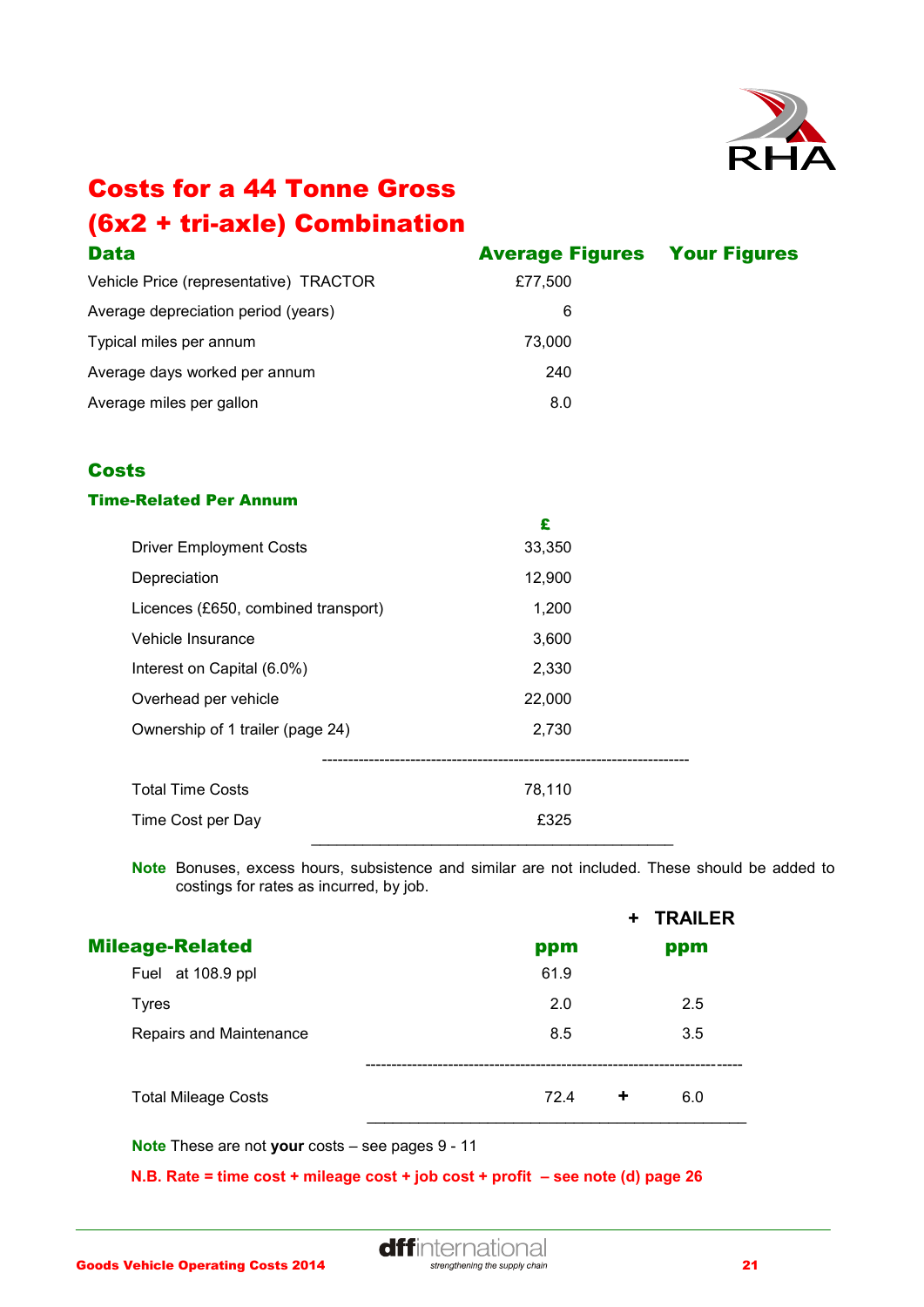

## Costs for a 32.5 Tonne Gross

## Drawbar Combination (2 axle tractor, 2 axle trailer)

| <b>Data</b>                            | <b>Average Figures Your Figures</b> |  |
|----------------------------------------|-------------------------------------|--|
| Vehicle Price (representative) TRACTOR | £64,000                             |  |
| Average depreciation period (years)    |                                     |  |
| Typical miles per annum                | 71,000                              |  |
| Average days worked per annum          | 240                                 |  |
| Average miles per gallon               | 9                                   |  |

## **Costs**

| <b>Time-Related Per Annum</b>       | £      |  |
|-------------------------------------|--------|--|
| <b>Driver Employment Costs</b>      | 32,000 |  |
| Depreciation                        | 9,150  |  |
| Licences (£640, combined transport) | 880    |  |
| Vehicle Insurance                   | 3,000  |  |
| Interest on Capital (6.0%)          | 1,920  |  |
| Overhead per vehicle                | 16,500 |  |
| Ownership of 1 trailer              | 2,730  |  |
| <b>Total Time Costs</b>             | 66,180 |  |
| Time Cost per Day                   | £276   |  |
|                                     |        |  |

**Note** Bonuses, excess hours, subsistence and similar are not included. These should be added to costings for rates as incurred, by job. **+ TRAILER** 

| <b>Mileage-Related</b>     | ppm       | ppm |
|----------------------------|-----------|-----|
| Fuel at 108.9 ppl          | 55.0      |     |
| Tyres                      | 3.2       | 2.5 |
| Repairs and Maintenance    | 9.0       | 3.5 |
| <b>Total Mileage Costs</b> | 67.2<br>÷ | 6.0 |

**Note** These are not **your** costs – see pages 9 - 11

 **N.B. Rate = time cost + mileage cost + job cost + profit – see note (d) page 26**

**dff**international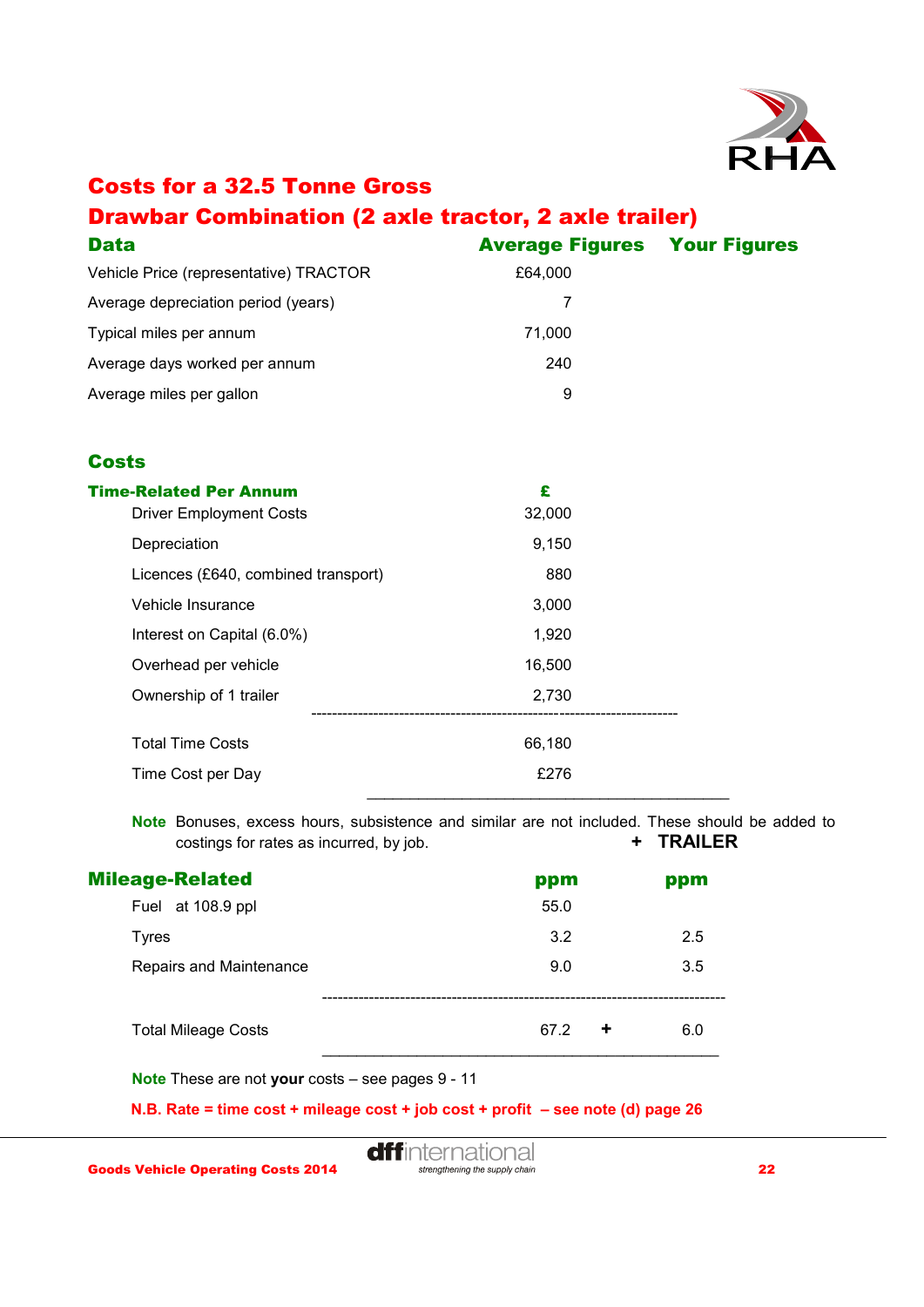

# Costs for a Tandem Trailer (Curtainsider)

| <b>Data</b>                         |         | <b>Average Figures Your Figures</b> |
|-------------------------------------|---------|-------------------------------------|
| Vehicle Price (representative)      | £19,000 |                                     |
| Average depreciation period (years) | 10      |                                     |
| Average tyre life (miles)           | 65,000  |                                     |
| <b>Costs</b>                        |         |                                     |
| <b>Time-Related Per Annum</b>       |         |                                     |
|                                     | £       |                                     |
| <b>Driver Employment Costs</b>      |         |                                     |
| Depreciation                        | 1,900   |                                     |
| Licences                            |         |                                     |
| Vehicle Insurance                   |         |                                     |
| Goods in Transit Insurance          |         |                                     |
| Interest on Capital (6.0%)          | 570     |                                     |
| Overhead per vehicle                |         |                                     |
|                                     |         |                                     |
| <b>Total Time Costs</b>             | 2,470   |                                     |

 **Note** Operators using more than one trailer per tractor should adjust this cost as appropriate.

| <b>Mileage-Related</b>     | ppm | ppm |
|----------------------------|-----|-----|
| Fuel                       |     |     |
| <b>Tyres</b>               | 2.3 |     |
| Repairs and Maintenance    | 3.3 |     |
| <b>Total Mileage Costs</b> | 5.6 |     |

 $\frac{1}{2}$  ,  $\frac{1}{2}$  ,  $\frac{1}{2}$  ,  $\frac{1}{2}$  ,  $\frac{1}{2}$  ,  $\frac{1}{2}$  ,  $\frac{1}{2}$  ,  $\frac{1}{2}$  ,  $\frac{1}{2}$  ,  $\frac{1}{2}$  ,  $\frac{1}{2}$  ,  $\frac{1}{2}$  ,  $\frac{1}{2}$  ,  $\frac{1}{2}$  ,  $\frac{1}{2}$  ,  $\frac{1}{2}$  ,  $\frac{1}{2}$  ,  $\frac{1}{2}$  ,  $\frac{1$ 

**Note** These are not **your** costs – see pages 9 - 11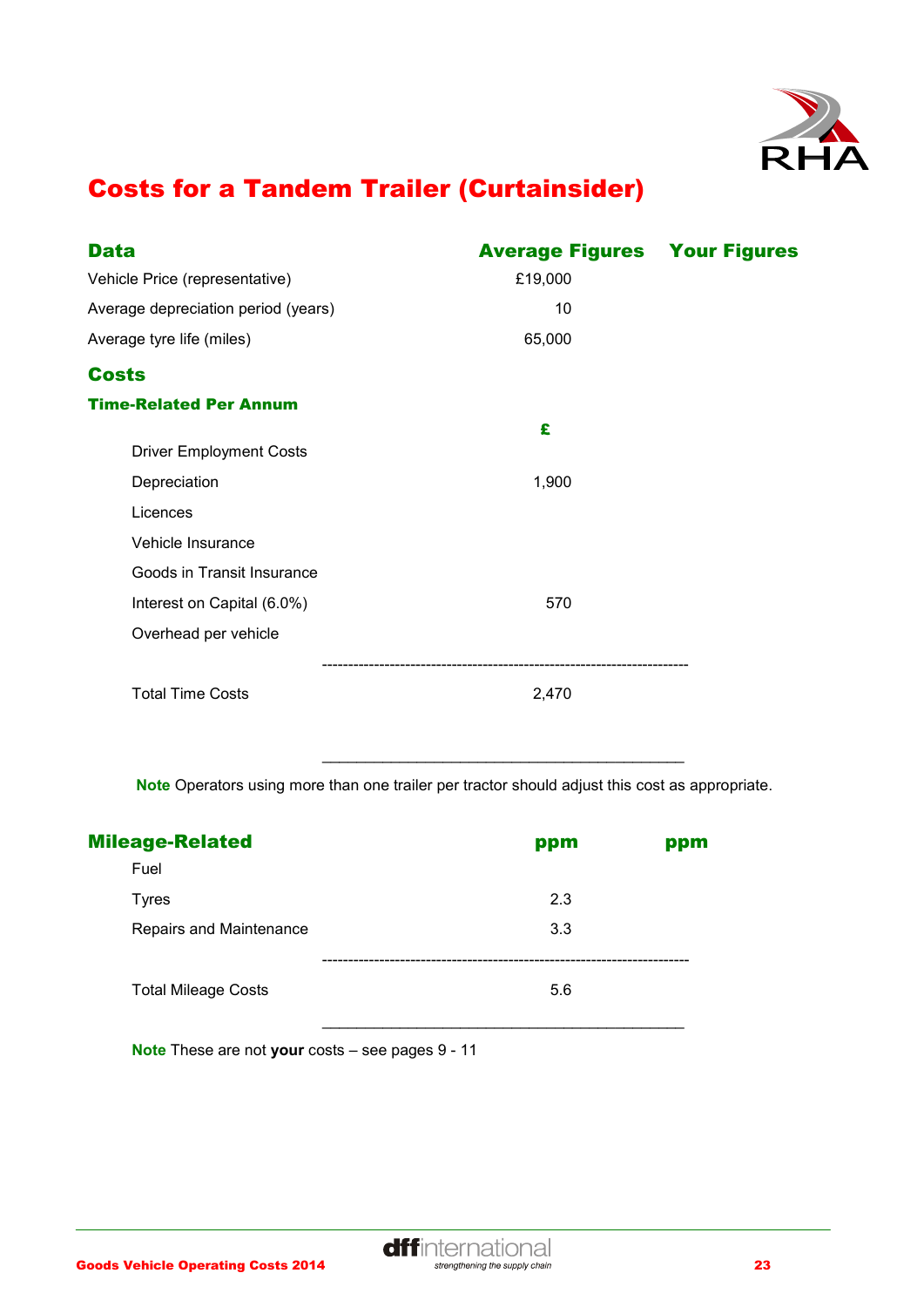

# Costs for a Tri-Axle Trailer (Curtainsider)

| <b>Data</b>                         |         | <b>Average Figures Your Figures</b> |
|-------------------------------------|---------|-------------------------------------|
| Vehicle Price (representative)      | £21,000 |                                     |
| Average depreciation period (years) | 10      |                                     |
|                                     |         |                                     |
| <b>Costs</b>                        |         |                                     |
| <b>Time-Related Per Annum</b>       |         |                                     |
| <b>Driver Employment Costs</b>      |         |                                     |
| Depreciation                        | 2,100   |                                     |
| Licences                            |         |                                     |
| Vehicle Insurance                   |         |                                     |
| Goods in Transit Insurance          |         |                                     |
| Interest on Capital (6.0%)          | 630     |                                     |
| Overhead per vehicle                |         |                                     |
|                                     |         |                                     |
| <b>Total Time Costs</b>             | 2,730   |                                     |

 **Note** Operators using more than one trailer per tractor should adjust this cost as appropriate.

| <b>Mileage-Related</b>     | ppm | ppm |
|----------------------------|-----|-----|
| Fuel                       |     |     |
| <b>Tyres</b>               | 2.5 |     |
| Repairs and Maintenance    | 3.5 |     |
| <b>Total Mileage Costs</b> | 6.0 |     |
|                            |     |     |

 $\frac{1}{2}$  ,  $\frac{1}{2}$  ,  $\frac{1}{2}$  ,  $\frac{1}{2}$  ,  $\frac{1}{2}$  ,  $\frac{1}{2}$  ,  $\frac{1}{2}$  ,  $\frac{1}{2}$  ,  $\frac{1}{2}$  ,  $\frac{1}{2}$  ,  $\frac{1}{2}$  ,  $\frac{1}{2}$  ,  $\frac{1}{2}$  ,  $\frac{1}{2}$  ,  $\frac{1}{2}$  ,  $\frac{1}{2}$  ,  $\frac{1}{2}$  ,  $\frac{1}{2}$  ,  $\frac{1$ 

**Note** These are not **your** costs – see pages 9 - 11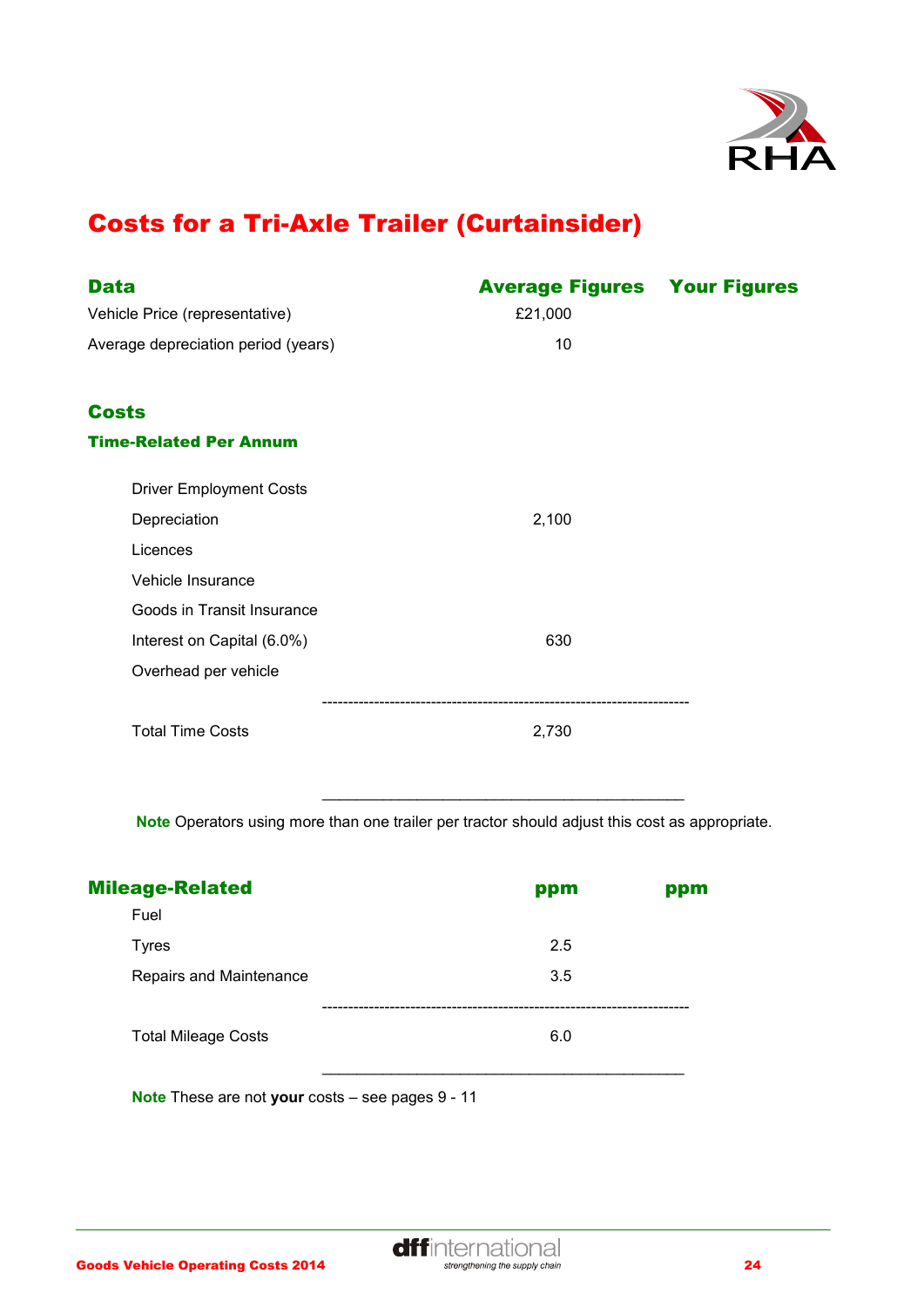

# Calculating Charges and Rates

It is a frequent mistake to approach the calculation of charges and costs on the basis of an imagined requirement of revenue per day or revenue per mile. As we have asserted on page 9, there is no such thing. This is fully illustrated at paragraph 10 on page 41.

You must approach this task by assessing both the time likely to be required to complete a job and the number of miles that will be covered.

You must then apply to the time element, the cost per day as determined; add any specific bonuses, extra hours, subsistence and sundries and miles at the appropriate cost.

This will give you a fair cost of the job for which you are quoting. To this you must add a percentage for profit. In today's market this is extremely difficult because, on many occasions, you will find the costs as properly determined from these notes are greater than the revenue likely to be derived from the rates being charged by your competitors.

Notwithstanding this you must aim for a profit margin and a practical exercise is to add (say) 5% (but get more if you can!) to your total costs, when comparing yourself with what you know about competitive market rates. In the case of fuel you should always attempt to negotiate a clause into all rate schedules and contracts allowing fuel price increases to be passed on to the customer as they occur.

You must then decide whether you can accept a job at less than the rate thus calculated and, even more crucially, whether you can accept it at less than the true cost of undertaking it. In anything but the shortest run you cannot afford to do the latter; except perhaps for casual or special jobs which fit into the pattern of your overall work.

You should never embark upon work at rates which, overall, you know will not cover the costs you have identified from following the rules suggested in these notes.

On page 26 we present a Template, showing the ground you should cover when calculating a rate. Further guidance on rates is given in the Supplementary Paper on pages 36 onwards.

If you have any queries or require advice concerning these Tables please contact Brian Fish at:

#### DFF International Ltd

14 Stoke Hill Stoke Bishop Bristol BS9 1JH

Telephone: (0117) 968 1148

email: brianfish@dffintl.co.uk

© The Road Haulage Association and DFF International Limited 2014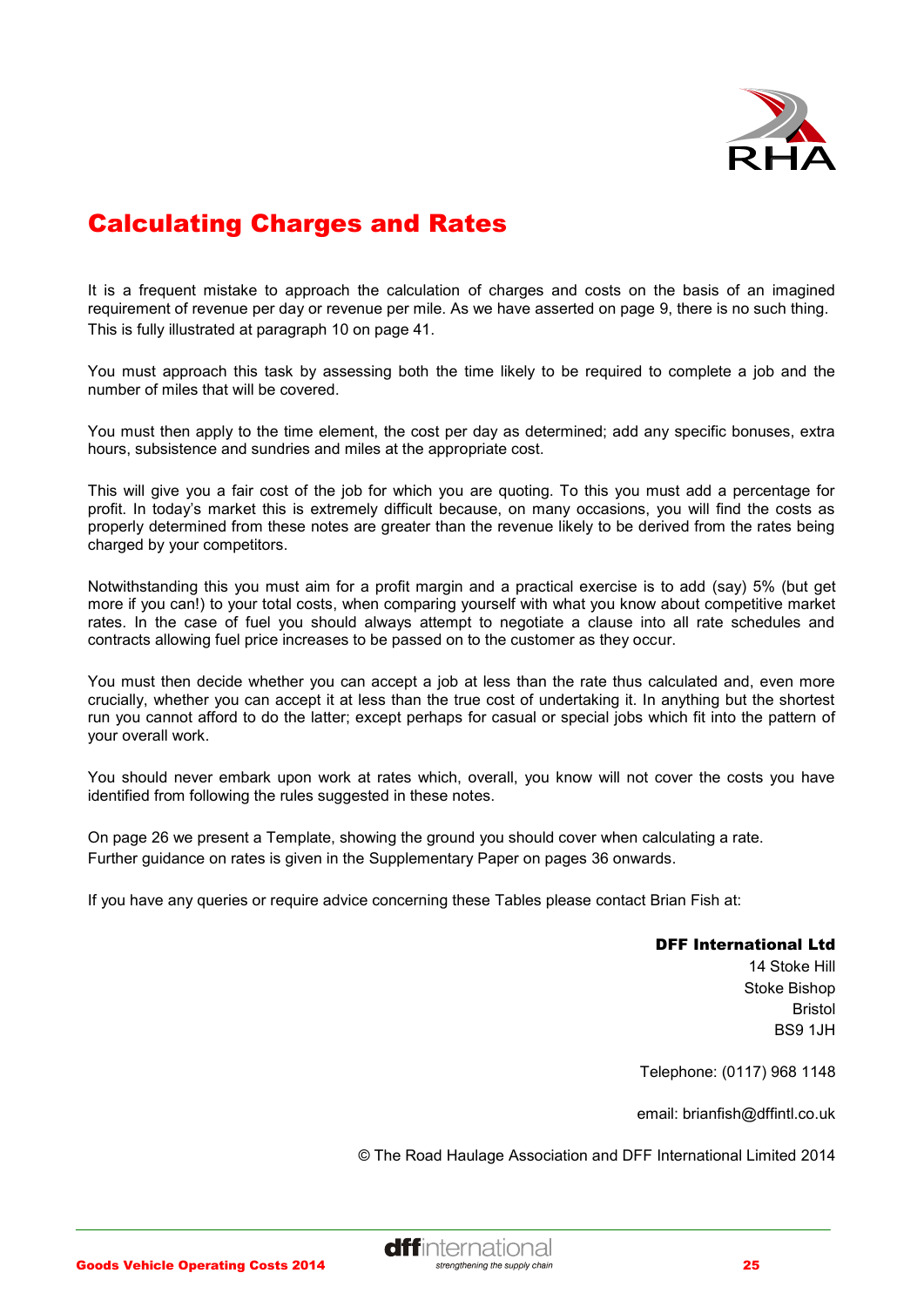

## **TEMPLATE FOR RATE QUOTATION**

#### **1. NAME OF CUSTOMER …………………………………………..**

## **2. DETAILS OF JOB …………………………………………..**

| 3.  | <b>Size of Truck Required</b>           | 15. | <b>Return Load Time Cost</b>      |
|-----|-----------------------------------------|-----|-----------------------------------|
| 4.  | <b>Estimated Days/Hours for Job</b>     | 16. | <b>Return Load Distance Cost</b>  |
| 5.  | <b>Estimated Trip Miles</b>             | 17. | <b>Return Load Specific Costs</b> |
| 6.  | <b>Details of Market Competitor</b>     | 18. | <b>Total Return Load Costs</b>    |
|     | <b>Rates if Known</b>                   |     |                                   |
| 7.  | <b>Anticipated Time Costs of Job</b>    | 19. | <b>Total Round Trip Cost</b>      |
|     |                                         |     | $(10 + 18)$                       |
| 8.  | <b>Anticipated Distance Cost of Job</b> | 20. | <b>Return Load Revenue</b>        |
| 9.  | <b>Job Specific Costs: Subsistence</b>  | 21. | <b>Minimum Required</b>           |
|     | <b>Bonus</b>                            |     | <b>Outward Revenue</b>            |
|     | <b>Tolls</b>                            |     | $(19-20)$                         |
|     | Ferry                                   |     |                                   |
|     | Other                                   |     |                                   |
|     |                                         |     | <b>PROFITABILITY</b>              |
| 10. | <b>Total Cost of Job</b>                | 22. | <b>Actual Revenue</b>             |
| 11. | <b>Target Margin</b>                    | 23. | <b>Actual Time Costs</b>          |
| 12. | <b>Target Revenue</b>                   | 24. | <b>Actual Mileage Costs</b>       |
| 13. | <b>Target Rate</b>                      | 25. | <b>Actual Specific Costs</b>      |
| 14. | <b>Agreed Rate</b>                      | 26. | <b>Actual Profit/Loss</b>         |

- **Notes**: **(a)** You will often find that a job will be completed with some hours in the day "left over". These hours will be costing you. You will need to decide whether you can use them for something else. If not, can those hours be charged to the job without making you uncompetitive?
	- **(b)** Where a return load is involved, it is important that you cost the whole round trip, allowing for the revenue you are likely to earn for the return and deciding how much to allow against the outward job for which you are quoting.
	- **(c)** When you are allocating costs in lines 7, 8, 15, 16, don't forget when using the appropriate figures from the tables, if possible to substitute **YOUR** costs where they are different.
	- **(d)** Rate = time cost + mileage cost + job cost + profit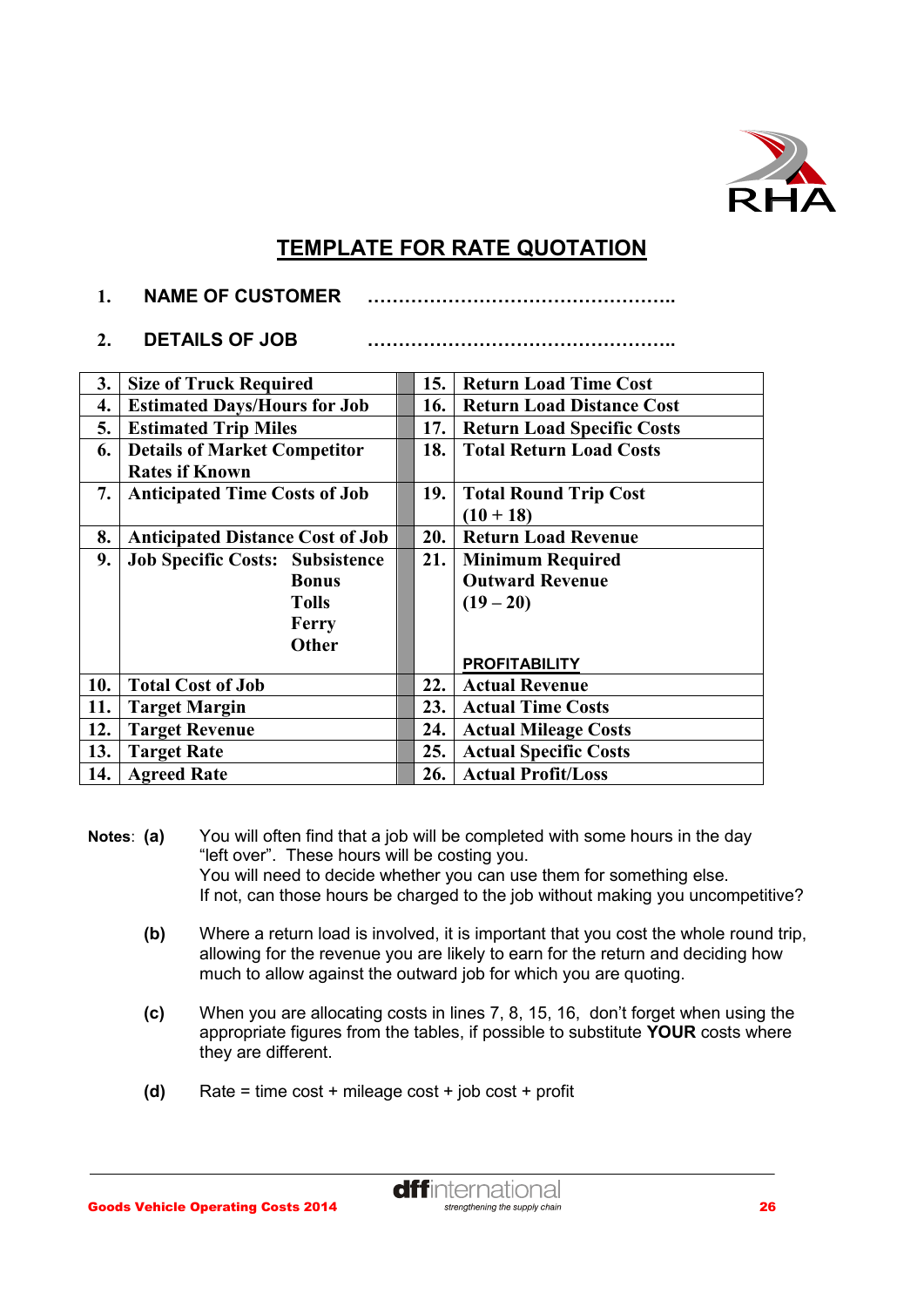

## **RHA SURVEY ON MOVEMENT OF COSTS**

| ้a)     | (b                                | ′c)                | 'd)                |
|---------|-----------------------------------|--------------------|--------------------|
| % Total | Cost                              | %Price             | % Change in        |
| Cost    | Category                          | <b>Movement in</b> | <b>Cost Impact</b> |
| 30.9.12 |                                   | period             | $(a \times c)$     |
|         |                                   |                    |                    |
| 11.0    | <b>Vehicle &amp; Depreciation</b> | 4.1                | 0.5                |
|         |                                   |                    |                    |
| 0.8     | <b>Road Tax</b>                   | 0.0                | 0.0                |
| 3.2     | <b>Insurance</b>                  | 5.4                | 0.2                |
|         |                                   |                    |                    |
| 22.7    | <b>Driver Employment Costs</b>    | 2.0                | 0.5                |
|         |                                   |                    |                    |
| 7.1     | <b>Repairs &amp; Maintenance</b>  | 4.8                | 0.3                |
| 2.9     | <b>Tyres: Replacement tyres,</b>  | 5.2                | 0.2                |
|         | tubes etc.                        |                    |                    |
| 20.4    | <b>Overhead Costs</b>             | 3.0                | 0.6                |
| 68.1    | <b>TOTAL</b>                      | <b>XXXXXXXXXX</b>  | 2.3                |
|         |                                   |                    |                    |
| 31.9    | <b>FUEL</b>                       | $-2.5$             | $-0.8$             |

## **PERIOD: 1 OCTOBER 2012 – 30 SEPTEMBER 2013**

| 2009 Fuel ppl (30/09/09) | 88.51  |
|--------------------------|--------|
| 2010 Fuel ppl (30/09/10) | 97.90  |
| 2011 Fuel ppl (30/09/11) | 112.32 |
| 2012 Fuel ppl (28/09/12) | 113.63 |
| 2013 Fuel ppl (30/09/13) | 110.83 |

**The above figures relate to a 44 tonne artic. Impact figures at 15th November for all vehicle types are given on page 27 a/b. A summary of costs and percentages for all vehicles is provided on pages 28 and 29.** 

## **COST MOVEMENT SURVEY NOTES**

See RHA Commentary on pages 4 and 5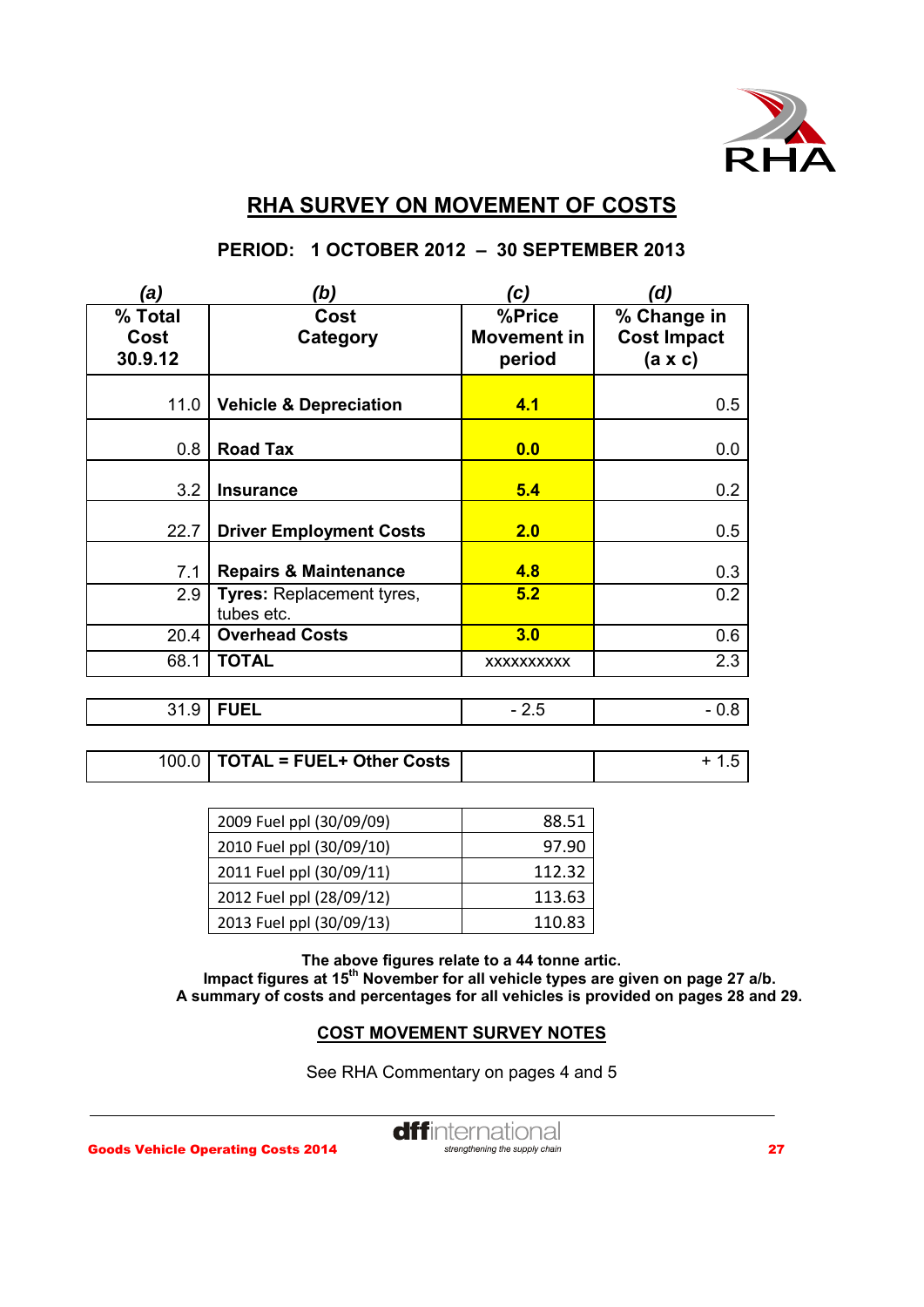

## **COST MOVEMENT REPORT**

## **November 2013**

|                                   |                               | $3.5^T$       |               | $7.5^{\mathrm{T}}$ |               | $13^{\mathrm{T}}$ |               |  | $18^T$        |               |
|-----------------------------------|-------------------------------|---------------|---------------|--------------------|---------------|-------------------|---------------|--|---------------|---------------|
|                                   | $\frac{6}{6}$<br>Inc.<br>2012 |               |               |                    |               |                   |               |  |               |               |
| <b>AV.MILES/YEAR</b>              | /13                           | 45,000        |               | 45,000             |               | 45,000            |               |  | 50,000        |               |
|                                   |                               | <b>Nov.12</b> | $\frac{0}{0}$ | Nov.12             | $\frac{0}{0}$ | <b>Nov.12</b>     | $\frac{0}{0}$ |  | <b>Nov.12</b> | $\frac{0}{0}$ |
|                                   |                               | $\frac{0}{0}$ | Inc.          | $\frac{0}{0}$      | Inc.          | $\frac{0}{0}$     | Inc           |  | $\frac{0}{0}$ | Inc           |
| <b>COSTS</b>                      |                               |               |               |                    |               |                   |               |  |               |               |
| <b>TIME-RELATED</b>               |                               |               |               |                    |               |                   |               |  |               |               |
| <b>Driver</b>                     | 2.0                           | 49.8          | 1.00          | 42.3               | 0.85          | 38.3              | 0.77          |  | 33.9          | 0.68          |
| Depreciation                      | 4.1                           | 12.1          | 0.50          | 12.5               | 0.51          | 13.3              | 0.55          |  | 11.9          | 0.49          |
| <b>Licence VED</b>                | 0.0                           | $(18.9)$ 0.4  | 0.08          | 0.3                | 0.00          | 0.3               | 0.00          |  | 0.8           | 0.00          |
| <b>Insurance Vehicle</b>          | 5.4                           | 2.7           | 0.15          | 3.1                | 0.17          | 2.7               | 0.15          |  | 3.2           | 0.17          |
| Overheads                         | 3.0                           | 11.3          | 0.34          | 11.7               | 0.35          | 15.3              | 0.46          |  | 17.8          | 0.53          |
| <b>TOTAL TIME-</b>                |                               |               |               |                    |               |                   |               |  |               |               |
| <b>RELATED</b>                    |                               | 76.3          | 2.07          | 69.9               | 1.88          | 69.9              | 1.93          |  | 67.6          | 1.87          |
|                                   |                               |               |               |                    |               |                   |               |  |               |               |
| <b>DISTANCE-RELATED</b>           |                               |               |               |                    |               |                   |               |  |               |               |
| Fuel                              | (1.5)                         | 17.4          | (0.26)        | 22.4               | (0.34)        | 22.7              | (0.34)        |  | 24.1          | (0.36)        |
| <b>Tyres</b>                      | 5.2                           | 1.4           | 0.07          | 1.4                | 0.07          | 1.5               | 0.08          |  | 2.1           | 0.11          |
| <b>Repairs/Maintenance</b>        | 4.8                           | 4.9           | 0.24          | 6.3                | 0.30          | 5.9               | 0.28          |  | 6.2           | 0.30          |
| <b>TOTAL DISTANCE-</b>            |                               |               |               |                    |               |                   |               |  |               |               |
| <b>RELATED</b>                    |                               | 23.7          | 0.05          | 30.1               | 0.03          | 30.1              | 0.02          |  | 32.4          | 0.05          |
|                                   |                               |               |               |                    |               |                   |               |  |               |               |
| <b>TOTAL COST/</b><br><b>YEAR</b> |                               | 100.0         | 2.12          | 100.0              | 1.91          | 100.0             | 1.95          |  | 100.0         | 1.92          |

# **NOTES**

- 1. Average miles/year are as RHA Cost Tables 2014, pages 28 29. Figures only valid at these mileages.
- 2. Costs are set out to coincide with Cost Tables.<br>3. Increases are as reported on page 27.
- 3. Increases are as reported on page 27.<br>4i. Cost percentages at November 2012 a
- 4i. Cost percentages at November 2012 are as pages  $27 28$  of Cost Tables 2013.<br>4ii. For artics, trailer ownership percentages are added pro rata to depreciation and
- For artics, trailer ownership percentages are added pro rata to depreciation and interest ( $=$  Overheads)
- 5i. Impact is % increase at November 2013 multiplied by % at November 2012.
- 5ii. Impact to 2 decimal places as values are all low.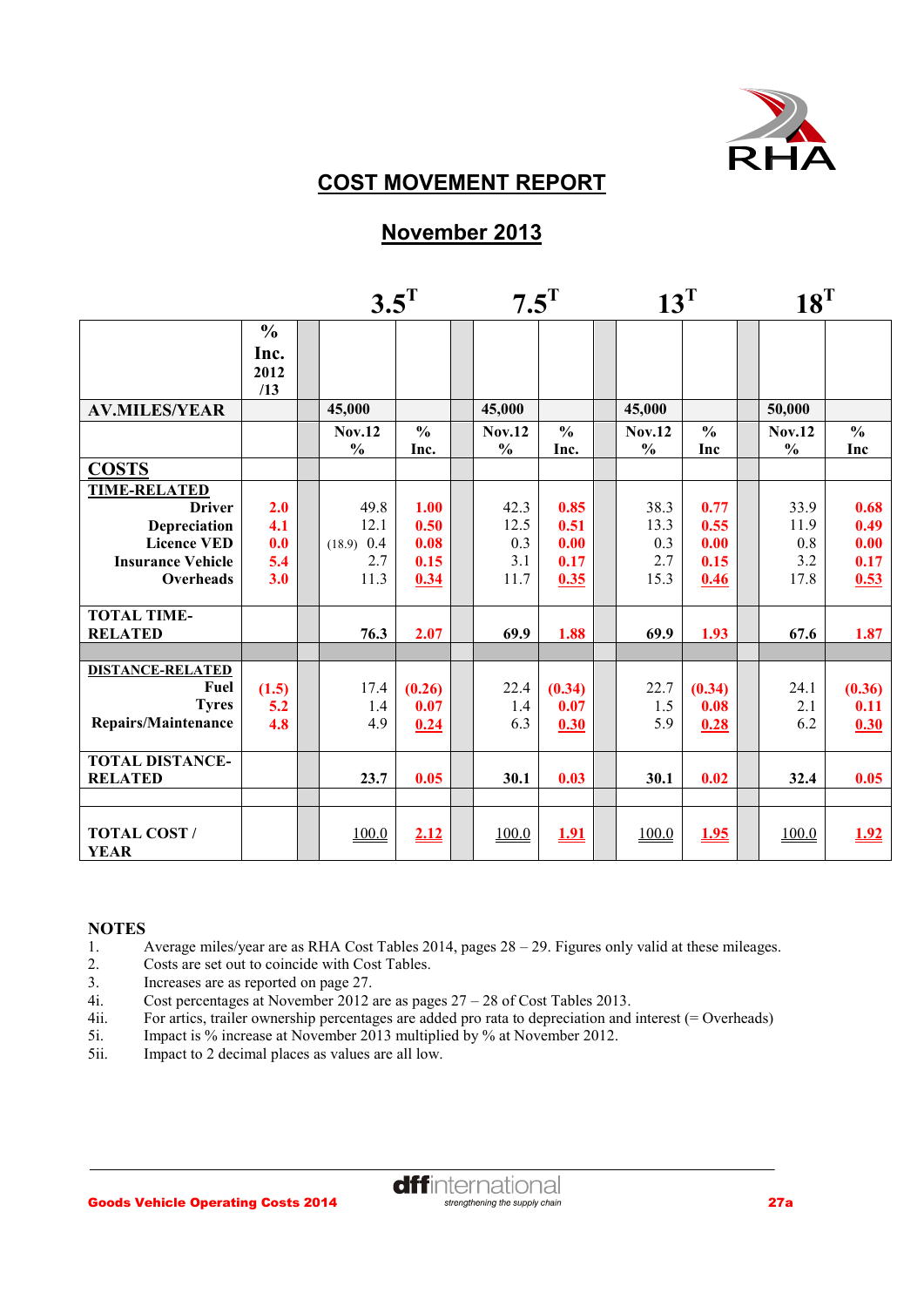

## **COST MOVEMENT REPORT**

## **November 2013**

| $26^{\mathrm{T}}$                        |                                      | $32^T$                                   |                                      |                                          | $32/33$ <sup>T</sup>                 | $38^T$                                   |                                      | $44^{\mathrm{T}}$                        |                                      |
|------------------------------------------|--------------------------------------|------------------------------------------|--------------------------------------|------------------------------------------|--------------------------------------|------------------------------------------|--------------------------------------|------------------------------------------|--------------------------------------|
| 50,000<br><b>Nov.12</b><br>$\frac{0}{0}$ | $\frac{0}{0}$<br>Inc.                | 50,000<br><b>Nov.12</b><br>$\frac{0}{0}$ | $\frac{0}{0}$<br>Inc.                | 60,000<br><b>Nov.12</b><br>$\frac{0}{0}$ | $\frac{0}{0}$<br>Inc.                | 73,000<br><b>Nov.12</b><br>$\frac{0}{0}$ | $\frac{0}{0}$<br>Inc                 | 73,000<br><b>Nov.12</b><br>$\frac{0}{0}$ | $\frac{0}{0}$<br>Inc                 |
| 29.9<br>13.6<br>0.6<br>3.1<br>17.5       | 0.60<br>0.56<br>0.00<br>0.17<br>0.53 | 26.8<br>14.3<br>1.1<br>3.0<br>17.3       | 0.54<br>0.59<br>0.00<br>0.17<br>0.53 | 27.6<br>9.7<br>1.1<br>3.3<br>18.4        | 0.55<br>0.46<br>0.00<br>0.18<br>0.55 | 24.3<br>9.9<br>0.9<br>3.3<br>19.2        | 0.49<br>0.41<br>0.00<br>0.18<br>0.57 | 22.7<br>11.0<br>0.8<br>3.2<br>20.4       | 0.45<br>0.45<br>0.00<br>0.17<br>0.61 |
| 64.7                                     | 1.86                                 | 62.5                                     | 1.83                                 | 60.1                                     | 1.74                                 | 57.6                                     | 1.65                                 | 58.1                                     | 1.65                                 |
| 26.7<br>2.4<br>6.2                       | (0.40)<br>0.12<br>0.30               | 26.8<br>2.9<br>7.8                       | (0.40)<br>0.12<br>0.30               | 30.4<br>2.4<br>7.1                       | (0.46)<br>0.12<br>0.34               | 32.4<br>2.7<br>7.3                       | (0.49)<br>0.14<br>0.35               | 31.9<br>2.9<br>7.1                       | (0.48)<br>0.15<br>0.34               |
| 35.3                                     | 0.02                                 | 37.5                                     | 0.02                                 | 39.9                                     | 0.00                                 | 42.4                                     | 0.00                                 | 41.9                                     | 0.01                                 |
| 100.0                                    | 1.88                                 | 100.0                                    | 1.85                                 | 100.0                                    | 1.74                                 | 100.0                                    | 1.65                                 | 100.0                                    | 1.69                                 |

#### **NOTES**

- 1. Average miles/year are as RHA Cost Tables 2014, pages 28 29. Figures only valid at these mileages.
- 2. Costs are set out to coincide with Cost Tables.<br>3. Increases are as reported on page 27.
- 3. Increases are as reported on page 27.<br>4i. Cost percentages at November 2012 and the set of the set of the set of the set of the set of the set of the set of the set of the set of the set of the set of the set of the set
- 4i. Cost percentages at November 2012 are as pages 27 28 of Cost Tables 2013.
- 4ii. For artics, trailer ownership percentages are added pro rata to depreciation and interest (= Overheads)<br>5i. Impact is % increase at November 2013 multiplied by % at November 2012.
- 5i. Impact is % increase at November 2013 multiplied by % at November 2012.<br>5ii. Impact to 2 decimal places as values are all low.
- Impact to 2 decimal places as values are all low.

Goods Vehicle Operating Costs 2014 **COLL**<br>
Strengthening the supply chain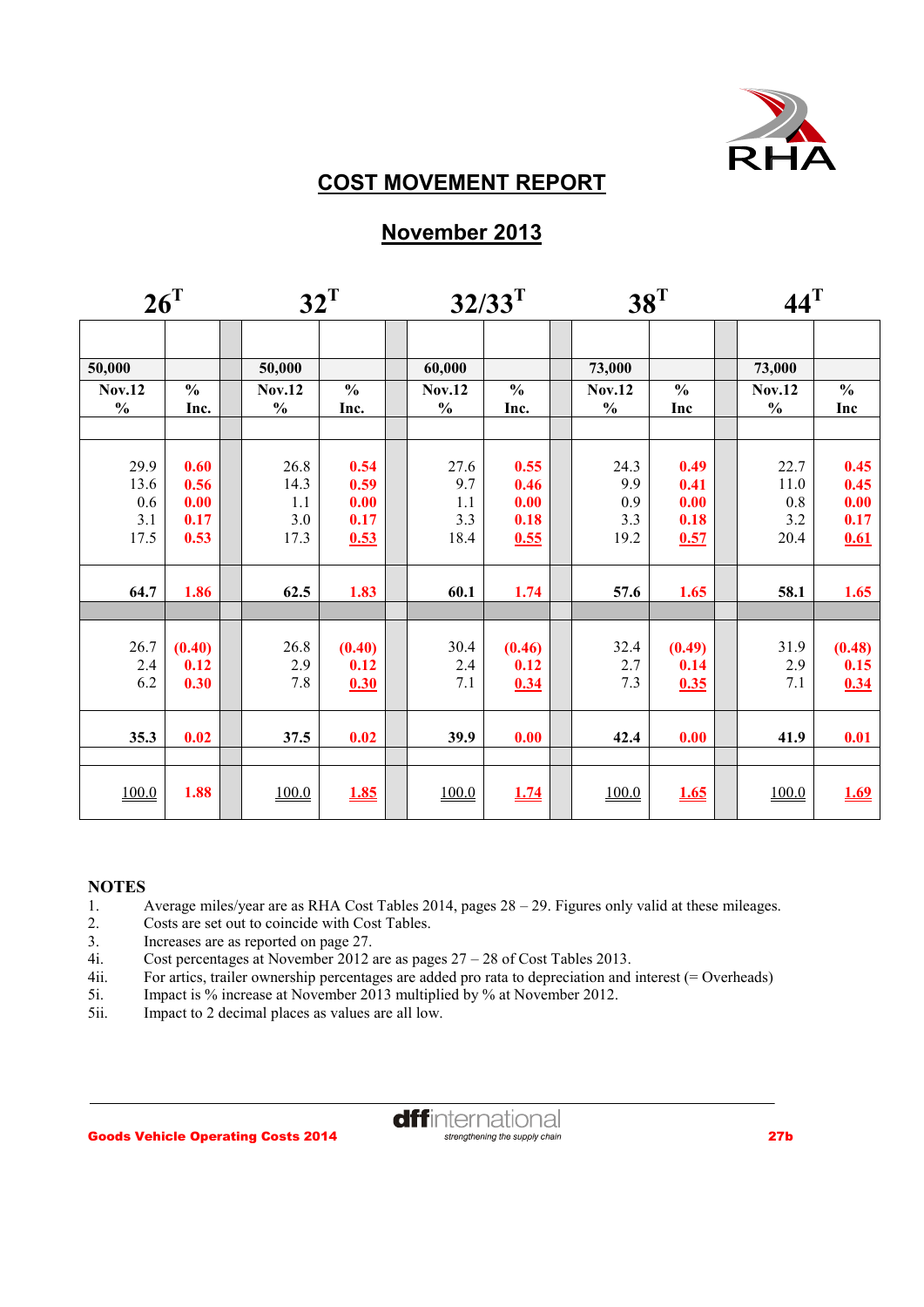

## **COST PERCENTAGES AT TYPICAL MILEAGES**

## **November 2013**

|                                                    | $3.5^T$ |               | $7.5^T$ |               | $13^T$ |               | $18^T$ |               |        | $26^T$        | $32^T$  |               |
|----------------------------------------------------|---------|---------------|---------|---------------|--------|---------------|--------|---------------|--------|---------------|---------|---------------|
| <b>MILES</b>                                       | 45,000  |               | 45,000  |               | 45,000 |               | 50,000 |               |        | 50,000        |         | 50,000        |
|                                                    | £       | $\frac{9}{6}$ | £       | $\frac{9}{6}$ | £      | $\frac{9}{6}$ | £      | $\frac{9}{6}$ | £      | $\frac{9}{6}$ | £       | $\frac{9}{6}$ |
| TIME-<br><b>RELATED</b><br><b>COSTS</b>            |         |               |         |               |        |               |        |               |        |               |         |               |
| <b>Wages</b>                                       | 25,500  | 51.3          | 27,500  | 44.5          | 28,000 | 39.7          | 29,000 | 36.3          | 31,000 | 31.8          | 31,000  | 28.1          |
| Dep'n                                              | 5,750   | 11.6          | 7,600   | 12.3          | 9,400  | 13.3          | 9,650  | 12.1          | 13,150 | 13.5          | 15,650  | 14.1          |
| Licence                                            | 220     | 0.4           | 165     | 0.3           | 200    | 0.3           | 650    | 0.8           | 650    | 0.7           | 1,200   | 1.1           |
| <b>Insurance</b>                                   | 1,350   | 2.7           | 1,600   | 2.6           | 1,800  | 2.6           | 2,100  | 2.6           | 2,500  | 2.6           | 2,800   | 2.5           |
| <b>Interest</b>                                    | 680     | 1.4           | 1,140   | 1.8           | 1,380  | 2.0           | 1,730  | 2.2           | 2,370  | 2.4           | 2,820   | 2.5           |
| Overheads                                          | 5,000   | 10.0          | 6,000   | 9.6           | 9,000  | 12.7          | 11,000 | 13.8          | 14,000 | 14.4          | 15,000  | 13.5          |
| <b>TOTAL</b><br><b>TIME</b>                        | 38,500  | 77.4          | 44,005  | 71.1          | 49,780 | 70.6          | 54,130 | 67.8          | 63,670 | 65.4          | 68,470  | 61.8          |
| <b>DISTANCE-</b><br><b>RELATED</b><br><b>COSTS</b> |         |               |         |               |        |               |        |               |        |               |         |               |
| FUEL*                                              | 8,235   | 16.6          | 13,900  | 22.5          | 15,930 | 22.5          | 19,800 | 24.9          | 26,000 | 26.7          | 31,000  | 28.1          |
| <b>Tyres</b>                                       | 630     | 1.3           | 760     | 1.2           | 1,040  | 1.5           | 1,350  | 1.7           | 2,250  | 2.3           | 3,250   | 2.9           |
| R & M                                              | 2,340   | 4.7           | 3,200   | 5.2           | 3,830  | 5.4           | 4,500  | 5.6           | 5,500  | 5.6           | 8,000   | 7.2           |
| <b>TOTAL</b><br><b>DISTANCE</b>                    | 11,205  | 22.6          | 17,860  | 28.9          | 20,800 | 29.4          | 25,650 | 32.2          | 33,750 | 34.6          | 42,250  | 38.2          |
| TOTAL/<br><b>YEAR</b>                              | 49,705  | <b>100.0</b>  | 61,865  | <b>100.0</b>  | 70,580 | 100.0         | 79,780 | 100.0         | 97,420 | 100.0         | 110,720 | 100.0         |

#### **\* Diesel at 108.9 pence per litre = 495 pence per gallon**

NB These percentages are only valid at the stated annual mileage.

At higher mileages, time costs percentages will be lower and distance costs higher.

As with all other figures, actual costs and mpgs will vary between operators and vehicles in all categories.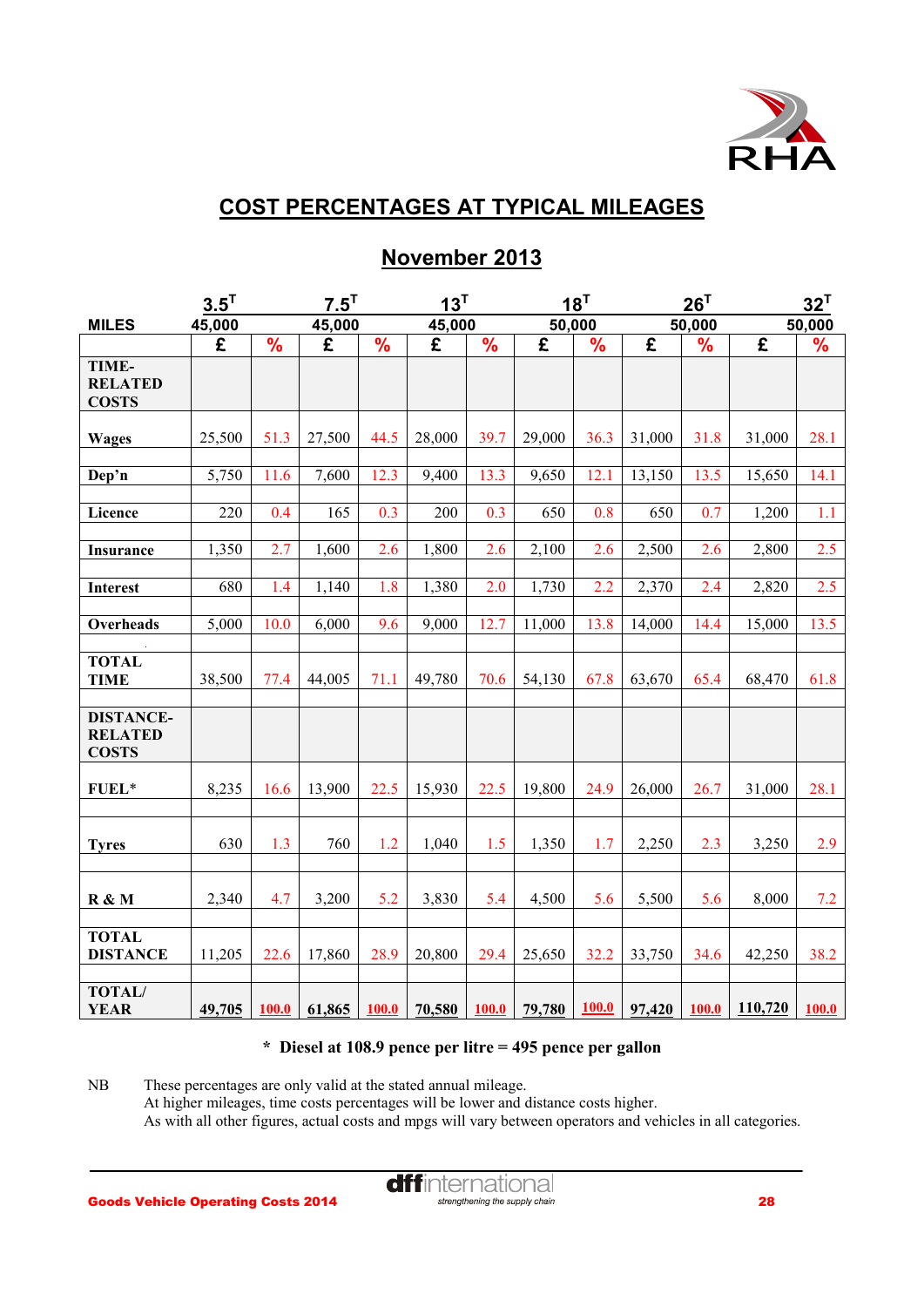

## **COST PERCENTAGES AT TYPICAL MILEAGES**

## **November 2013**

|                                                    | $32/3$ <sup>T</sup> A |               | $38^T A$    |               |             | $44^TA$       |             | D/B              |
|----------------------------------------------------|-----------------------|---------------|-------------|---------------|-------------|---------------|-------------|------------------|
| <b>MILES</b>                                       | 65,000                |               | 73,000      |               | 73,000      |               |             | 73,000           |
| TIME-                                              | £                     | $\frac{0}{0}$ | $\mathbf f$ | $\frac{1}{2}$ | $\mathbf f$ | $\frac{0}{0}$ | $\mathbf f$ | $\frac{0}{0}$    |
| <b>RELATED</b><br><b>COSTS</b>                     |                       |               |             |               |             |               |             |                  |
| <b>Wages</b>                                       | 32,000                | 28.7          | 33,000      | 26.0          | 33,350      | 24.7          | 32,000      | 26.8             |
| Dep'n                                              | 8,600                 | 7.7           | 10,500      | 8.3           | 12,900      | 9.5           | 9,150       | 7.7              |
| Licence                                            | 1,200                 | 1.1           | 1,200       | 0.9           | 1,200       | 0.9           | 880         | $\overline{0.7}$ |
| Insurance                                          | 3,000                 | 2.7           | 3,400       | 2.7           | 3,600       | 2.7           | 3,000       | 2.5              |
| <b>Interest</b>                                    | 1,800                 | 1.6           | 1,900       | 1.5           | 2,330       | 1.7           | 1,920       | 1.6              |
| Overheads                                          | 16,500                | 14.8          | 20,000      | 15.7          | 22,600      | 16.3          | 16,500      | 13.8             |
| <b>Trailer</b>                                     | 2,470                 | 2.3           | 2,730       | 2.2           | 2,730       | 2.0           | 2,730       | 2.3              |
| TOTAL.<br><b>TIME</b>                              | 65,570                | 58.8          | 72,730      | 57.3          | 78,110      | 57.8          | 66,180      | 55.4             |
| <b>DISTANCE-</b><br><b>RELATED</b><br><b>COSTS</b> |                       |               |             |               |             |               |             |                  |
| $FUEL*$                                            | 35,750                | 32.0          | 42,600      | 33.6          | 45,260      | 33.4          | 40,150      | 33.6             |
| <b>Tyres</b><br>incl Trailer                       | 2,800                 | 2.5           | 3,150       | 2.5           | 3,150       | 2.3           | 3,900       | 3.4              |
| R&M<br>incl Trailer                                | 7,500                 | 6.7           | 8,400       | 6.6           | 8,750       | 6.5           | 8,900       | 7.6              |
| <b>TOTAL</b><br><b>DISTANCE</b>                    | 46,050                | 41.2          | 54,150      | 42.7          | 57,160      | 42.2          | 52,050      | 44.6             |
| <b>TOTAL/</b><br><b>YEAR</b>                       | 111,620               | 100.0         | 126,880     | <b>100.0</b>  | 135,270     | <b>100.0</b>  | 118,230     | <b>100.0</b>     |

 **TRACTOR PLUS 1 TRAILER** \* **Diesel at 108.9 pence per litre = 495 pence per gallon**

NB These percentages are only valid at the stated annual mileage.

At higher mileages, time costs percentages will be lower and distance costs higher.

As with all other figures, actual costs and mpgs will vary between operators and vehicles in all categories.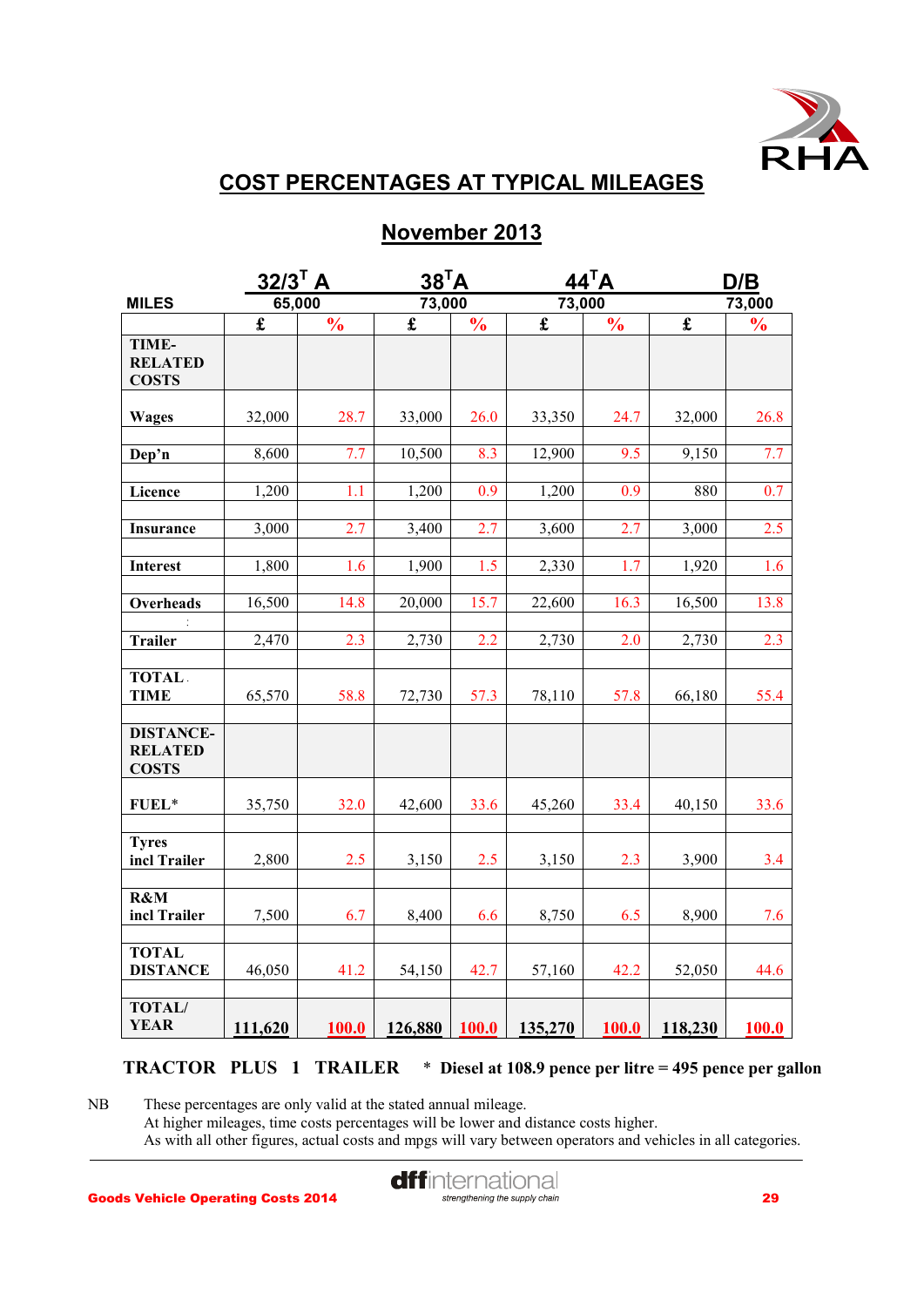

# Index of Operating Costs

# 30th September 2000 = 100

|                                                                     | 09.04 | 09.05 | 09.06 | 09.07 | 09.08 | 09.09 | 09.10 | 09.11 | 09.12 | 09.13 |
|---------------------------------------------------------------------|-------|-------|-------|-------|-------|-------|-------|-------|-------|-------|
| <b>COST</b><br><b>CATEGORY</b>                                      |       |       |       |       |       |       |       |       |       |       |
| <b>Vehicle</b><br>Depreciation                                      | 105   | 108   | 110   | 121   | 126   | 132   | 136   | 147   | 156   | 162   |
| <b>Road Tax</b>                                                     | 42    | 42    | 42    | 42    | 42    | 42    | 42    | 42    | 42    | 42    |
| <b>Vehicle</b><br><b>Insurance</b>                                  | 90    | 92    | 95    | 97    | 99    | 109   | 112   | 119   | 127   | 134   |
| Drivers:<br>Employment<br><b>Costs</b>                              | 127   | 134   | 138   | 146   | 152   | 156   | 158   | 161   | 169   | 172   |
| <b>Repairs and</b><br><b>Maintenance</b>                            | 117   | 122   | 125   | 136   | 142   | 149   | 155   | 164   | 171   | 179   |
| Replacement<br><b>Tyres</b>                                         | 111   | 114   | 116   | 120   | 127   | 134   | 138   | 159   | 174   | 183   |
| <b>Overheads</b>                                                    | 118   | 121   | 124   | 136   | 141   | 152   | 155   | 161   | 167   | 172   |
| Fuel<br>(Diesel)                                                    | 103   | 117   | 114   | 127   | 153   | 140   | 154   | 177   | 179   | 175   |
| <b>INDEX OF</b><br><b>TOTAL</b><br><b>OPERATING</b><br><b>COSTS</b> | 117   | 125   | 125   | 136   | 148   | 148   | 155   | 168   | 173   | 175   |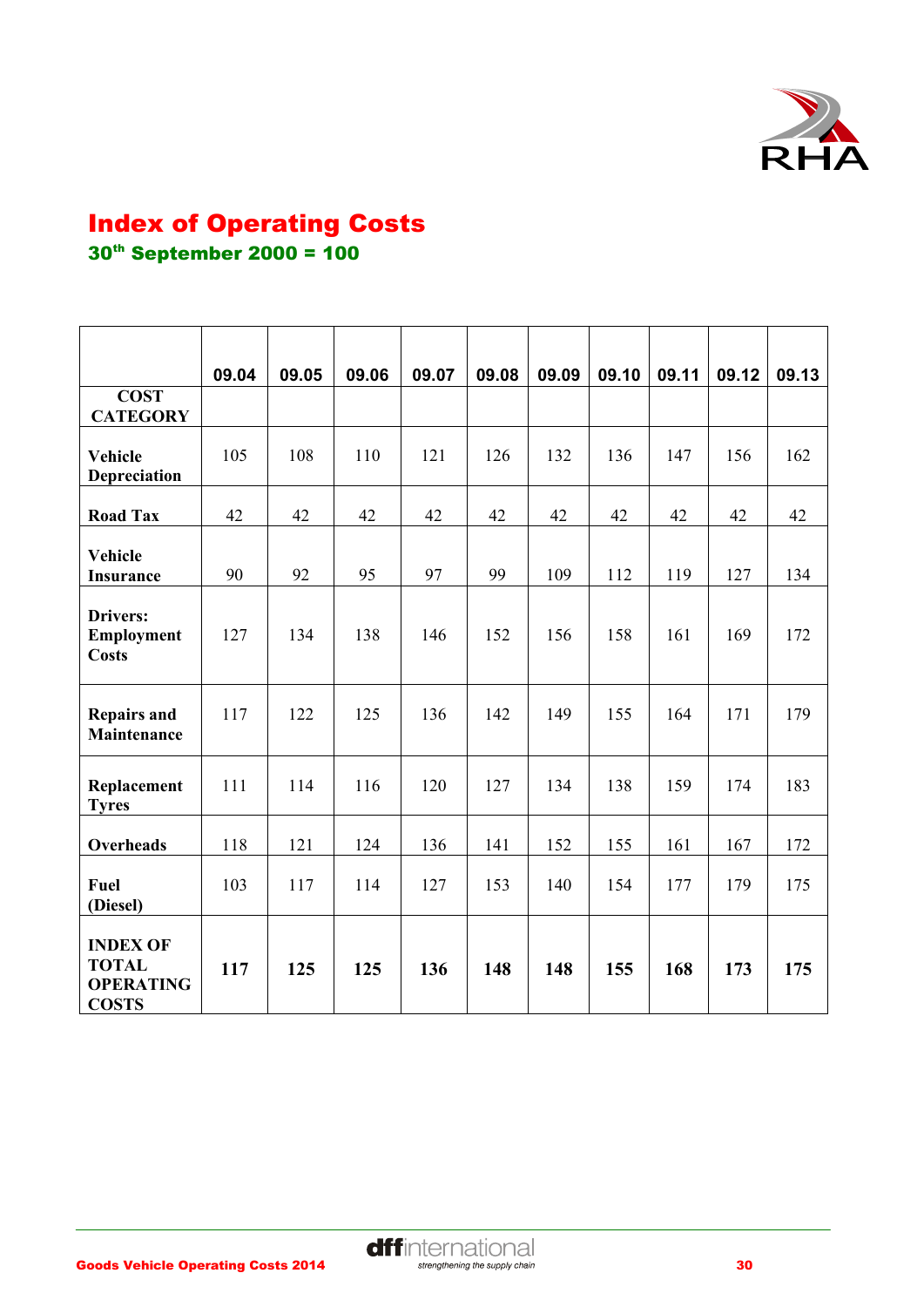

# Index Comparisons

| $30^{th}$ September 2000 = 100 | Costs as<br><b>RHA</b><br><b>Survey</b> | <b>Rates paid</b><br>reported by<br><b>FTA</b> | <b>RPI</b> |
|--------------------------------|-----------------------------------------|------------------------------------------------|------------|
| 2000                           | 100.0                                   | 100.0                                          | 100.0      |
| 2001                           | 103.4                                   | 100.7                                          | 101.6      |
| 2002                           | 105.3                                   | 101.0                                          | 103.4      |
| 2003                           | 109.8                                   | 102.8                                          | 106.1      |
| 2004                           | 117.4                                   | 103.9                                          | 109.0      |
| 2005                           | 125.5                                   | 107.5                                          | 112.4      |
| 2006                           | 125.5                                   | 109.5                                          | 116.7      |
| 2007                           | 135.9                                   | 115.6                                          | 121.1      |
| 2008                           | 148.0                                   | 115.1                                          | 126.8      |
| 2009                           | 148.0                                   | 115.2                                          | 125.8      |
| 2010                           | 155.6                                   | 119.3                                          | 131.4      |
| 2011                           | 167.7                                   | 122.7                                          | 138.8      |
| 2012                           | 172.6                                   | <b>July 123.6</b>                              | 142.4      |
| 2013                           | 175.2                                   | <b>July 123.4</b>                              | 146.9      |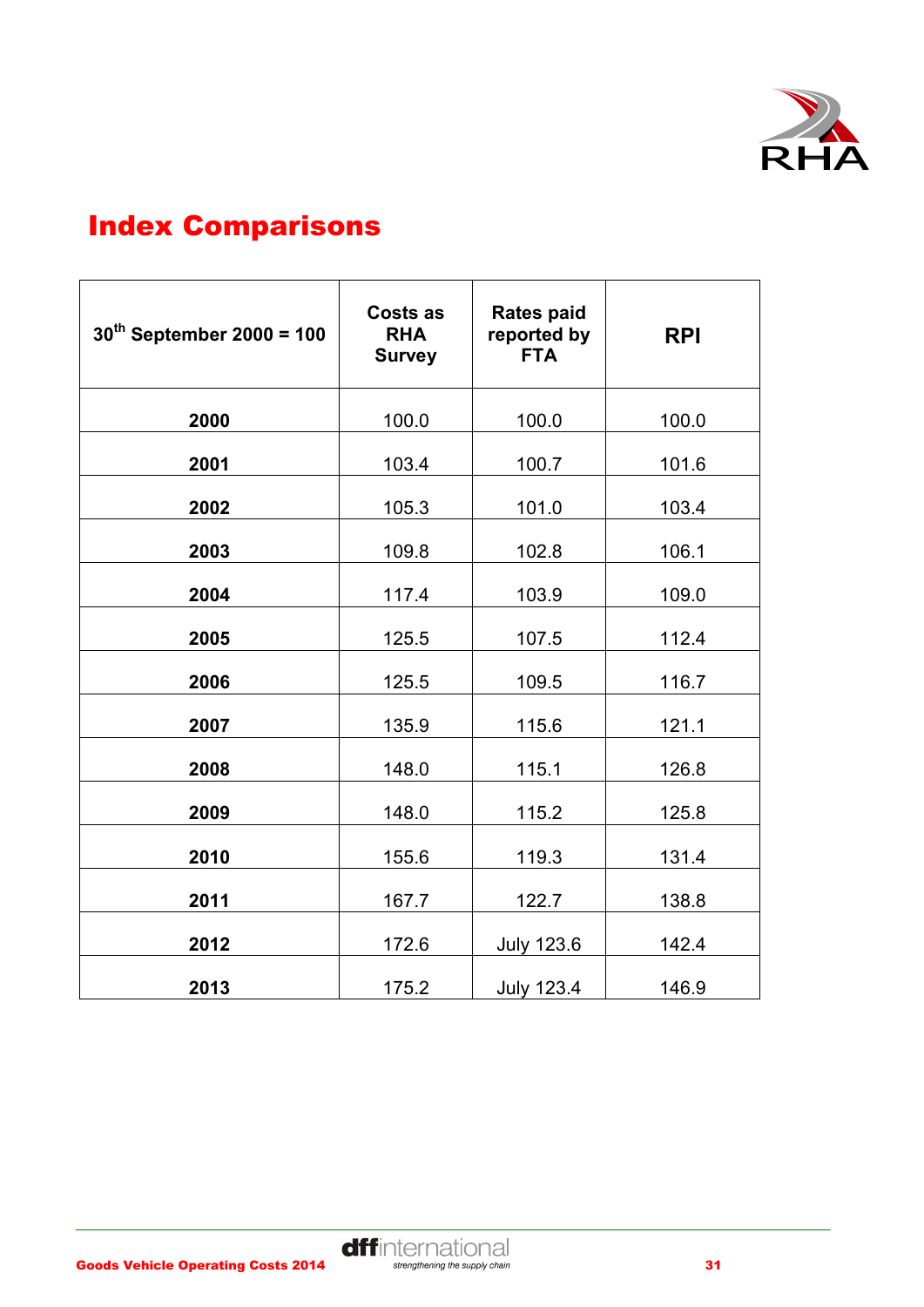

# DFF Estimate of Working Capital Requirements

## Start-up Position – 44 Tonne Artic

| <b>Wages</b>       |    | 8 weeks                                                                    |       | 5,130   |
|--------------------|----|----------------------------------------------------------------------------|-------|---------|
| <b>Licence</b>     | t, | 6 months in advance                                                        | 660   |         |
| <b>Insurance</b>   | t  | 6 months in advance                                                        | 1,800 |         |
| <b>Acquisition</b> | ÷  | 3 months lease in advance                                                  | 5,400 |         |
| <b>Overheads</b>   | t  | 50% for 8 weeks                                                            |       | 2,100   |
| Fuel               | t  | 73,000 miles per annum,<br>1,400 miles per week<br>for 8 weeks at 61.9 ppm |       | 6,930   |
| <b>Services</b>    | t, |                                                                            |       | 700     |
|                    |    | <b>TOTAL</b>                                                               | (say) | £22,700 |

**This calculation provides an indication of the money you may have to pay out before you start to receive money from your customers.** 

**This figure should be viewed against the new requirements for financial standing, stipulating as from 1st January 2014 £7,400 for the first truck and £4,100 for each additional truck.**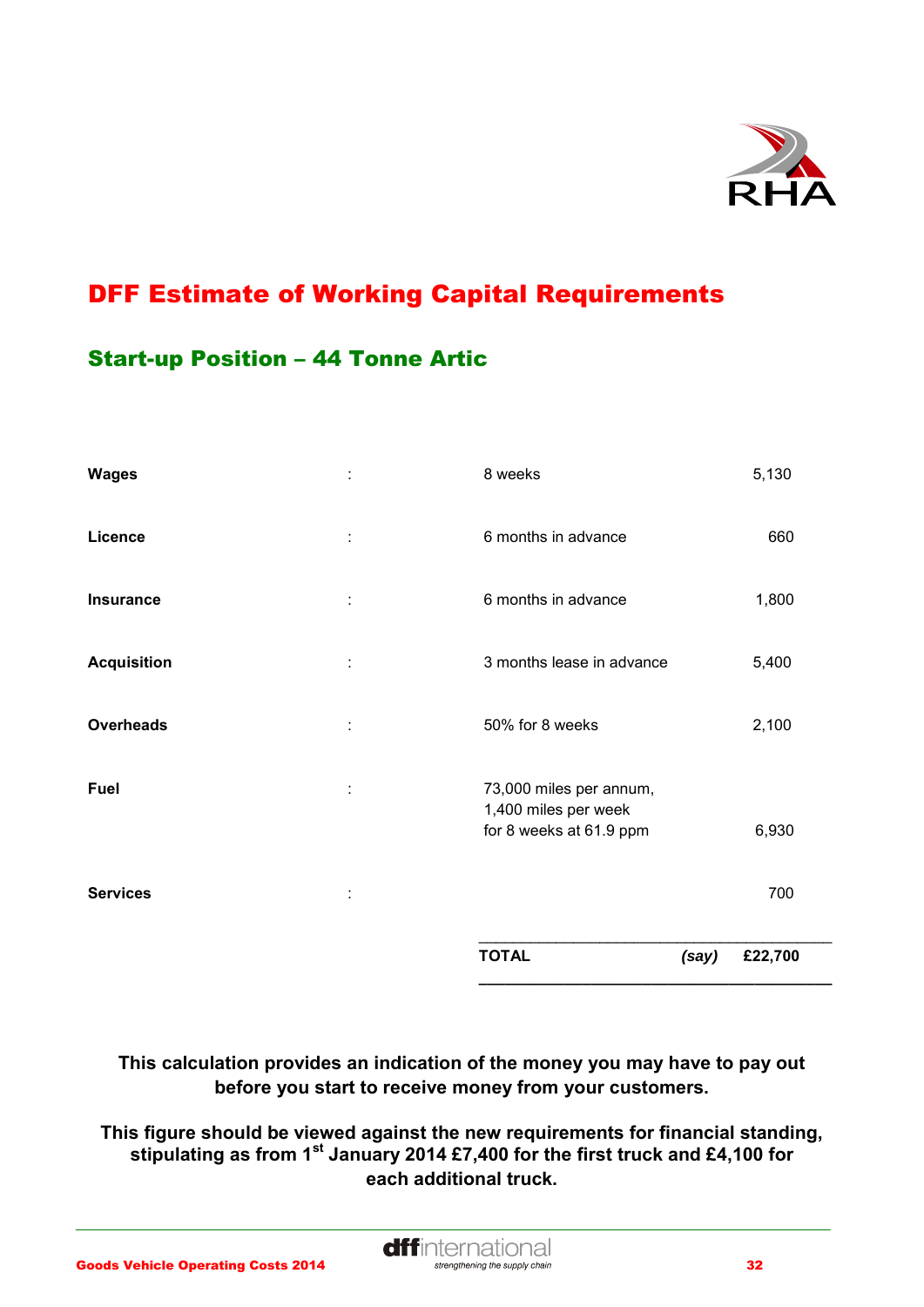

## **FUEL ADJUSTMENT SPECIMEN AGREEMENT AND CALCULATIONS**

This Agreement dated [Enter date] is between [Enter name of haulier] and [Enter name of company]. It is agreed that:

- (a) the base price of diesel for the purpose of this Agreement is [Enter amount] pence per litre, exclusive of VAT
- (b) the haulier may adjust the price(s) for work undertaken for the customer by reference to the following formula:
	- (i) a change in the average price of fuel in the period shall be determined as a percentage of the base price as in (a) above
	- (ii) the cost of fuel to the haulier shall be determined as a percentage of the haulier's total revenue, as recorded
	- (iii) the adjustment to be applied (by way of either increase or decrease in price) shall be the product of  $(i) \times (ii)$
	- (iv) an adjustment will be triggered when the change in cost is  $+$  / % (to be agreed)
- (c) such adjustments shall be calculated at [Enter frequency, eg weekly, monthly] intervals.

|                | <b>EXAMPLE</b>               | <b>NOTES</b> |                                  |                |  |  |  |
|----------------|------------------------------|--------------|----------------------------------|----------------|--|--|--|
|                | Vehicle type                 |              |                                  | 44 tonne artic |  |  |  |
| $\overline{2}$ | kms in period                |              |                                  | 9,800          |  |  |  |
| 3              | Mpg / kms per litre          |              | $8.0$ mpg $/$ 2.83 kms per litre |                |  |  |  |
| 4              | Litres in period             |              | 3,460                            |                |  |  |  |
|                |                              |              | £                                | $\frac{0}{0}$  |  |  |  |
| 5              | Fuel at base price           | Date         |                                  |                |  |  |  |
|                | $111.27$ ppl                 | 1/1/13       | 3,794                            |                |  |  |  |
| 6              | Fuel at av. price for period | Date         |                                  |                |  |  |  |
|                | 110.81 ppl                   | 31/10/13     | 3,834                            |                |  |  |  |
| 7              | Increase/ (decrease)         |              | 40                               |                |  |  |  |
| 8              | <b>Revenue in period</b>     | a            | 12,500                           |                |  |  |  |
| 9              | Fuel as % of revenue at      |              |                                  |                |  |  |  |
|                | av.                          | $\mathbf b$  |                                  | 30.67          |  |  |  |
| 10             | Fuel % at base price         |              |                                  |                |  |  |  |
|                |                              | $\mathbf{c}$ |                                  | 30.35          |  |  |  |
| 11             | <b>INCREASE/DECREASE %</b>   |              |                                  | 0.32           |  |  |  |

THIS ADJUSTMENT **.... 31/10/13 APPROPRIATE ADJUSTMENT = NIL %** 

LAST ADJUSTMENT **… 30/09/13** NEXT ADJUSTMENT **… 30/11/13**

- NOTES: a) Period revenue as recorded
	- b) line  $6 \div$  line 8 x 100
	- c) line  $5 \div$  line 9 x 100

## **Members must use their own actual figures throughout. The appropriate adjustment is shown in line 11.**

**diff**international

 $\overline{a}$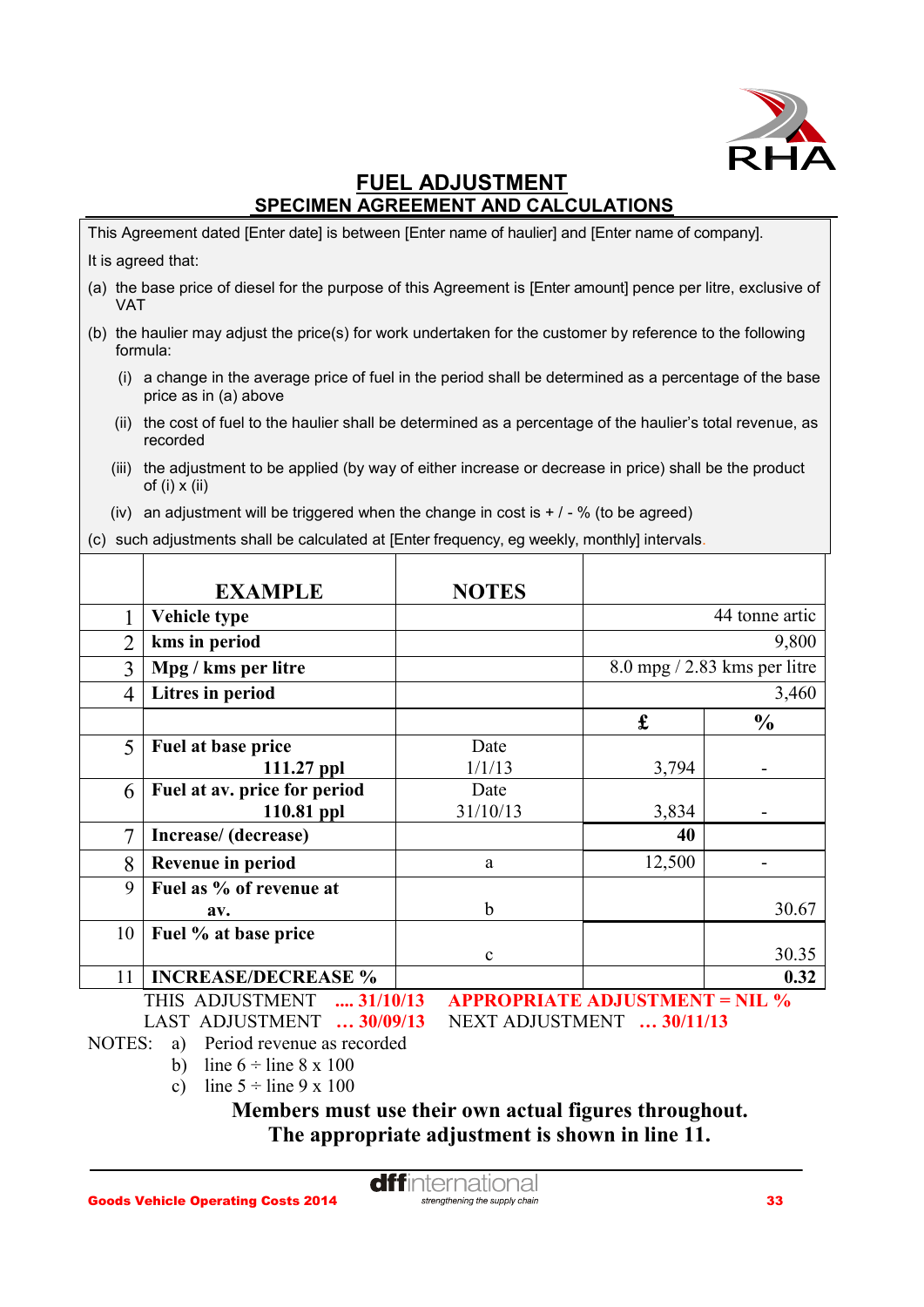

# DFF International Ltd Transport and Distribution Consultancy

**DFF INTERNATIONAL** provide distribution-related consultancy services to manufacturers, service companies and transport operators to help them to solve specific problems or to improve operations and reduce costs.

Management Consultants are usually used for one of three reasons:

- **Because the company's own management cannot spare time from the business to find the solution.**
- Because the Consultants have specific experience and knowledge which is relevant to the problem.
- **Because an experienced outsider can often identify solutions more clearly than someone immersed in** the business.

**DFF INTERNATIONAL** is staffed by experienced line managers from a variety of transport and logistics backgrounds. This means that, for any problem in this area, we can provide a consultant who can quickly understand the task using relevant experience.

As we specialise only in this area of business, we can hold up to date, detailed information on both the supply and operations markets. We also have a large number of specialist national and international associates on whom we can call for detailed input.

The areas of our experience which are regularly used by UK Own Account and Hire or Reward operators, can be summarised as:

- **Transport and Distribution Operations**
- **Vehicle Acquisition and Maintenance**
- **Warehouse Design and Operations**
- **Transport Costs and Accounting**
- **Workshop Operations and Costs**
- **Marketing and Tender Preparations**

The starting point in any project is for one of our consultants to visit you to hear about your area of concern and to understand the type of project that you might have in mind. Assuming that there is some complexity in the project, we might then suggest a free survey without commitment. We would, then, spend several hours with you gathering information and further understanding. Based on this we will prepare a detailed proposal, fully costed, explaining exactly what your company would get from the project.

During the project we work closely with your management to ensure that they fully support our developing conclusions and that, when our final report is prepared, the findings are fully workable and provide a valuable contribution to your business.

Should any of the suggested areas be a source of concern, now or in the future, please contact Brian Fish at our Bristol Office to arrange a meeting.

#### DFF INTERNATIONAL Ltd

14 Stoke Hill Stoke Bishop Bristol BS9 1JH

Telephone: (0117) 968 1148 email: [brianfish@dffintl.co.uk](mailto:brianfish@dffintl.co.uk)

© The Road Haulage Association and DFF International Limited 2014

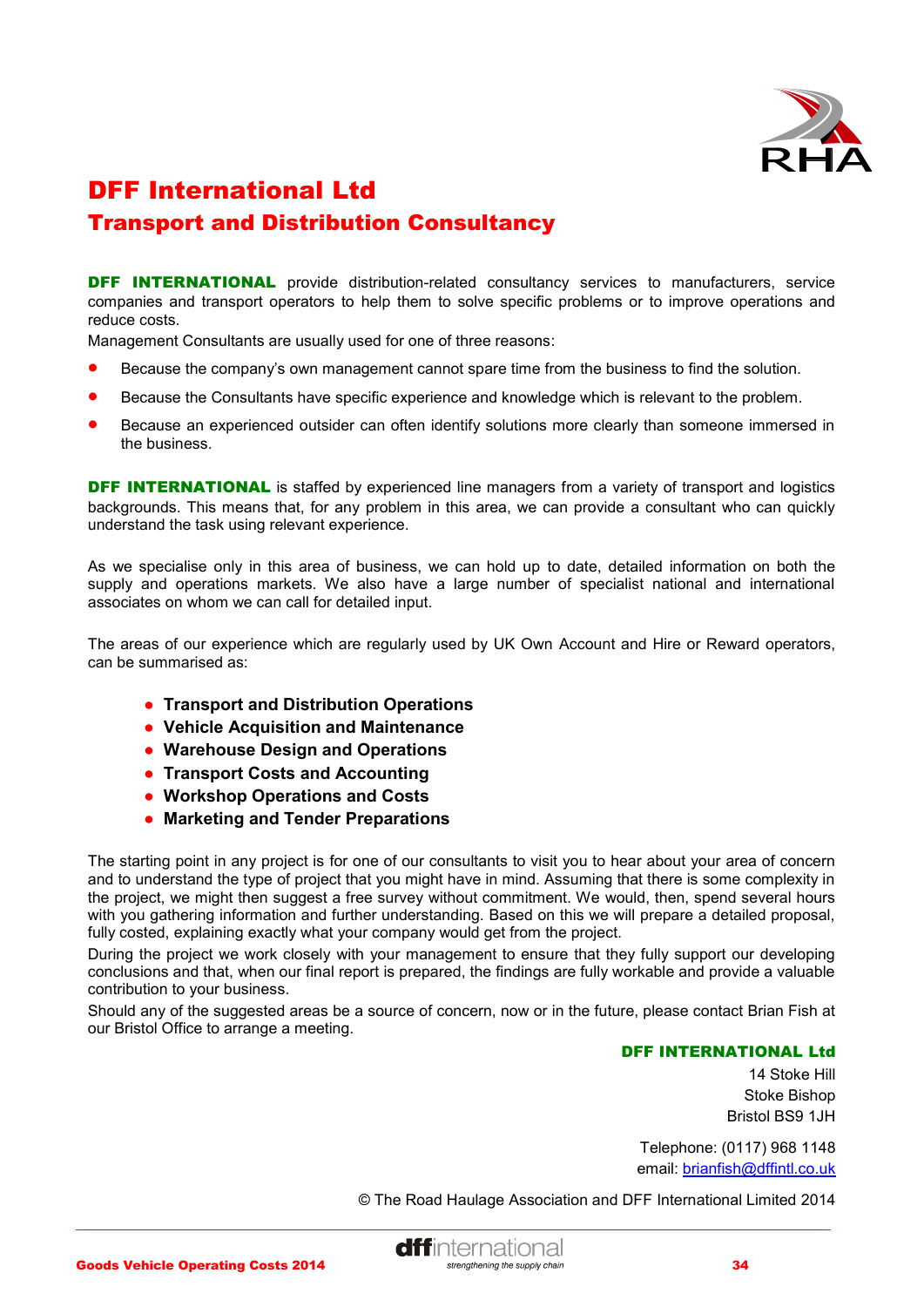# RHA Regional Offices

#### **Scotland & Northern Ireland**<br> **Scotland & Northern Ireland Roadway House The Rural Centre Ingliston Newbridge Edinburgh EH28 8NZ**  cotland **Tel: 0131 333 4900** and **e-mail: [scotland-northernireland@rha.uk.net](mailto:scotland-northernireland@rha.uk.net) Regional Director:**  Northern èland **Phil Flanders**  Northern Region **Roadway House Littlewood Drive Norther West 26 Industrial Estate Cleckheaton BD19 4TQ Tel: 01274 863100 e-mail: [northern@rha.uk.net](mailto:northern@rha.uk.net) Regional Director: Steve Biddle**  Midlands & Western Region **Shore House Southern Westbury Hill** and **Westbury on Trym Midlands Bristol BS9 3AA Eastern and Tel: 0117 9625616 e-mail: [midlands-western@rha.uk.net](mailto:midlands-western@rha.uk.net)** Western **Regional Director: Nick Payne** Southern & Eastern Region **Roadway House Bretton Way Bretton Peterborough PE3 8DD**

**Tel: 01733 261131 e-mail: [southern-eastern@rha.uk.net](mailto:southern-eastern@rha.net) Regional Director:** 

**John Howells**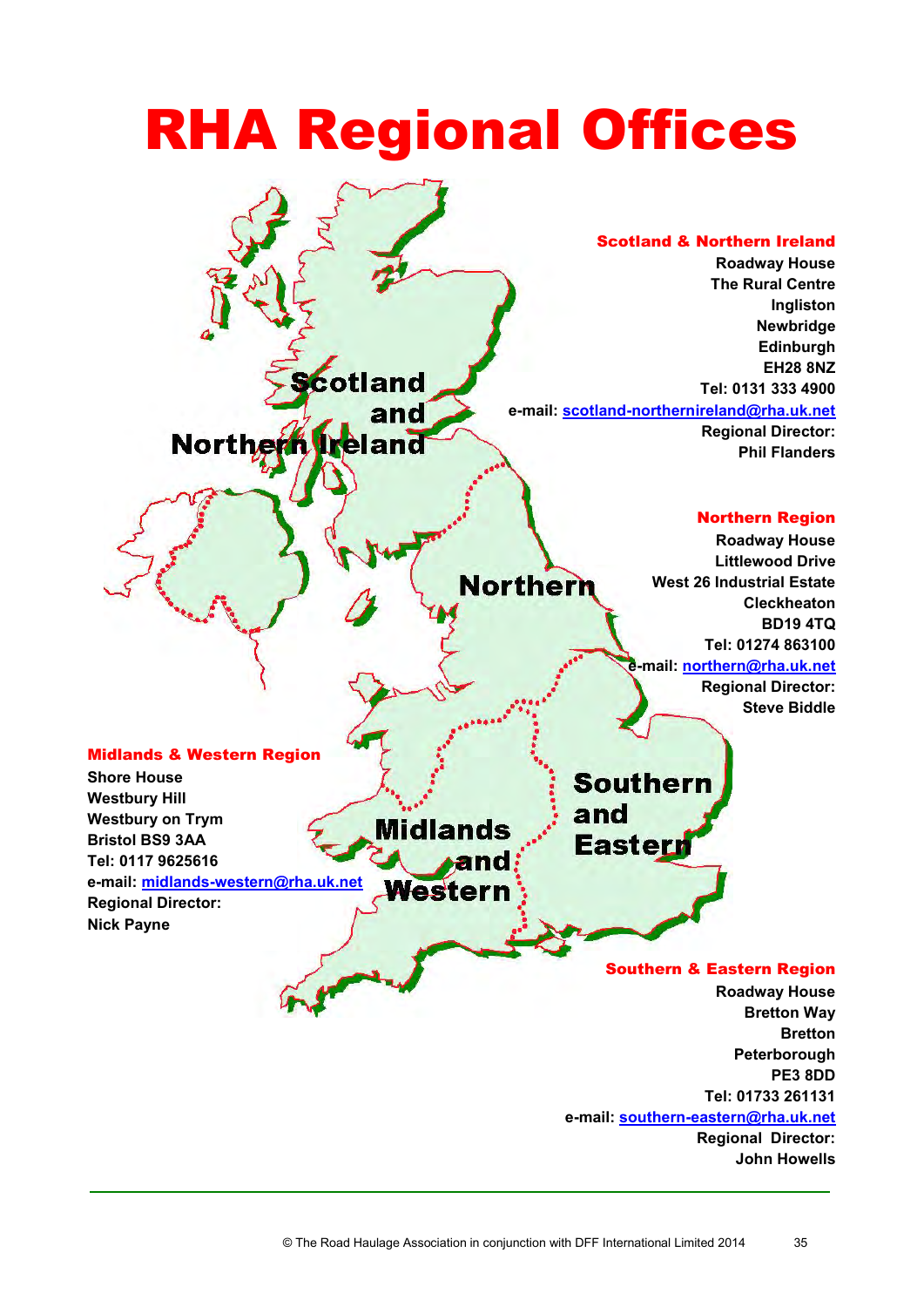

# **HOW TO DETERMINE YOUR COSTS TO COMPARE WITH THESE TABLES**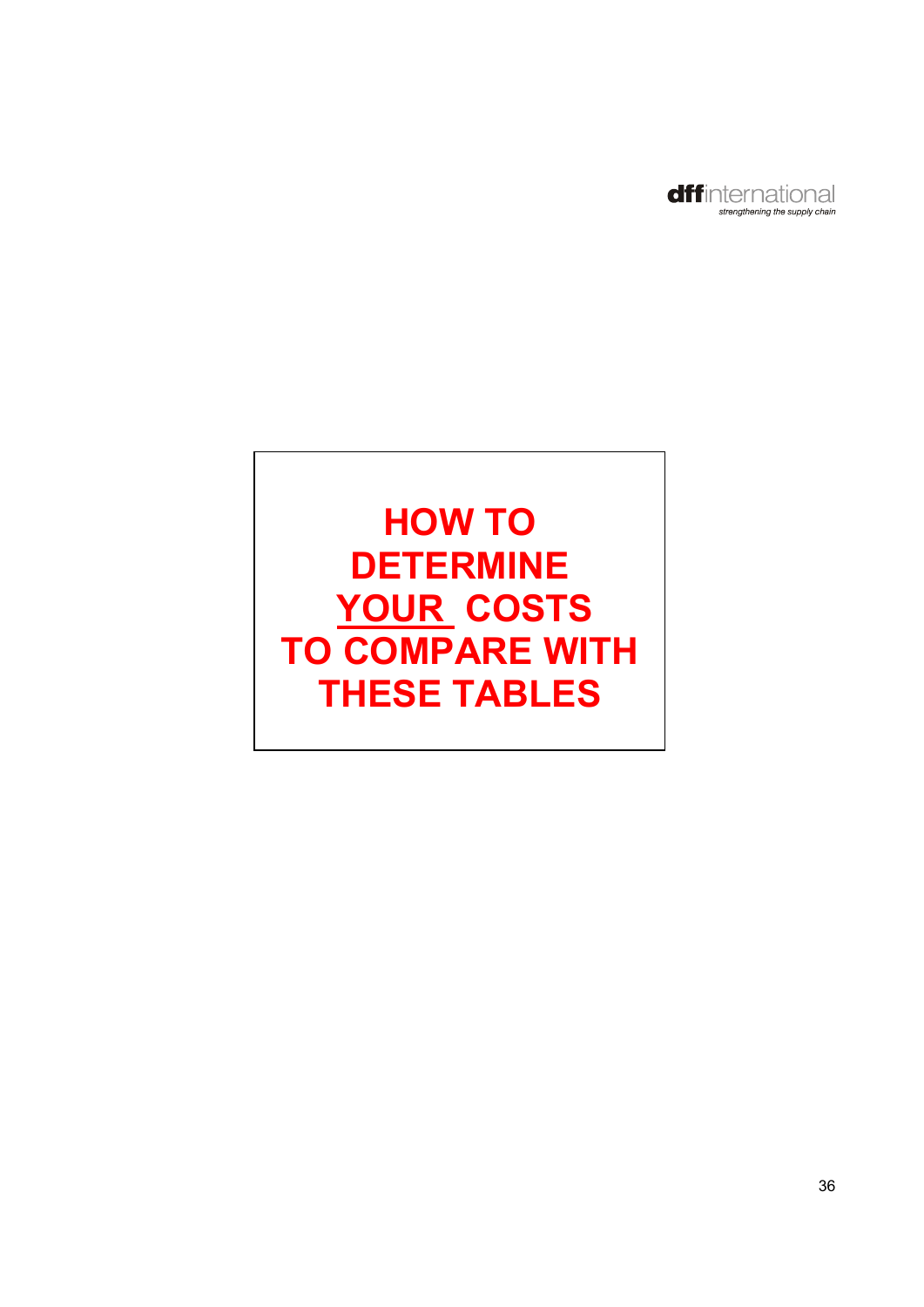

## **THE DFF/RHA COST TABLES**

- **1.** The OBJECTIVE of this paper is to visit the Cost Tables and to view them in the context of how RHA members should use them to identify **and manage** their own actual costs.
- **2.** These Tables are unique in several respects:
	- **i)** They constantly warn users that they are NOT THEIR costs.
	- **ii)** They emphatically reject the idea of the cost (and hence the rate) per mile or per day. They separate time-related and distance-related costs and keep them so. This is because both cost per mile and cost per day vary infinitely according to the number of miles travelled in the day. We shall look at this in detail later.
	- **iii)** In addition to the costs for 10 types of vehicle, they contain numerous indices and guides to costing and rate calculation. These are all yardsticks against which you should measure your own figures.
	- **iv)** They are the only tables available on the internet in interactive form.

In addition, in a comparison with other published Cost Tables, they score very highly as being on or closest to the average of all costs at similar annual mileages.

They are therefore an extremely valuable tool for helping members.

As we have noted, the Tables are fully interactive. This is fine but it does of course mean that members must be able to determine their own specific costs before they can take advantage of this facility. The rest of this paper is devoted to seeing how they can do this and make use of the Explanatory Notes on pages 9 – 11.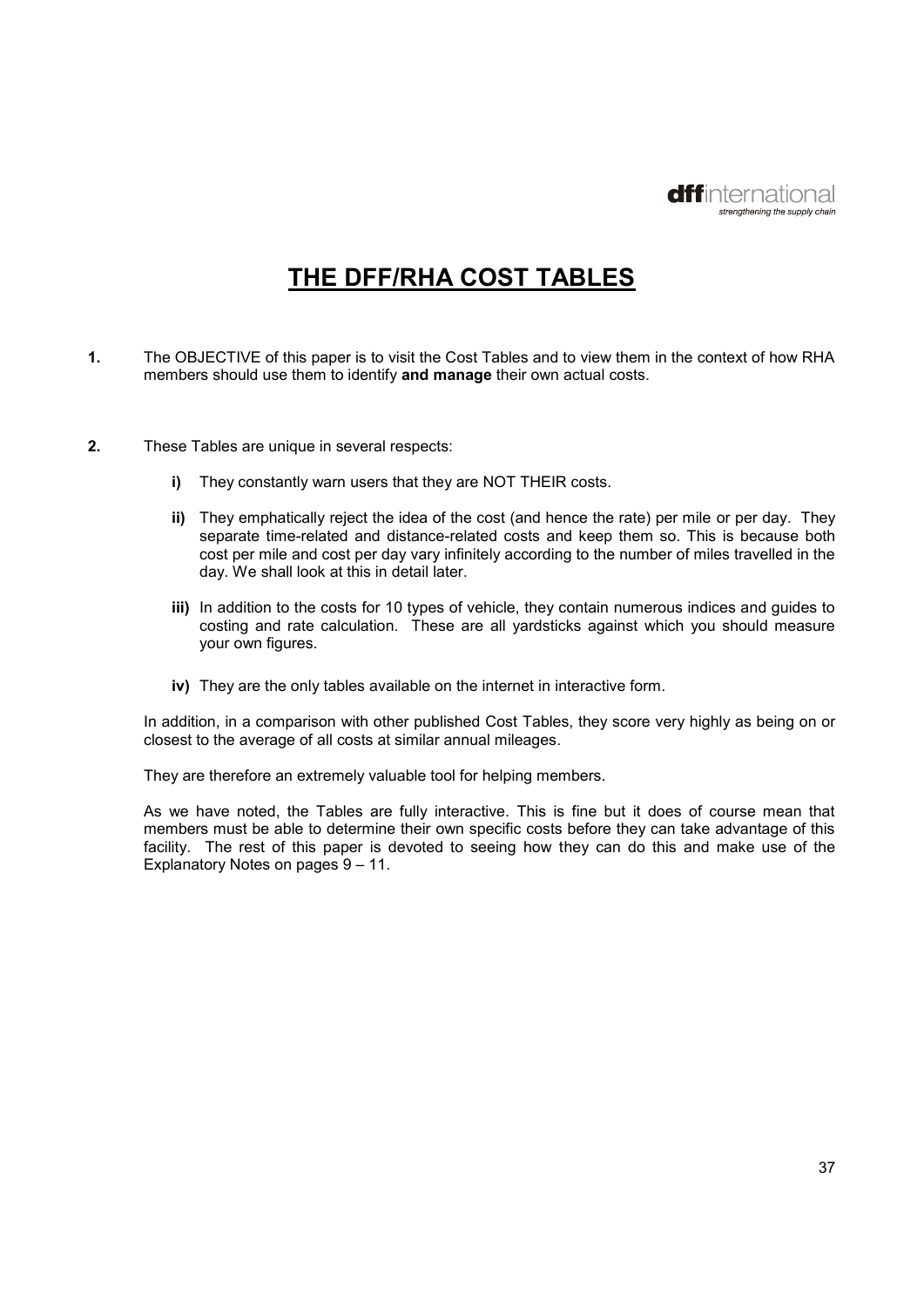

**3.** I am often asked "what is the point of costing when customers tell me the rate"?

All too often, in this highly competitive industry, the method of rate setting consists merely of finding out what is currently being paid and undercutting it! This suicidal approach has always been prevalent in our industry, accounting for a generally unacceptably low level of rates. So why are accurate costings essential, even when they apparently do not by themselves gain profitable traffic?

Every haulier MUST be able:

- a) To know the rate at which he can earn a profit.
- b) Quickly to reflect increased costs in his charges and demonstrate to customers the validity of increases.
- c) To analyse costs, update budgets and monitor current performance regularly and frequently.
- d) To forecast operating results and cash flow.
- e) To know just how much rates can be "shaved" under market pressure and still yield a contribution, and to judge how long a business can survive on that basis.
- f) To compare profit forecasts with achieved results, overall or by individual contract/job.

First, let's remind ourselves how a cost page in the Tables actually looks, for a 44-tonner: please see page 21.

**4.** The aim of this paper is to see how this cost sheet relates to the actual financial performance of the operator.

The foundation of satisfactory costing in road haulage businesses is the financial accounting system.

The accounts must be kept in sufficient detail to show us:

- i) Vehicle revenue and running costs
- ii) Business overheads
- iii) Assets and liabilities

 The question of whether we can account for the running costs by individual vehicles is extremely difficult, because it calls for much detail and analysis. Of course computers make this much easier, and there are many systems in use. If we find we are unable to manage this it is still possible to achieve good costing figures.

 In all transport business it is good practice to maintain a "register" of our vehicles and trailers. These records are useful also as a starting point for some of our costing requirements.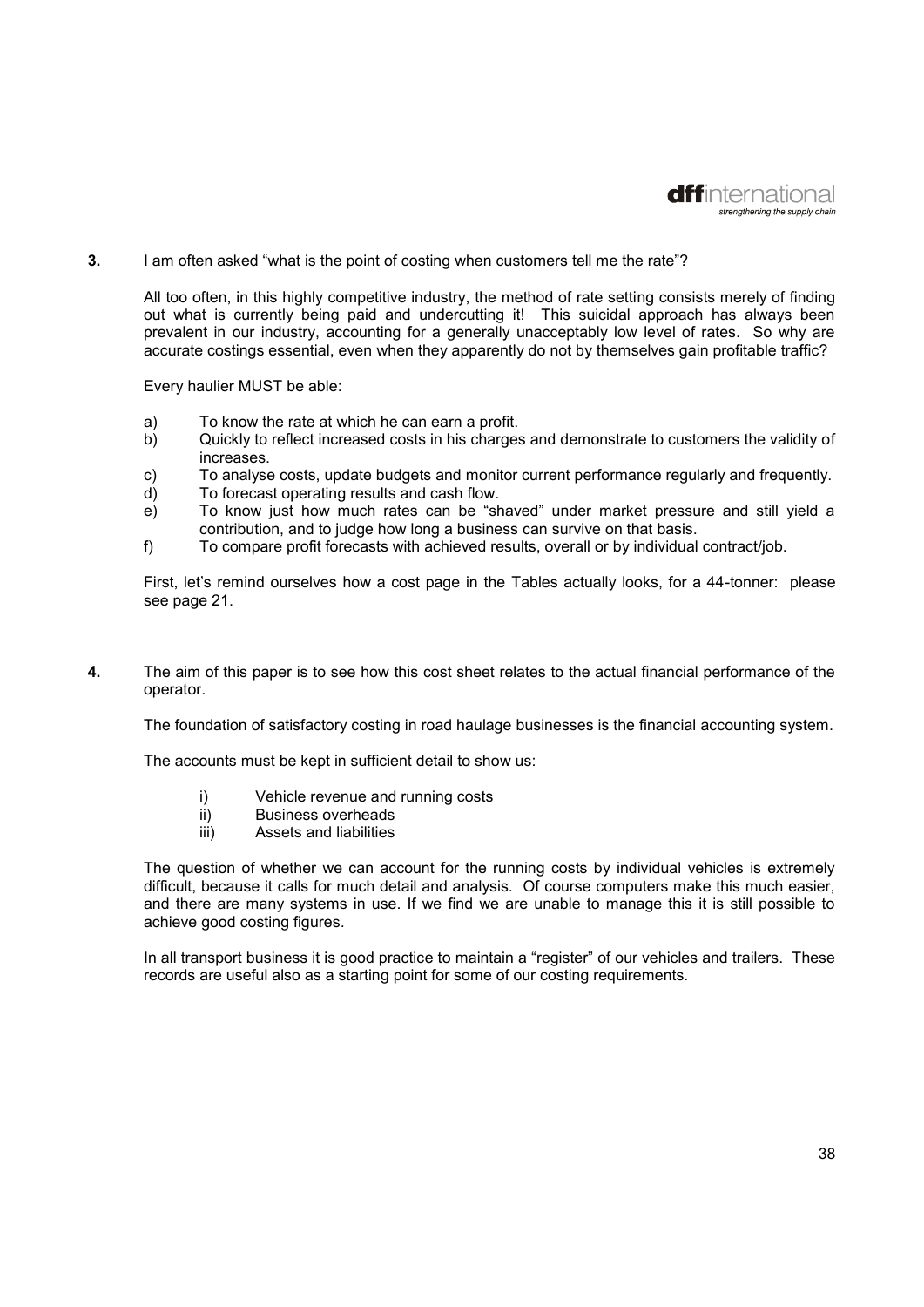

**5.** We start by looking at a haulier's accounts as they have been produced for him by his accountants and auditors: **FIGURE 1.** 

Typically, these accounts fail to tell us how the member is really performing.

We therefore re-arrange the figures so that they are similar in format to the Cost Tables, showing:

- Time-related costs, i.e. those incurred whether the wheels are turning or not;
- Job specific costs i.e. subsistence, tolls etc, costs which are recovered in jobs as incurred;
- Distance-related costs, comprising fuel, tyres, repairs and maintenance including lubricants: **FIGURE 2.**

#### NOTE THAT:

- Revenues and costs of non-transport activities must be separately accounted. For example, if the member undertakes warehousing work, as many do, that activity must be separately accounted. This often involves a detailed allocation of overheads between the different activities.
- Own vehicle and sub-contract work must be separated note the extraordinary differences between respective profitability!
- Overheads must include EVERY item of cost incurred by the transport operation which is not directly recovered within the other cost headings. These must be allocated across the active fleet in proportion to:
	- o Number of vehicles OR
	- o Carrying capacity OR
	- $\circ$  A combination of the two
- **DEPRECIATION** is the only cost in these accounts which is not represented by a specific, identifiable cash payment. It is unsafe to assume that the figures in the accounts are right for costing purposes: often they are applied arbitrarily (using straight-line or reducing balance methods) by accountants. In practical terms it should be the net amount (after residuals realised) needed to be committed each year in order to maintain the fleet at its required profile of age, size and specification. This requires careful assessment and regular review.

**6.** In addition, in the amended figures we have identified each item of cost as a percentage of ownvehicle sales revenue. In the Cost Tables, these percentages are of total cost. However, at today's minimal rates of profit the two figures are comparable.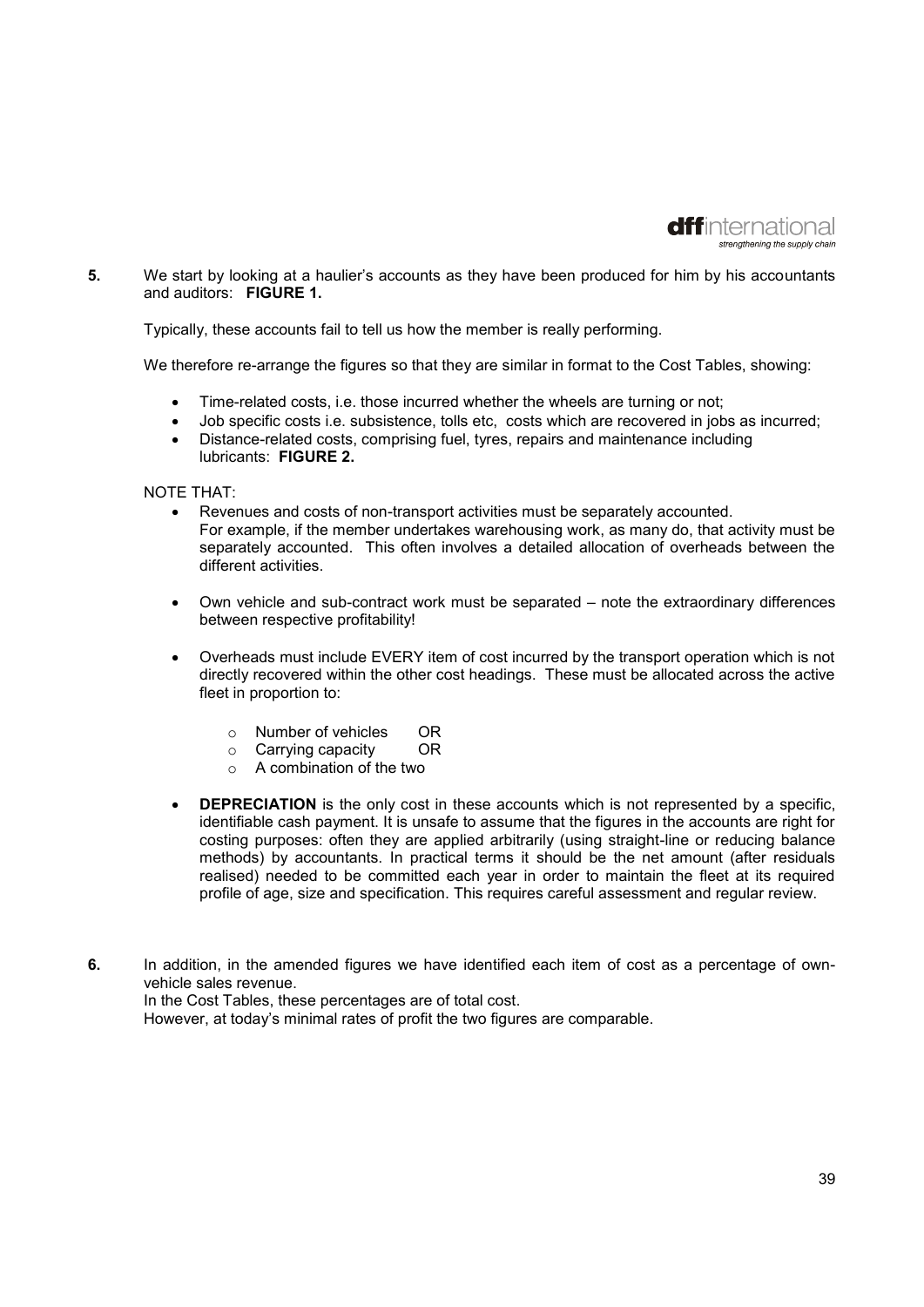

- **7.** In addition to the financial data so far outlined, at this stage we also need statistical records covering vehicle mileages, fuel usage and tyre wear. Even more importantly, we must maintain records of both vehicle and driver utilisation, for reasons explained later.
- **8.** It is vital to realise that current rates are NOT a function of historical costs. They must be related to the actual current operating costs of the fleet concerned. Thus, the next stage is to replace the costs produced in the **FIGURE 2** Accounts with budgets of the costs currently being incurred and likely to be incurred in the period to which the rates must apply. This must be done for every item of expenditure and we shall end up with another operating account, this time a budget or forecast of future events.
- **9.** It is sometimes said that "all vehicles of a given type have the same or similar costs". Whilst this is true of licences, depreciation and wage rates, together with basic movement costs, it is patently not true of the remaining costs. Beyond this, and far more significantly, the impact of time related costs will depend to a great, and seldom recognised, extent, on the achieved utilisation factor of a fleet. Thus in our costings we speak of a time cost per year; this is a gross year consisting of around 250 days. In the final analysis, we must in fact arrive at a time cost per **effective working day** and this is the key to differences in fleet performance, hence profitability. Thus, from the gross year must be deducted:
	- i) Down time for routine maintenance, repairs and annual test;
	- ii) Idle time due to lack of work or non-availability of a driver.

 Each of these must be allowed for by reference to observed performance and attainable improvements in the Company concerned.

 Clearly then, the lower the utilisation efficiency, the higher we must pitch the deduction from gross working year and the greater will be that Company's cost per effective day. This must be recognised as one of the keys to profitable operation and to **competitive advantage**.

 In the DFF/RHA Tables, as a result of surveys, an average utilisation factor of 240 days has been assumed for each type of vehicle. Not only are there considerable variations around this average, there are also other factors to be measured and taken into account e.g:

- The number of hours used in each day, for the purposes of reducing cost per day to cost per hour;
- The extent to which vehicles are multi-shifted, in which case additional costs will be incurred in sustaining the additional shifts.
- The extent to which weight and volume capacities are filled.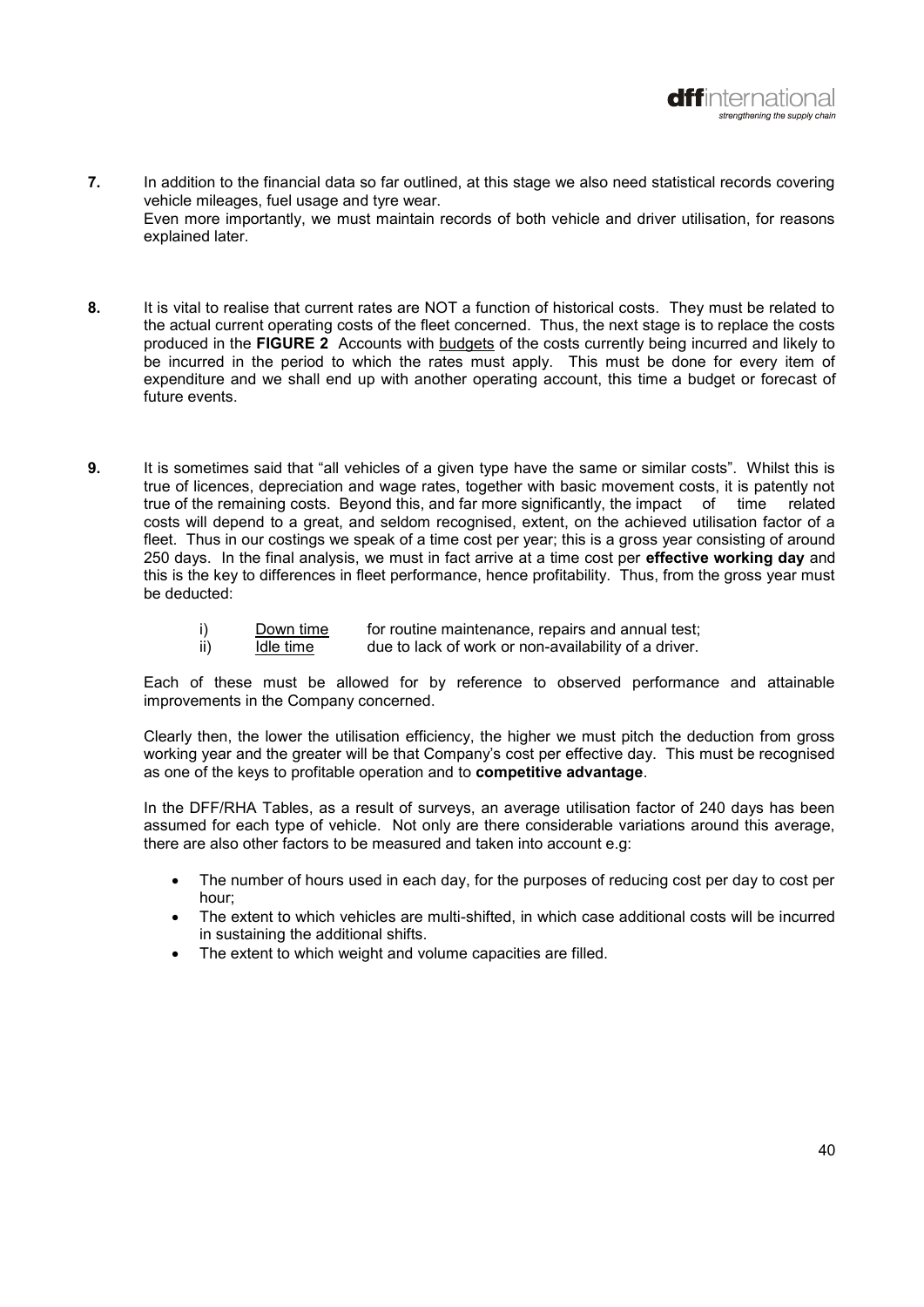

**10.** At the outset we noted that we reject the concept of cost, and hence rate, per mile or per day.

 We noted that there are two elements of cost, viz. time and distance. Total cost is an always varying function of these two; thus it is totally wrong to reduce total costs to a figure per mile, or per day, a mistake made by nearly all operators. There is only ONE period/distance at which the supposed average cost per mile is correct; below that figure it will be too low and above too high. Herein lies the problem of so many operators who still rely on this fictitious non-existent figure!

 Among the fleet of RHA Member Ltd, today one 44-footer is doing local trailer shunting and will cover 100 miles. Another one is doing a trailer exchange and will cover 350 miles. Here are the costs compared with those of the fleet average of 71,000 miles per year:

|                                                                      |       |       | Average year<br>$(240 \text{ days})$ |
|----------------------------------------------------------------------|-------|-------|--------------------------------------|
| Cost per day                                                         | 325   | 325   | 78,110                               |
| 100 miles at 78.4 pence per mile<br>350 miles at 78.4 pence per mile | 78    | 274   |                                      |
| 73,000 miles at 78.4 pence per mile                                  |       |       | 57,232                               |
| <b>TOTAL COST</b>                                                    | 403   | 599   | 135,342                              |
| <b>NOTIONAL COST PER MILE</b>                                        | £4.03 | £1.71 | £1.85                                |
| TOTAL COST PER DAY / YEAR                                            | £403  | £599  | £564                                 |

## *So what is our going rate per mile?!?!*

**11.** It has now been assumed that a haulier has established accurate costs to compare with those shown in our Cost Tables. When invited to quote for work their first task will be to assess the time likely to be required, the distance to be covered, any additional costs not included in the standard costs, and the difficult problem of return load possibilities and revenues. It is a dangerous myth that return loads only incur the cost of diesel. The process is illustrated in **FIGURES 3 and 4.** 

 Of course it is not always as simple as a round trip with a container. If for example we are "tramping" and have to organise the return load as well as the outward load, we must then add all the extra time and distance associated with the return load to our costs; we must then assess total required revenue on the normal basis. This will then be related to the known or anticipated revenue from the return load to help us decide how much we should or can obtain for the outward load.

 This means that we are using actual figures for the whole operation instead of rules of thumb (e.g. two thirds of outward rate for return loads). These rules have never been satisfactory.

#### **A FULL TEMPLATE FOR CALCULATING RATES IS PROVIDED ON PAGE 26 OF THE TABLES.**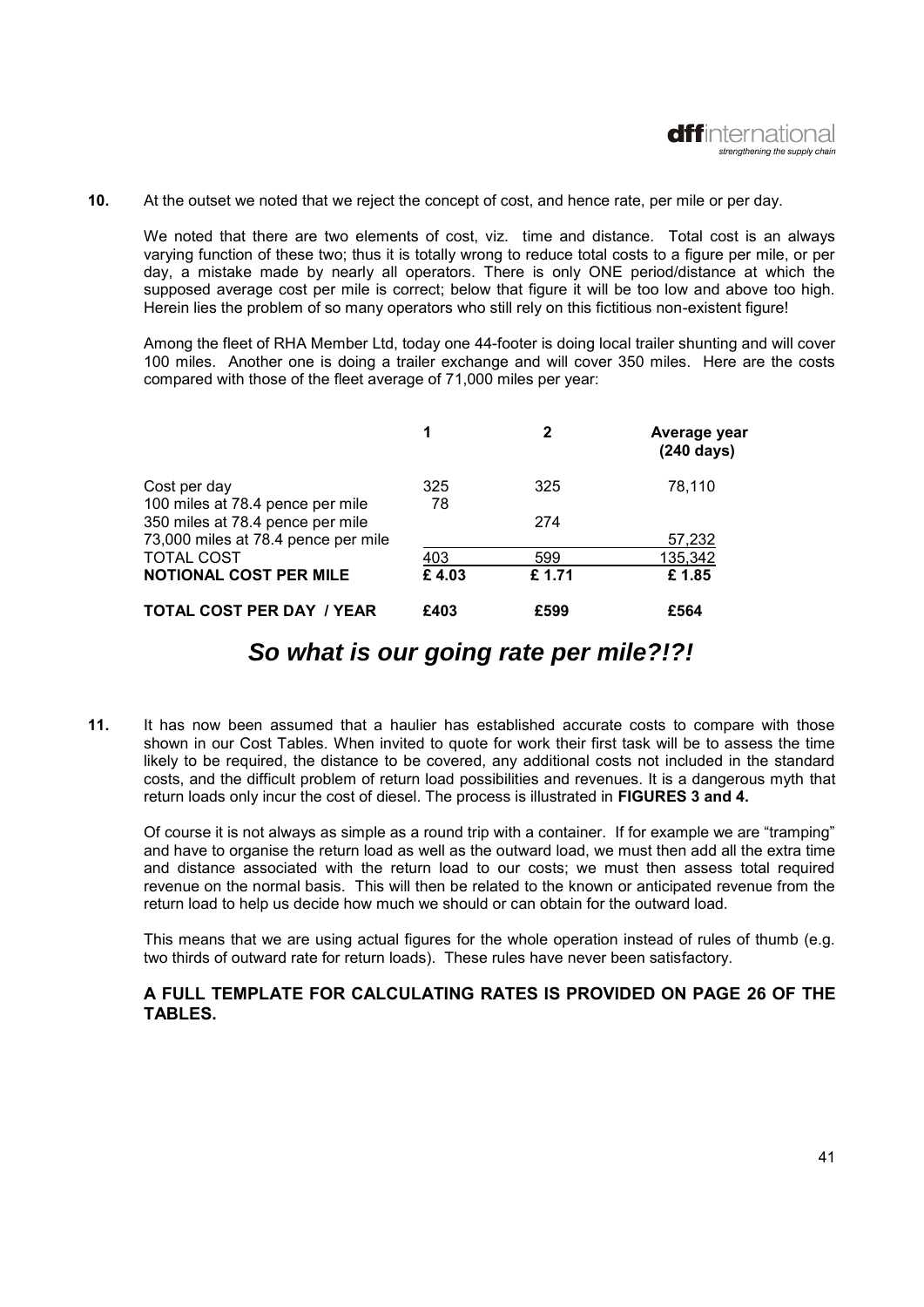

- **12.** Another use to which these costing figures should be put is in forecasting and monitoring our operating results.
	- i) The actual revenue and costs of a journey can be compared with the quotation, to check performance
	- ii) Revenues of every vehicle can be determined for a week, against which standard daily costs, extra costs and distance costs are set to forecast profit for that week. That figure, built up week by week to a monthly total, will then be compared with the actual result produced in the Monthly Management Accounts.

Note here that:

- a) We must charge ourselves for every available working day, to match the Management Accounts;
- b) In using a budgeted standard distance-related cost per mile we are smoothing the impact of fluctuating costs; thus if in one month we have two sets of tyres to replace and a blown engine, actuals in the Accounts will be greater than standard. These variations must be investigated and if actuals begin to run consistently ahead of standard, the latter must be suitably recalculated.

A form of Report for this is shown in **FIGURE 5.** The monitoring process described here should be extended to provide us with data on vehicle and driver utilisation; these factors, it has been stressed, are vital to profitable operations.

## **CONCLUSION**

Many will say that this is all too academic for the haulage industry.

Not so!

There is a disturbing lack of professionalism in the industry, which is one reason why, even in the top 100 companies by turnover, the average rate of pre-tax profit to sales is a totally inadequate 2.1%, with many operations incurring losses.

Knowing costs and using them is one of the surest ways to secure decent returns.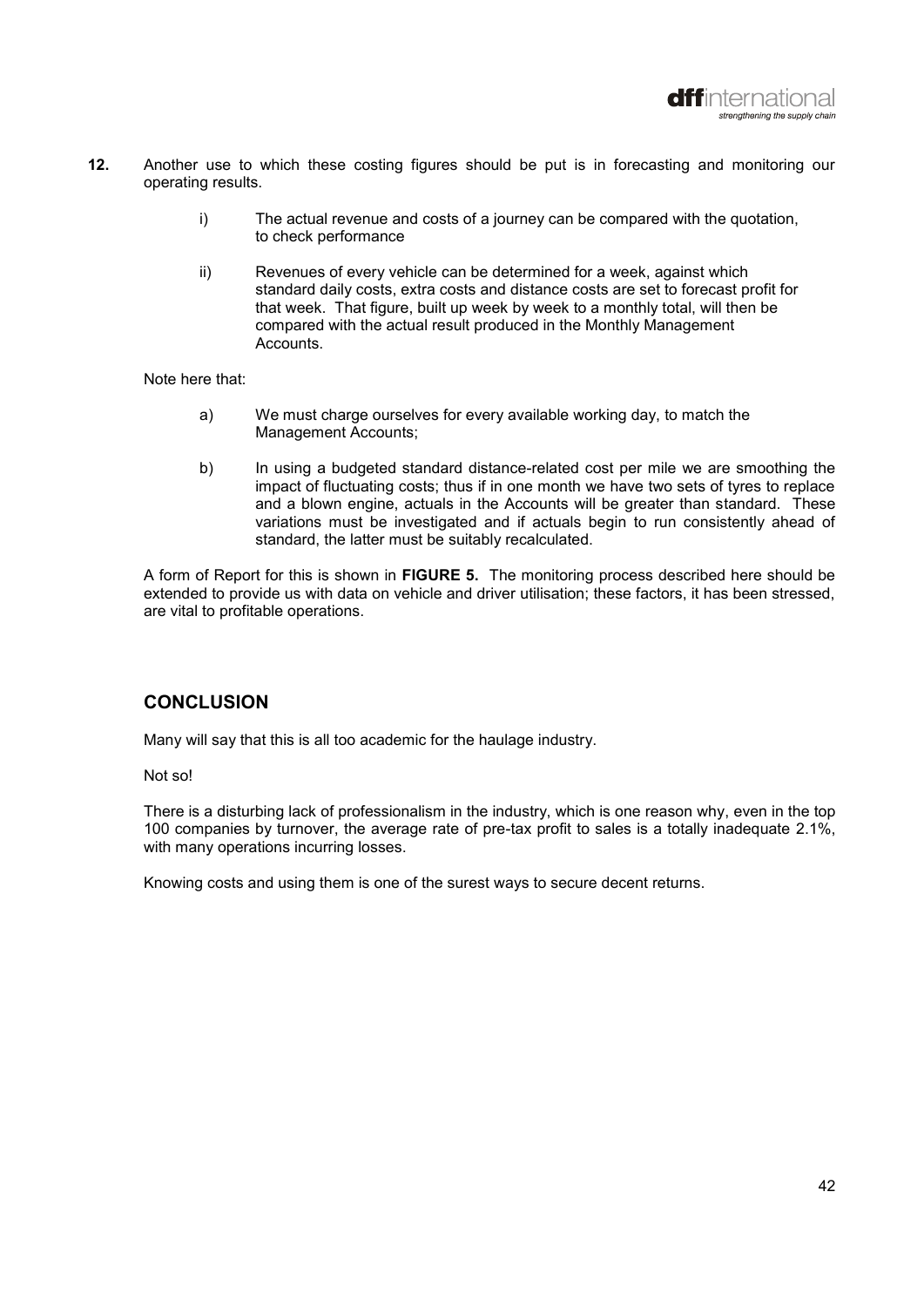

# **RHA MEMBER LTD**

## **PROFIT AND LOSS ACCOUNT – YEAR ENDED 30th JUNE 2013**

## **(As prepared by Auditors)**

## **£**

Sales 1,652,000

Cost of Sales:

| Fuel                           | 473,700 |           |           |
|--------------------------------|---------|-----------|-----------|
| Wages and Salaries             | 352,500 |           |           |
| Subsistence and tolls          | 21,000  |           |           |
| Licences and Insurances        | 54,800  |           |           |
| Subcontract                    | 275,000 |           |           |
| Repairs and Tyres              | 119,700 |           |           |
| Rent and rates                 | 49,000  |           |           |
| <b>HP</b> Interest             | 20,800  |           |           |
| Telephone                      | 14,000  |           |           |
| <b>Computer Costs</b>          | 7,000   |           |           |
| <b>Printing and Stationery</b> | 2,000   |           |           |
| Audit, accounting              | 8,000   |           |           |
| Insurances                     | 15,000  |           |           |
| Legal and professional         | 4,000   |           |           |
| Motor expenses                 | 13,000  |           |           |
| Bank charges                   | 2,700   |           |           |
| Pensions                       | 7,000   |           |           |
| Office sundries                | 3,000   |           |           |
| Directors' Fees                | 41,800  |           |           |
| Depreciation                   | 115,400 | 1,599,400 |           |
| NET PROFIT BEFORE TAX          |         | 52,600    | $(3.2\%)$ |

*RHA Member Ltd operates 10 x 44 tonne artics* 

# **NB These figures are illustrative only**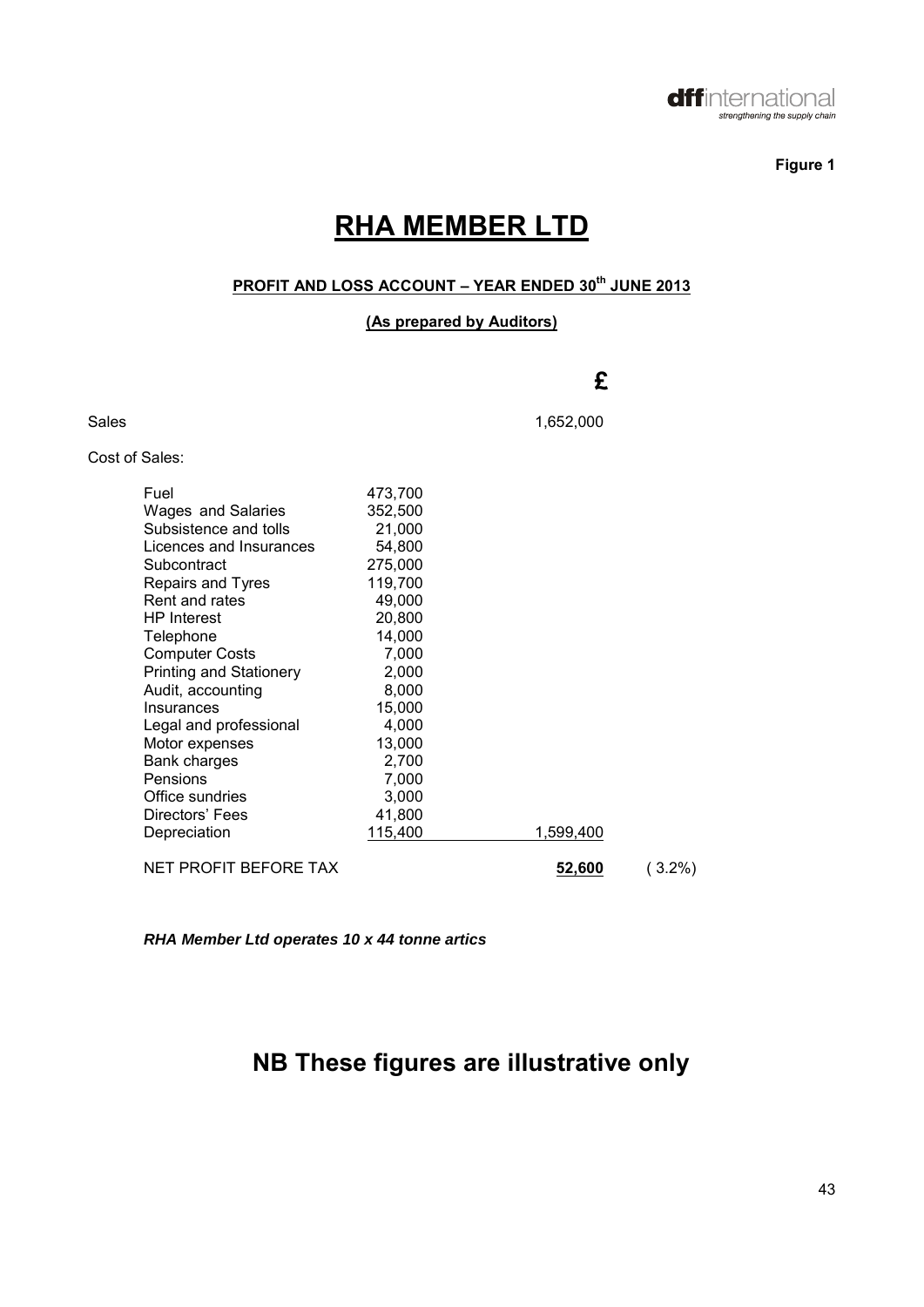

# **RHA MEMBER LTD**

## **PROFIT AND LOSS ACCOUNT – YEAR ENDED 30th JUNE 2013**

## **REARRANGED**

|                                                                                                                                                            |                                                                      |                              | £                                 | $\frac{0}{0}$                                   |
|------------------------------------------------------------------------------------------------------------------------------------------------------------|----------------------------------------------------------------------|------------------------------|-----------------------------------|-------------------------------------------------|
| Sales<br>Less subcontract<br>Sales own vehicles                                                                                                            |                                                                      |                              | 1,652,000<br>310,000<br>1,342,000 | 100.0                                           |
| Time-related costs:<br>Driver employment costs<br>Depreciation<br>Licences (VED)<br>Vehicle Insurance<br><b>GIT</b><br>Hire Purchase interest<br>Overheads | 301,500<br>115,400<br>12,000<br>38,600<br>4,200<br>20,800<br>217,500 | 710,000                      |                                   | 22.5<br>8.6<br>0.9<br>2.9<br>0.3<br>1.6<br>16.2 |
| Subsistence and tolls                                                                                                                                      |                                                                      | 21,000                       |                                   | 1.6                                             |
| Distance-related costs:<br>Fuel<br><b>Tyres</b><br>Repairs & Maintenance<br>Net profit own vehicles                                                        | 473,700<br>31,500<br>88,200                                          | 593,400                      | 1,324,400<br>17,600               | 35.3<br>2.3<br>6.6<br>1.3<br>100.0              |
| Subcontract<br>Less charges<br>TOTAL NET PROFIT BEFORE TAX                                                                                                 |                                                                      | 310,000<br>275,000<br>35,000 | 35,000<br>52,600                  | 11.3<br>3.2                                     |

# **NB These figures are illustrative only**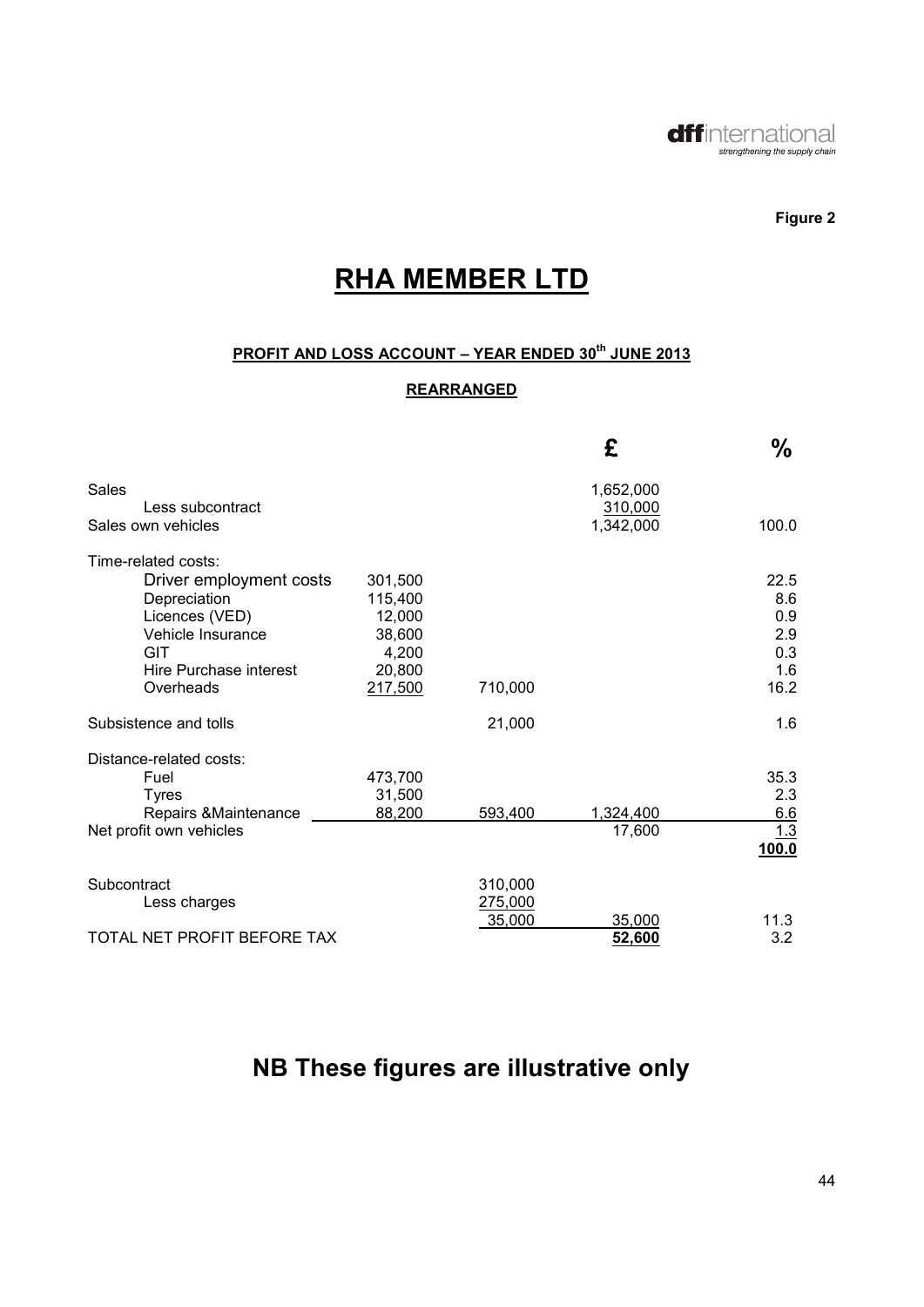

## **RATES AND CHARGES**

- i) We are asked to give a quotation for moving 1,000 tonnes of bulk product from a factory to a silo situated 20 miles distant. We are using 32-tonne gross vehicles.
- ii) We decide from our experience and knowledge of the job that a vehicle should be able to achieve 6 trips in a normal working day, thus covering 240 miles.
- iii) Referring to the Cost Tables, we derive the following standard costs and estimate other items as indicated:

|                                        | £   |
|----------------------------------------|-----|
| 1 standard day at £285                 | 285 |
| 240 miles at 84.4 pence per mile       | 203 |
| Driver's bonus and additional overtime | 15  |
| Weighbridge costs                      | 30  |
|                                        |     |
| <b>Total Cost</b>                      | 533 |
| Target Margin (say 5%)                 | 28  |
|                                        |     |
| Desired revenue                        | 551 |
| Desired rate and quotation per tonne   |     |
| (assuming 21.5 tonnes per load)        |     |
|                                        |     |

- iv) The haulier must of course have substituted his own cost figures for those shown above.
- v) If possible, and before submitting this quotation, try to determine what the "going rate" for this traffic is.
- vi) Decide whether or to what extent any gap between £4.27 and the market rate can be bridged.
- vii) Negotiate as strongly as possible, on the basis of identified costs, to educate the customer towards realistic figures.
	- **NOTE: In this illustration we use the figures in the 2014 Cost Tables. Remember (paragraph 8) that we must substitute current budgeted costs, particularly for fuel.**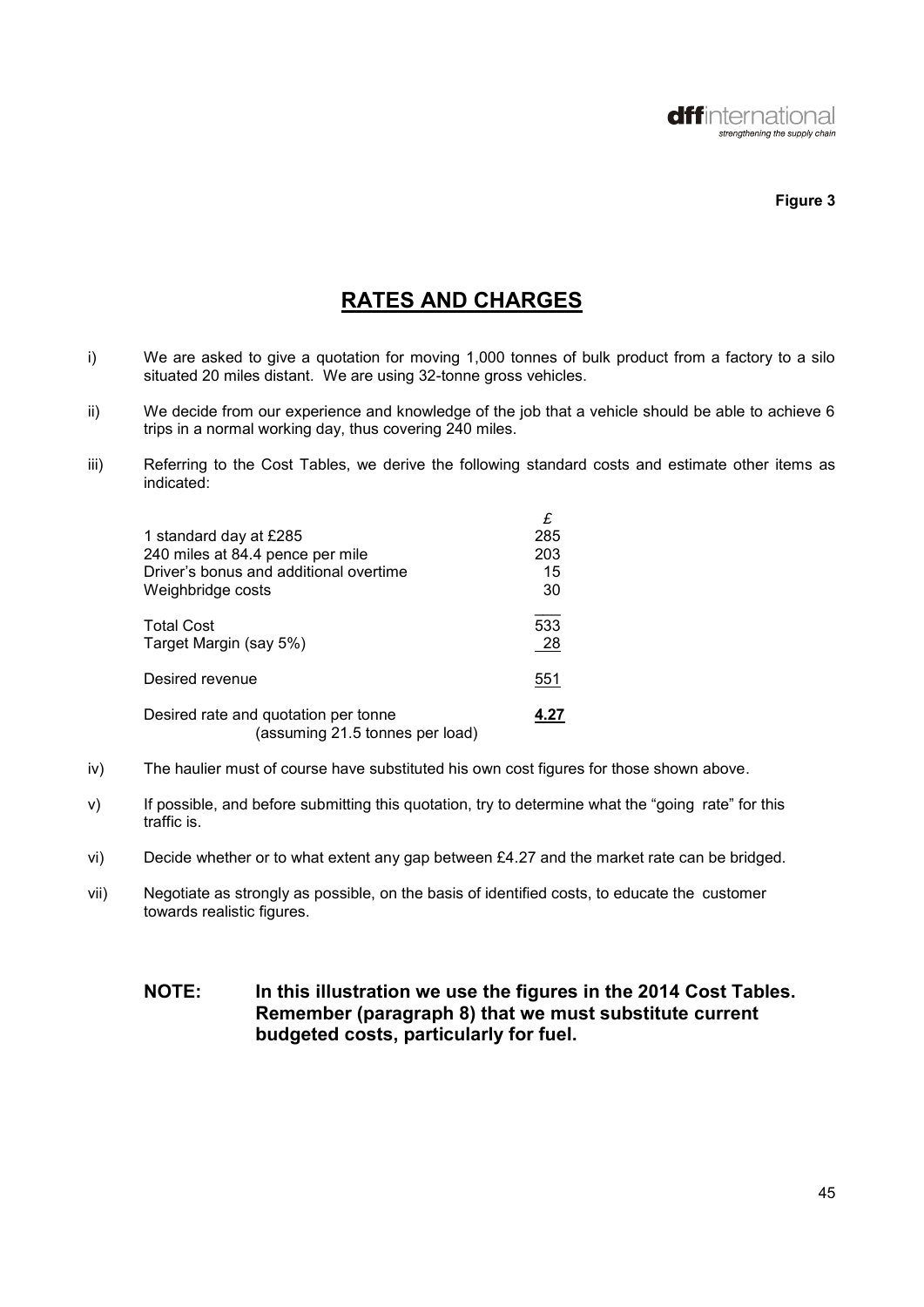

## **RATES AND CHARGES**

- i) We are asked to give a quotation for loading a container at a shipper's factory, delivering to a nominated port and returning to base with a replacement empty container. We are using a 44 tonner.
- ii) We decide from our experience that this task will occupy two full working days, and we ascertain that the total distance to be covered will be 480 miles.
- iii) Referring to the Cost Tables, we derive the following standard costs and estimate other items as indicated:

|                                        | £     |
|----------------------------------------|-------|
| 2 standard days at £325                | 650   |
| 480 miles at 78.4 pence per mile       | 375   |
| Driver's subsistence                   | 35    |
| Driver's bonus and additional overtime | 15    |
| <b>Bridge toll</b>                     | -15   |
| <b>Total Cost</b>                      | 1,090 |
| Target Margin (say 5%)                 | -57   |
| Desired rate and quotation             |       |

- iv) The haulier will of course have substituted his own figures for those shown above.
- v) If possible, and before submitting this quotation (which would probably in today's markets be met with varying degrees of derision) try to determine what the "going rate" for these movements is.
- vi) Decide whether or to what extent the gap between £1,147 and the market rate can be bridged.
- vii) Negotiate as strongly as possible to "educate" the customer towards realistic figures.
	- **NOTE: In this illustration we use the figures in the 2014 Cost Tables. Remember (paragraph 8) that we must substitute current budgeted costs, particularly for fuel.**